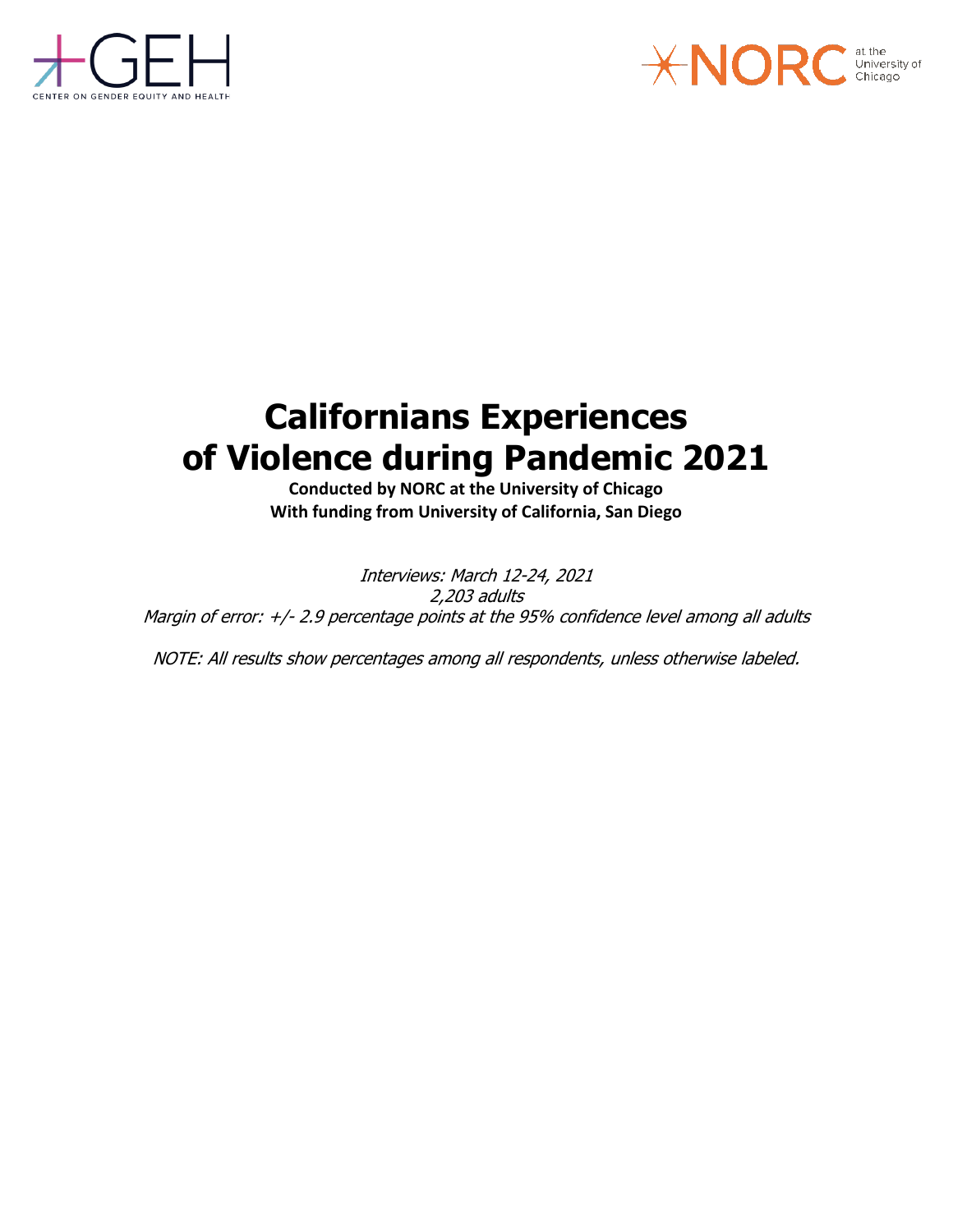|        | <b>NORC</b>  |
|--------|--------------|
|        | 3/12-24/2021 |
| Male   | 49           |
| Female | 51           |
| N=     | 2,203        |

### **GENDER1. What sex were you assigned at birth, on your original birth certificate?**

### **GENDER2. How do you describe yourself?**

|                                     | <b>NORC</b>  |
|-------------------------------------|--------------|
|                                     | 3/12-24/2021 |
| Male                                | 48           |
| Female                              | 51           |
| Transgender                         | $\ast$       |
| Do not identify as male, female, or | $\ast$       |
| transgender                         |              |
| <b>DON'T KNOW</b>                   |              |
| SKIPPED/REFUSED                     | $\ast$       |
| N=                                  | 2,203        |

### **LGBT. Which of the following best represents how you think of yourself?**

|                                       | <b>NORC</b>  |
|---------------------------------------|--------------|
|                                       | 3/12-24/2021 |
| Lesbian or gay                        |              |
| Straight, that is, not lesbian or gay | 90           |
| <b>Bisexual</b>                       | 3            |
| Something else                        | 7            |
| I don't know the answer               |              |
| SKIPPED/REFUSED                       | $\ast$       |
| N=                                    |              |

#### **AGE2.**

|       | <b>NORC</b>  |
|-------|--------------|
|       | 3/12-24/2021 |
| 18-29 | 16           |
| 30-44 | 30           |
| 45-64 | 24           |
| $65+$ | 30           |
| $N =$ | 2,203        |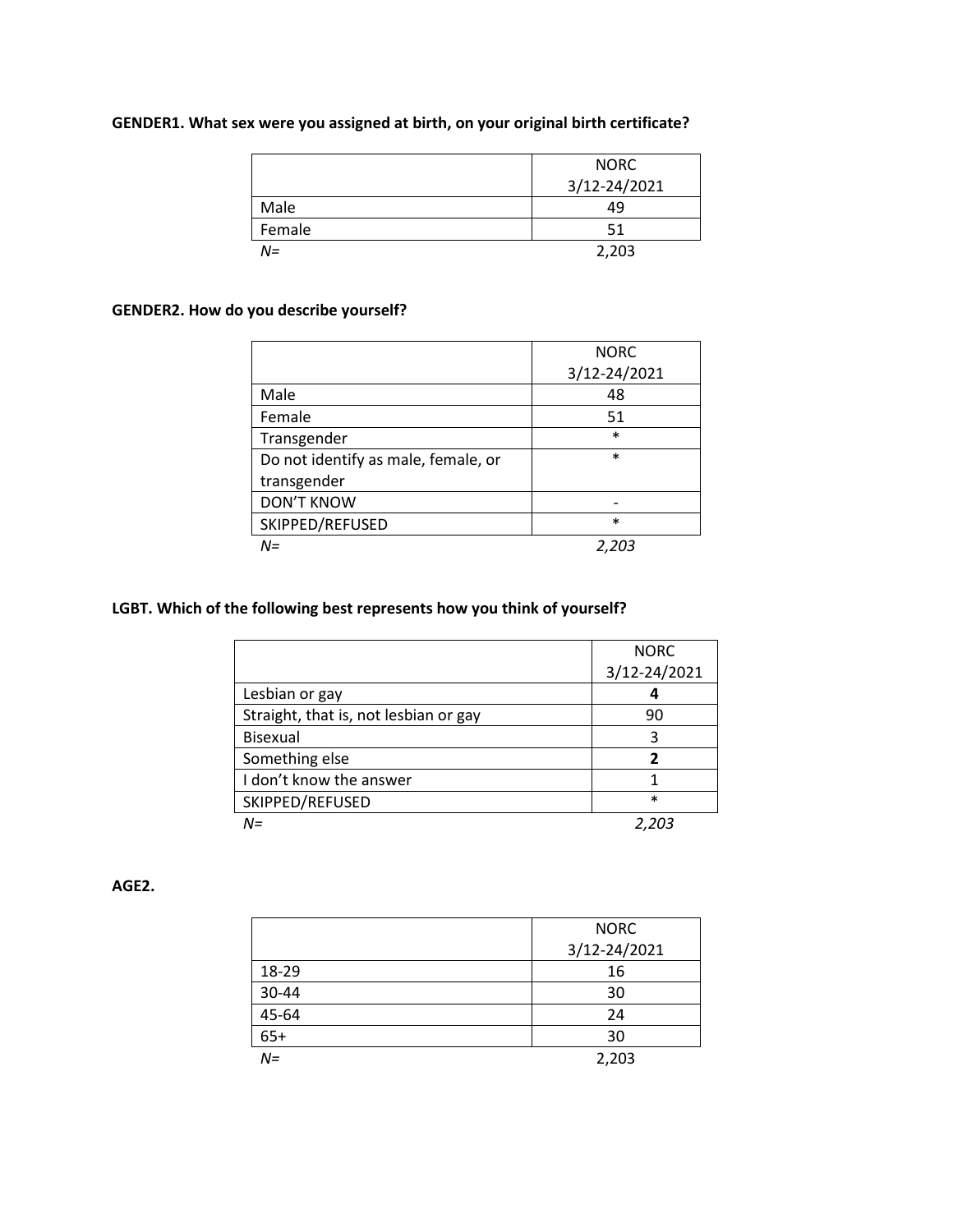*If opt-in panel* **ZIP. What is your zipcode?**

#### **[RESPONSES NOT REPORTED]**

*If opt-in panel* **STATE2. What state do you live in?**

**[RESPONSES NOT REPORTED]**

#### *If opt-in panel*

**HISPAN. This question is about Hispanic ethnicity. Are you of Spanish, Hispanic, or Latino descent?**

|                                         | <b>NORC</b><br>3/12-24/2021 |
|-----------------------------------------|-----------------------------|
| No, I am not                            | 73                          |
| Yes, Mexican, Mexican-American, Chicano | 15                          |
| Yes, Puerto Rican                       | 1                           |
| Yes, Cuban                              | 2                           |
| Yes, Central American                   | 4                           |
| Yes, South American                     | $\mathfrak{p}$              |
| Yes, Caribbean                          | 1                           |
| Yes, Other Spanish/Hispanic/Latino      | 3                           |
| $N =$                                   | 934                         |

**RACE\_1. Please indicate what you consider your racial background to be. We greatly appreciate your help. The categories we use may not fully describe you, but they do match those used by the Census Bureau.** 

**Please check one or more categories below to indicate what race or races you consider yourself to be.**

|                                         | <b>NORC</b>  |
|-----------------------------------------|--------------|
|                                         | 3/12-24/2021 |
| White, non-Hispanic                     | 44           |
| Black or African American, non-Hispanic | 6            |
| Other, non-Hispanic                     | っ            |
| 2+, non-Hispanic                        | 4            |
| Asian, non-Hispanic                     | 13           |
| Hispanic                                | 31           |
| $N =$                                   | 2,203        |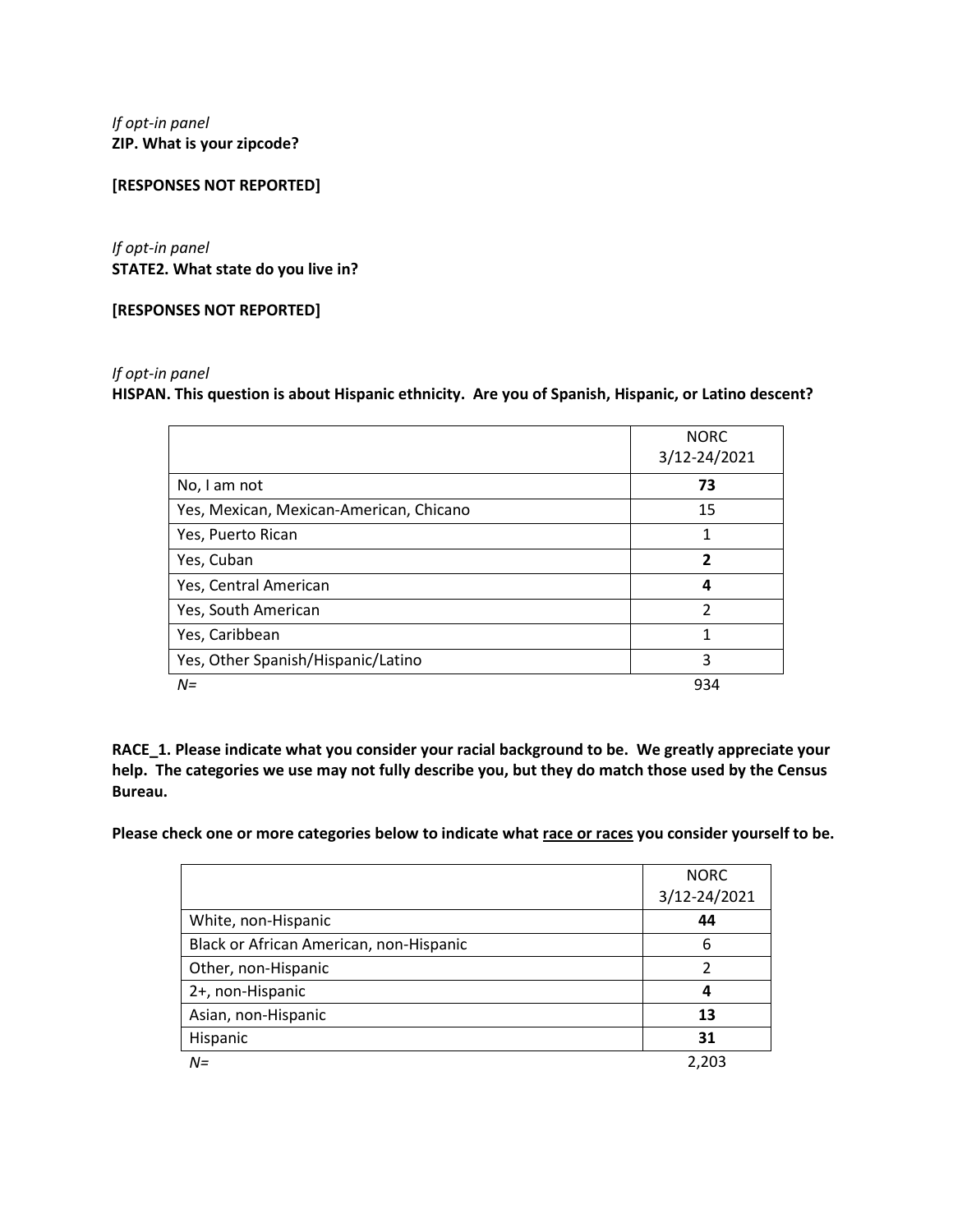**HHINCINTRO. The next question is about the total income of YOUR HOUSEHOLD for 2020. Please include your own income PLUS the income of all members living in your household (including cohabiting partners and armed forces members living at home). Please count income BEFORE TAXES and from all sources (such as wages, salaries, tips, net income from a business, interest, dividends, child support, alimony, and Social Security, public assistance, pensions, or retirement benefits).**

|                    | <b>NORC</b>  |
|--------------------|--------------|
|                    | 3/12-24/2021 |
| Less than \$30,000 | 25           |
| \$30,000-\$50,000  | 20           |
| \$50,000-\$100,000 | 26           |
| \$100,000 or more  | 28           |
| N=                 | 2.203        |

**INCOME2. Was your total HOUSEHOLD income in 2020…**

#### **HOME\_TYPE2. Which best describes the building where you live?**

|                                       | <b>NORC</b>  |
|---------------------------------------|--------------|
|                                       | 3/12-24/2021 |
| A one-family house detached from any  | 59           |
| other house                           |              |
| A one-family house attached to one or | 10           |
| more houses                           |              |
| A building with 2 or more apartments  | 26           |
| A mobile home or trailer              | 4            |
| Boat, RV, van, etc                    | $\ast$       |
| $N =$                                 | 2.203        |

#### **HOUSING2. Share with us a little about where you live. Are your living quarters…**

|                                       | <b>NORC</b>  |
|---------------------------------------|--------------|
|                                       | 3/12-24/2021 |
| Owned or being bought by you or       | 59           |
| someone in your household             |              |
| Rented for cash                       | 38           |
| Occupied without payment of cash rent | っ            |
| N=                                    | 2.203        |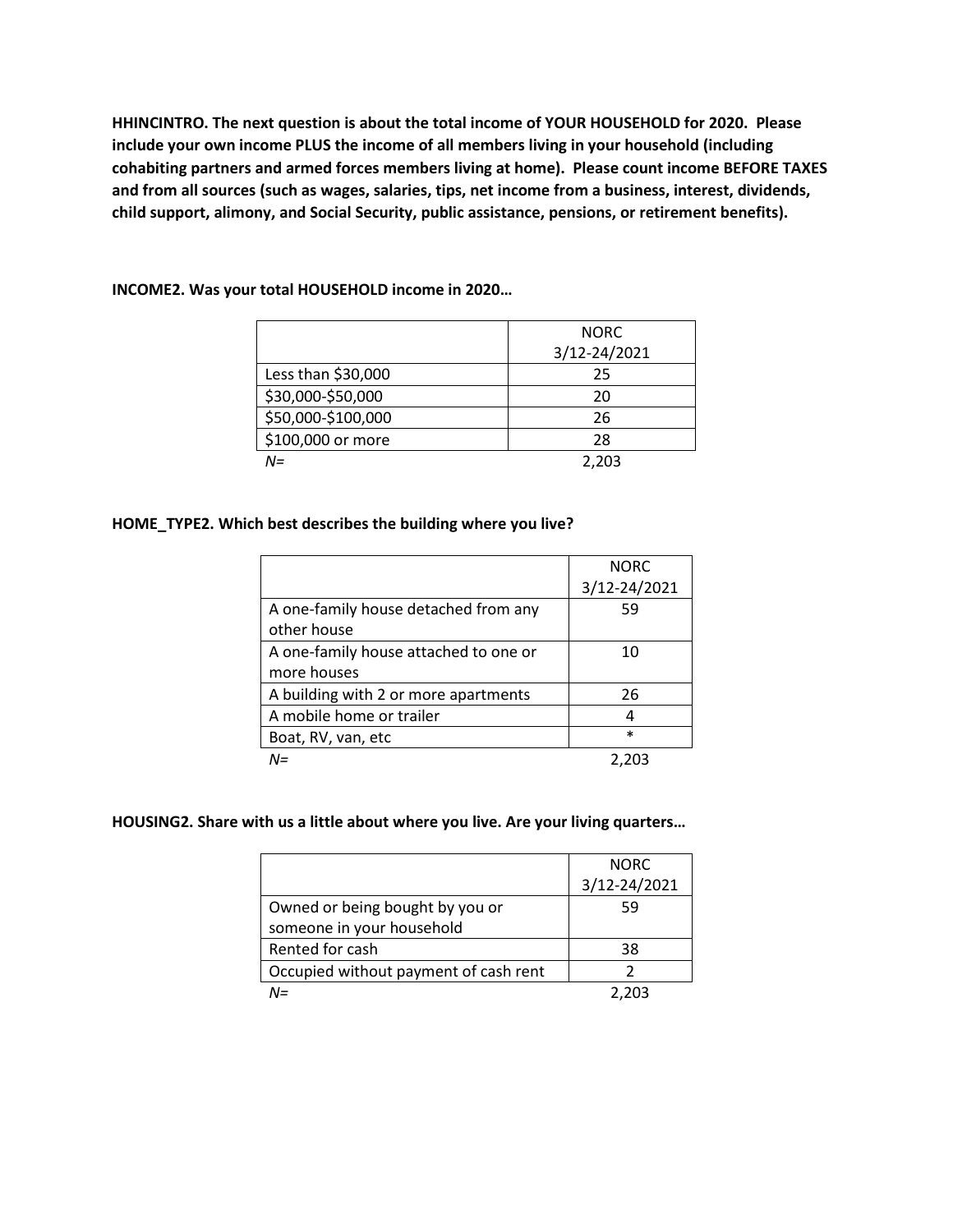### **Q5PHONE. What best describes your telephone service for your household?**

|                                           | <b>NORC</b>  |
|-------------------------------------------|--------------|
|                                           | 3/12-24/2021 |
| Landline telephone only                   |              |
| Have a landline, but mostly use cellphone | 29           |
| Have cellphone, but mostly use landline   | 15           |
| Cellphone only                            | 52           |
| No telephone                              | $\ast$       |
| M=                                        |              |

#### **MARITAL2. Are you ….**

|                     | <b>NORC</b>  |
|---------------------|--------------|
|                     | 3/12-24/2021 |
| Married             | 48           |
| Widowed             | 4            |
| Divorced            | 10           |
| Separated           | 4            |
| Never married       | 27           |
| Living with partner |              |
| N=                  | 2,203        |

### **EDUCAT. What is the highest level of school you have completed?**

|                                | <b>NORC</b>  |
|--------------------------------|--------------|
|                                | 3/12-24/2021 |
| Less than high school          | 9            |
| High school graduate           | 18           |
| Vocational or technical school | 34           |
| Bachelor's degree              | 21           |
| Post graduate degree           | 18           |
| $N =$                          | 2,203        |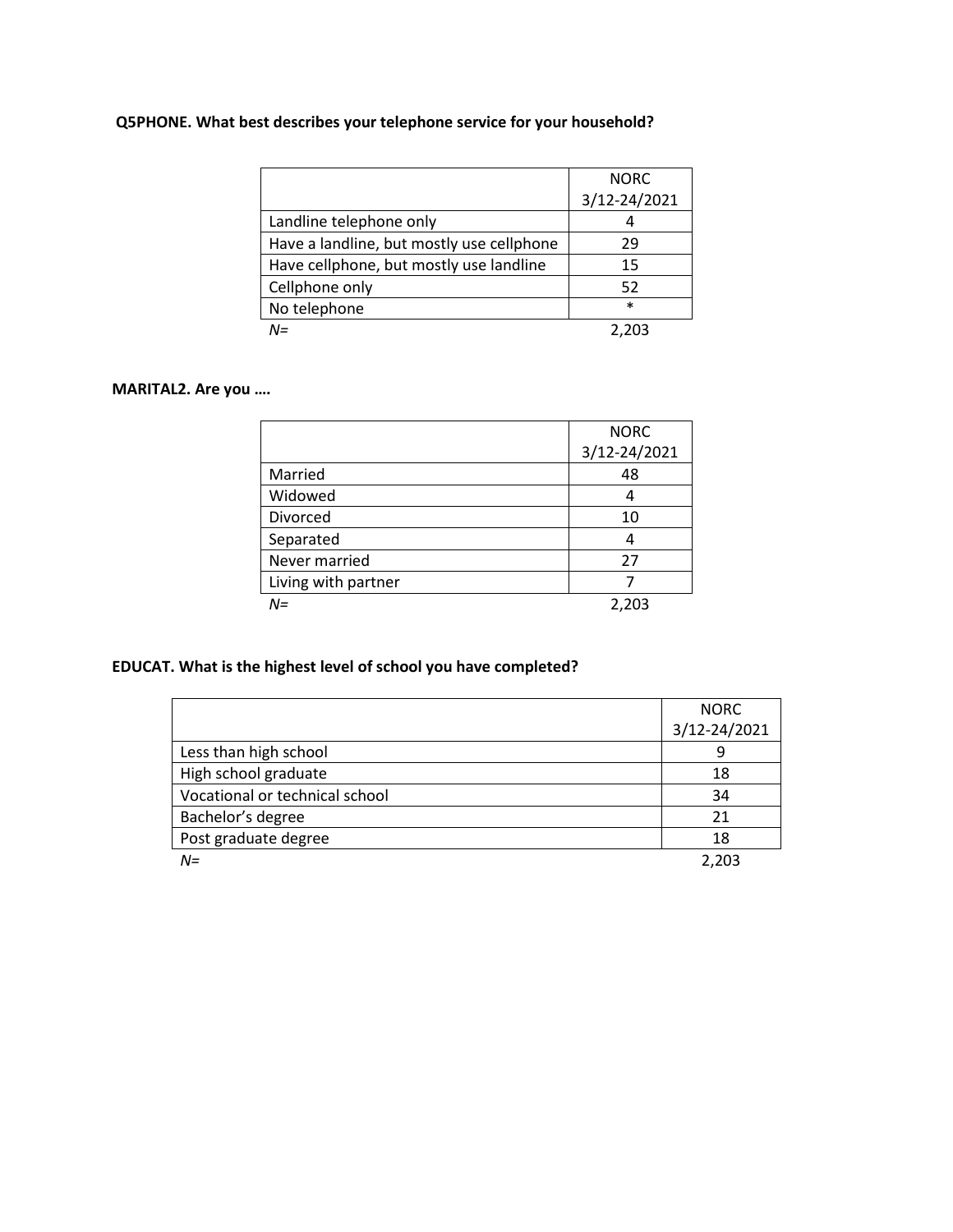### **EMPLOY1. Which statement best describes your current employment status?**

|                                                          | <b>NORC</b>  |
|----------------------------------------------------------|--------------|
|                                                          | 3/12-24/2021 |
| Working remotely $-$ as a paid employee                  | 18           |
| Working in-person - as a paid employee                   | 29           |
| Working - self-employed                                  | 9            |
| Not working – temporarily laid off or furloughed since   | 4            |
| the beginning of the COVID-19 pandemic                   |              |
| Not working – permanently laid off at any time since the | 4            |
| beginning of the COVID-19 pandemic                       |              |
| Not working - unemployed looking for work since          | 4            |
| before the COVID-19 pandemic                             |              |
| Not working - retired                                    | 22           |
| Not working - disabled                                   | 4            |
| Not working - other                                      | 6            |
| <b>DON'T KNOW</b>                                        |              |
| SKIPPED/REFUSED                                          | $\ast$       |
| $N =$                                                    | 2,203        |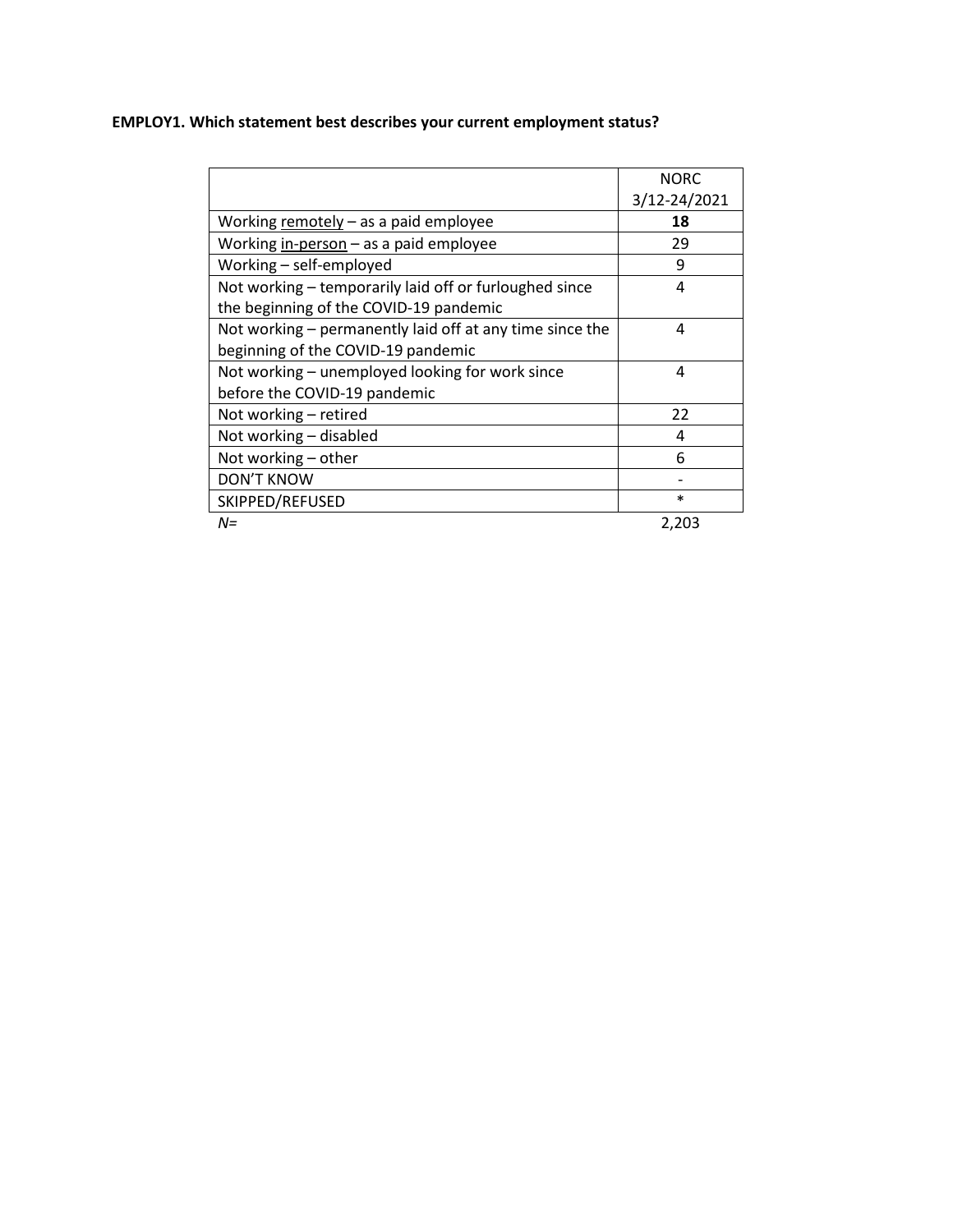#### *If no previous data for this question were available*

**INDUSTRY20. Now we want to ask you about the type of industry you worked in most recently.**

#### *If working in EMPLOY1*

**What kind of business or industry best describes your current employer or business? Include the main activity, product, or service provided at the location where employed. (For example: elementary school, residential construction) Please enter 'Never Worked' if you have never worked.**

#### *If not working in EMPLOY1*

**What kind of business or industry best describes your last employer or business? Include the main activity, product, or service provided at the location where employed. (For example: elementary school, residential construction) Please enter 'Never Worked' if you have never worked.**

#### **[OPEN-ENDED RESPONSE]**

#### *If no answer in INDUSTRY20*

**OCCUPY\_NEW. [***If working in EMPLOY1***] What kind of work do you do for your current main job? [***If not working in EMPLOY1***] What kind of work did you do for your last main job?**

**By main job we mean the job at which you usually work the most hours. Please say 'Never Worked' if you have never worked.**

#### **[OPEN-ENDED RESPONSE]**

#### *If working as a paid employee in EMPLOY1*

#### **SAFE. Do you currently feel safe about your working conditions in regards to COVID-19?**

|                   | <b>NORC</b>  |
|-------------------|--------------|
|                   | 3/12-24/2021 |
| Yes               | 86           |
| No                | 14           |
| <b>DON'T KNOW</b> |              |
| SKIPPED/REFUSED   | $\ast$       |
| N=                | 1,015        |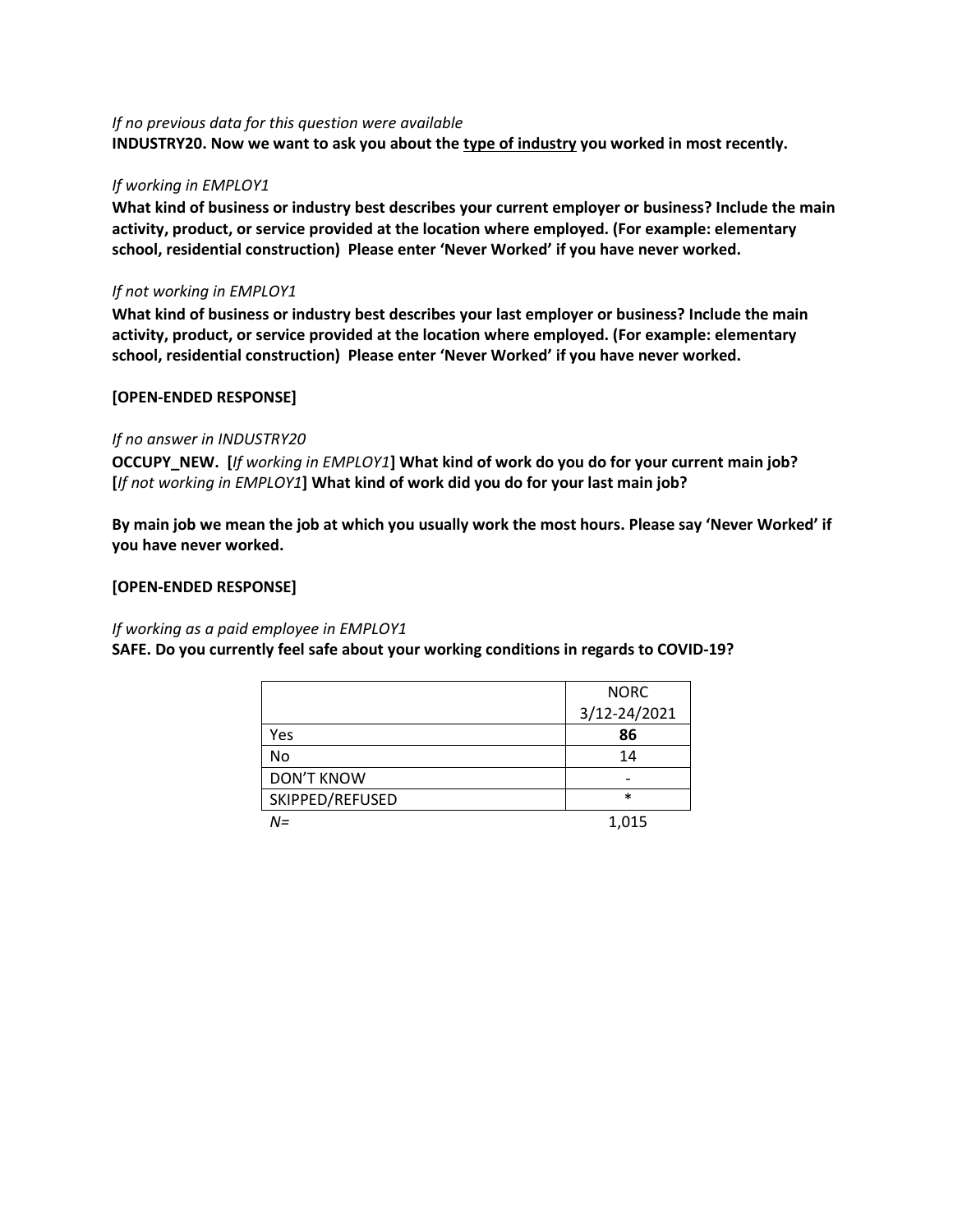**PID1. Do you consider yourself a Democrat, a Republican, an Independent or none of these?**

*If Democrat:*

**PIDA. Do you consider yourself a strong or not so strong Democrat?** *If Republican:*

**PIDB. Do you consider yourself a strong or not so strong Republican?** *If independent, none of these, don't know, skipped, or refused:*  **PIDI. Do you lean more toward the Democrats or the Republicans?**

**Combines PID1, PIDI, PIDA, and PIDB.**

|                               | <b>NORC</b>  |
|-------------------------------|--------------|
|                               | 3/12-24/2021 |
| <b>Democrat NET</b>           | 54           |
| <b>Strong Democrat</b>        | 25           |
| Not so strong Democrat        | 20           |
| Lean Democrat                 | 10           |
| Independent/None - Don't lean | 13           |
| <b>Republican NET</b>         | 33           |
| Lean Republican               | 10           |
| Not so strong Republican      | 10           |
| <b>Strong Republican</b>      | 13           |
| N=                            | 2,203        |

**D3. Generally speaking, do you consider yourself to be a liberal, moderate, or conservative?**

*If liberal:* 

**D4. Do you consider yourself very liberal or somewhat liberal?** 

*If conservative:* 

**D5. Do you consider yourself very conservative or somewhat conservative?** 

**Combines D3, D4, D5:** 

|                         | <b>NORC</b>  |
|-------------------------|--------------|
|                         | 3/12-24/2021 |
| <b>Liberal NET</b>      | 28           |
| Very liberal            | 14           |
| Somewhat liberal        | 14           |
| <b>Moderate</b>         | 48           |
| <b>Conservative NET</b> | 23           |
| Somewhat conservative   | 13           |
| Very conservative       | 10           |
| Unknown                 | 1            |
| N=                      | 2,203        |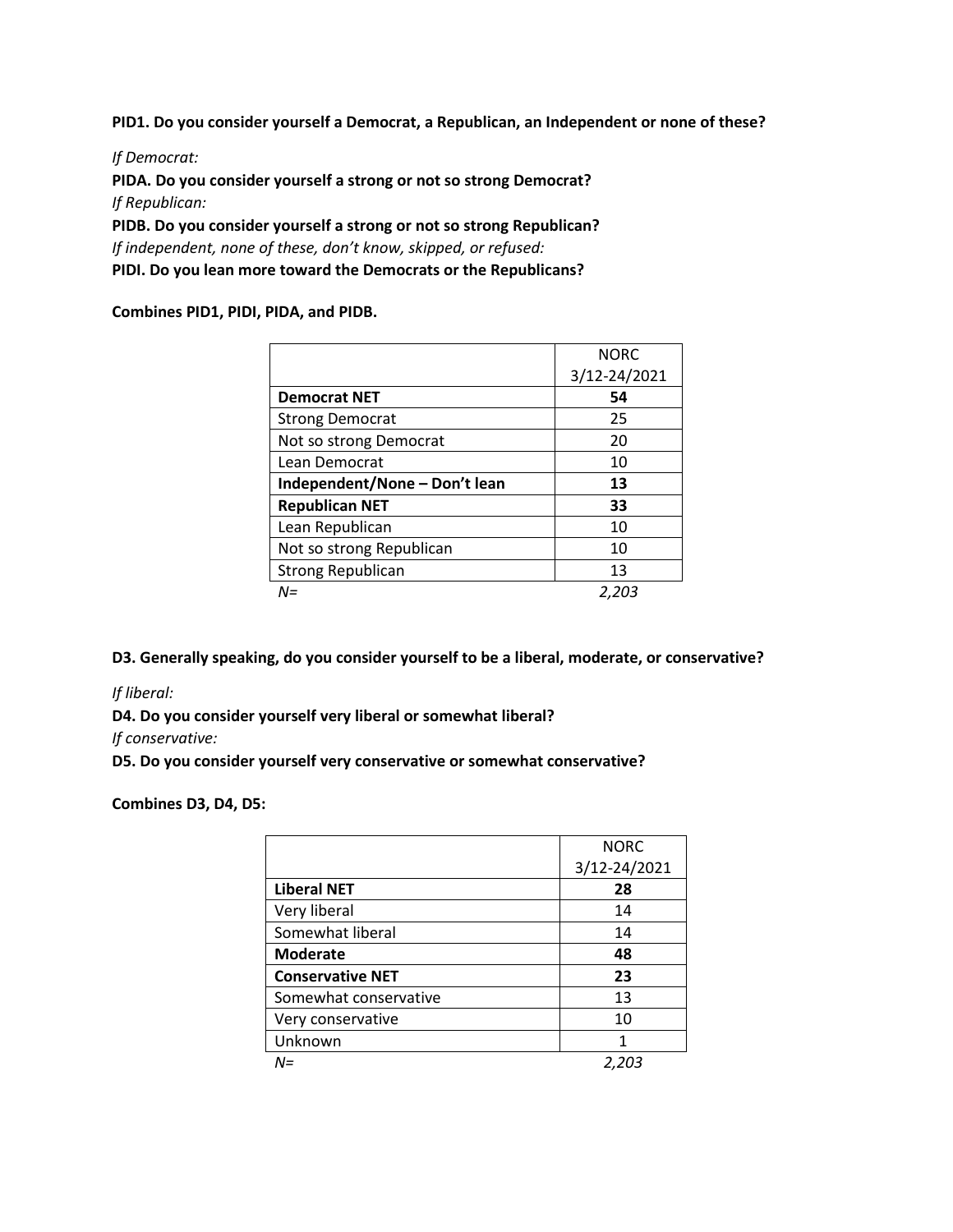*If no previous data for this question were available* **C1. Where were you born?**

|                                            | <b>NORC</b>  |
|--------------------------------------------|--------------|
|                                            | 3/12-24/2021 |
| In the United States                       | 83           |
| Outside the United States - Please specify | 17           |
| country where you were born: [OPEN-ENDED   |              |
| <b>RESPONSE]</b>                           |              |
| <b>DON'T KNOW</b>                          |              |
| SKIPPED/REFUSED                            |              |
| $N =$                                      | 2.203        |

*If no previous data for this question were available* **C2. Are you a CITIZEN of the United States?**

|                 | <b>NORC</b>  |
|-----------------|--------------|
|                 | 3/12-24/2021 |
| Yes             | 95           |
| No              |              |
| DON'T KNOW      |              |
| SKIPPED/REFUSED | $\ast$       |
| N=              | 2,203        |

**DISPLAY\_Q1. This set of questions asks you about physically abusive or violent experiences you may have had in your life. Physical abuse can include being hit, slapped, punched, shoved, choked, kicked, shaken or otherwise physically hurt, including being threatened with a weapon such as a knife or gun.**

**Q1. Please check off each type of experience that has ever been done to you.**

| <b>NORC</b>                                                     |       |
|-----------------------------------------------------------------|-------|
| 3/12-24/2021                                                    | Yes   |
| Someone physically hurt you through violent or abusive behavior | 40    |
| Someone threatened or hurt you with a knife                     | 14    |
| Someone threatened or hurt you with a gun                       | 14    |
| None of the above                                               | 51    |
| $N =$                                                           | 2.203 |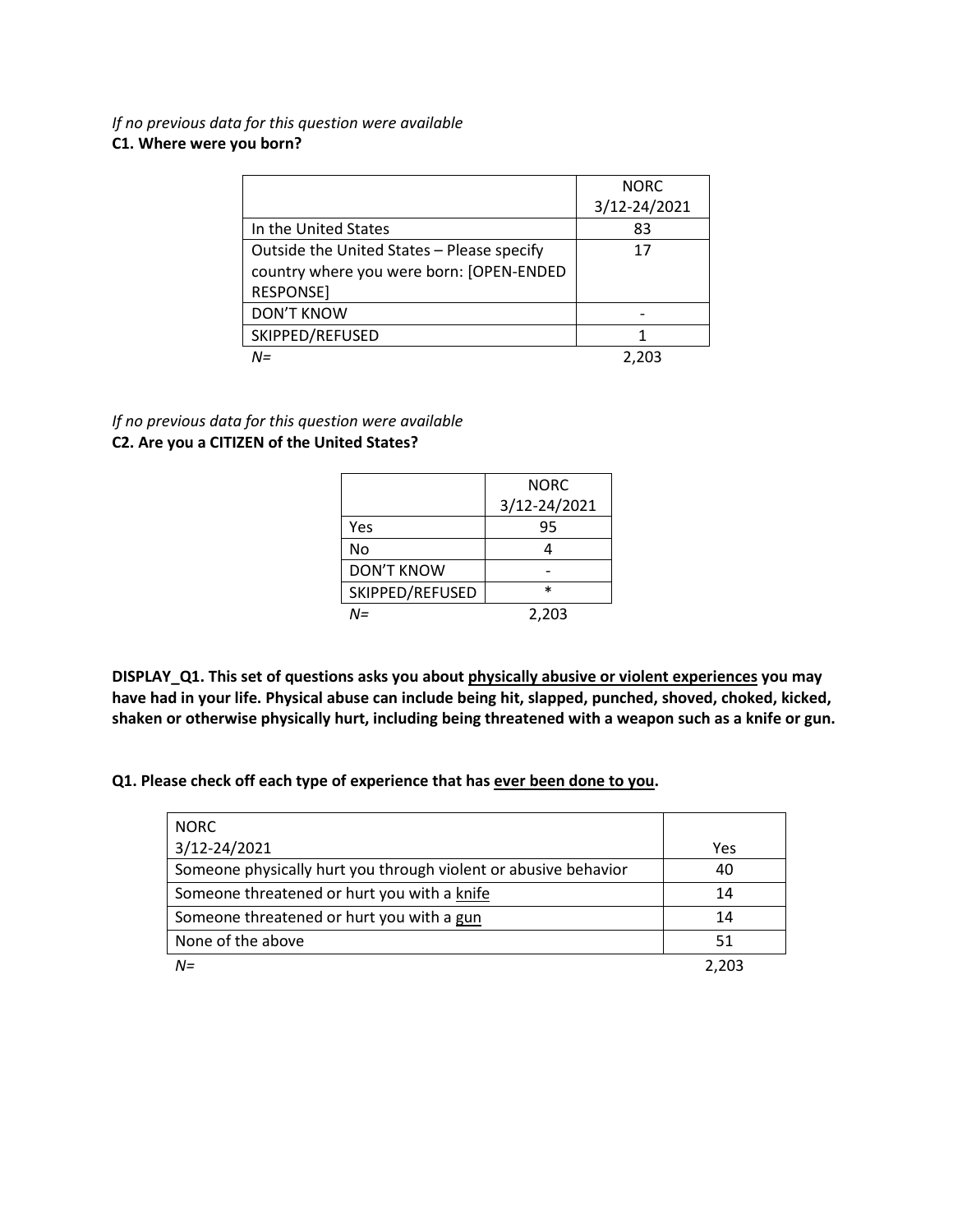### *If physically hurt through violent or abusive behavior in Q1, If threatened with a knife in Q1, If threatened with a gun in Q1*

#### **Q2. When did the below experience(s) occur?**

*Select all that apply.*

|                           |                         | Someone         | Someone       |
|---------------------------|-------------------------|-----------------|---------------|
|                           | Someone physically hurt | threatened or   | threatened or |
| <b>NORC</b>               | you through violent or  | hurt you with a | hurt you with |
| 3/12-24/2021              | abusive behavior        | knife           | a gun         |
| Within the past 12 months | 10                      | 23              | 4             |
| Over 12 months ago        | 91                      | 80              | 96            |
| $N =$                     | 875                     | 301             | 293           |

*If was physically hurt through violent or abusive behavior, threatened with a knife, or threatened with a gun in the past 12 months in Q2*

**DISPLAY. For each type of experience you have reported, we will ask about some details.** 

*If physically hurt through violent or abusive behavior within the past 12 months in Q2*  **Q2\_A1. Who physically hurt you in the last 12 months?**

| <b>NORC</b>                                      | Physically |
|--------------------------------------------------|------------|
| 3/12-24/2021                                     | hurt       |
| An adult family member, relative                 | 40         |
| A family member or relative under the age of 18  | 22         |
| Spouse or romantic partner                       | 27         |
| Unrelated person you know well (friend,          | 17         |
| classmate, co-worker)                            |            |
| Unrelated person you don't know as well          | 8          |
| (acquaintance, neighbor or community member)     |            |
| Stranger                                         | 22         |
| A teacher, coach or other adult authority figure | 1          |
| Police                                           | 1          |
| A boss or employer                               | 6          |
| Other                                            | 5          |
| N=                                               | 129        |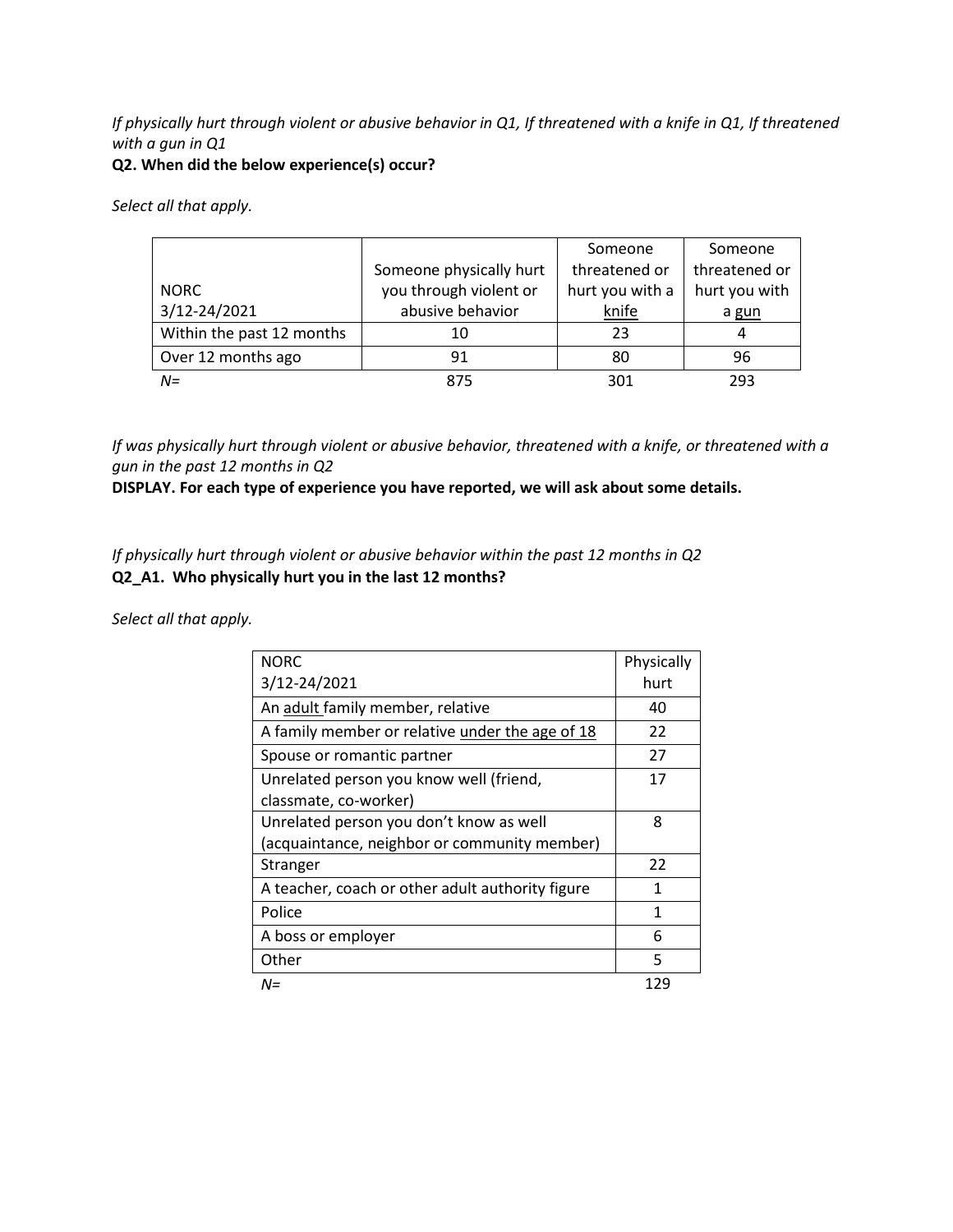*If physically hurt through violent or abusive behavior within the past 12 months in Q2*  **Q2\_B1. Did you tell anyone about this experience or get any help after someone physically hurt you in the past 12 months? If yes, who did you tell?**

*Select all that apply.*

| <b>NORC</b>                                        | Physically    |
|----------------------------------------------------|---------------|
| 3/12-24/2021                                       | hurt          |
| I did not tell anyone or seek any help             | 28            |
| Friends or family                                  | 45            |
| Medical services                                   | 16            |
| Police, other criminal justice services (such as a | 29            |
| restraining order)                                 |               |
| Legal services (such as a lawyer)                  | 4             |
| Governmental social services (such as Child        | 10            |
| Protection Services)                               |               |
| Non-governmental social services (such as a,       | 5             |
| crisis hotline or victim advocate services)        |               |
| Housing/Shelter services                           | $\mathcal{P}$ |
| Other                                              | 3             |
| N=                                                 | 129           |

*If physically threatened with a knife in the past 12 months in Q2*

**DISPLAY\_Q2A. Now we'd like to focus on your experience(s) when someone threatened or hurt you with a knife.**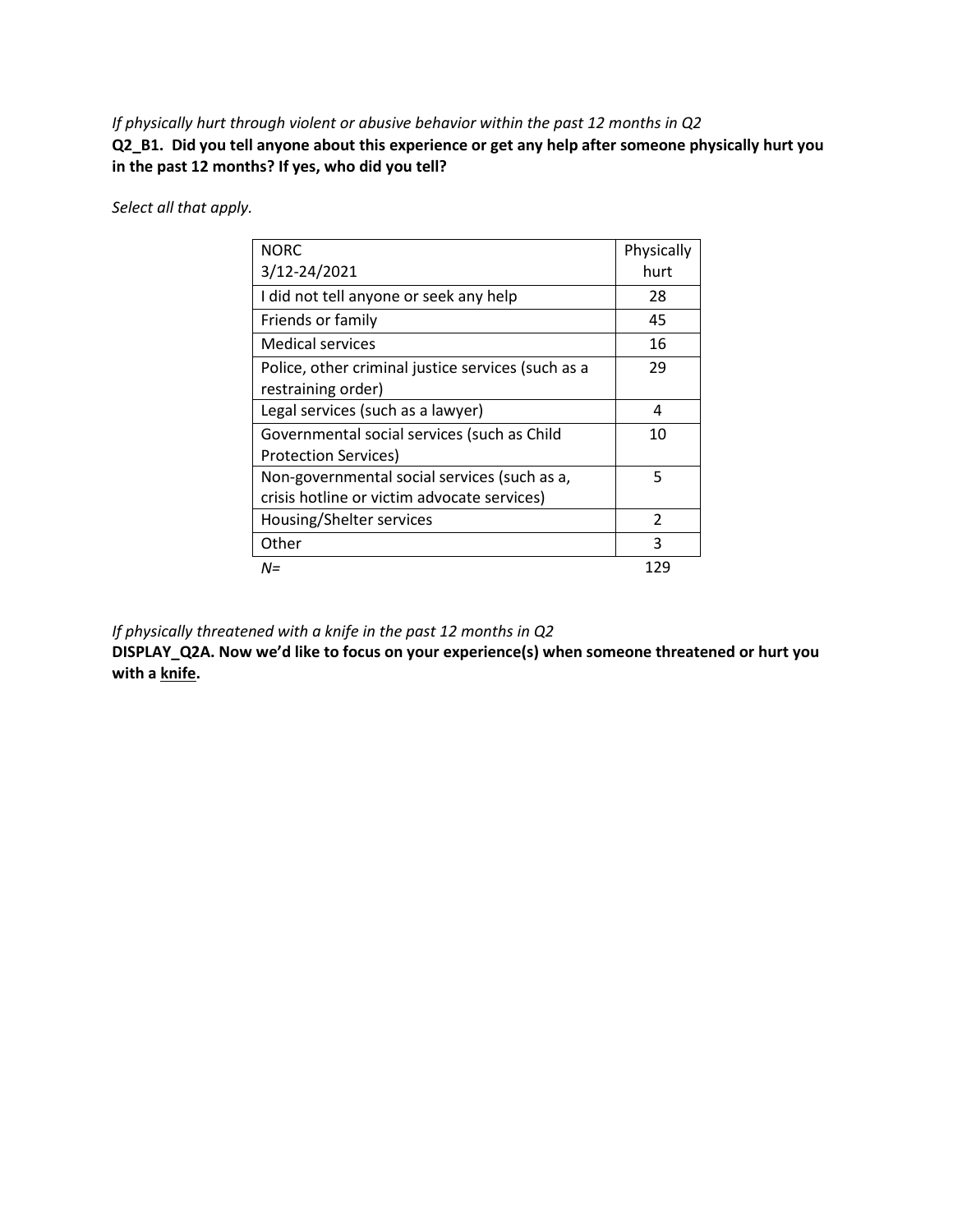### *If threatened or hurt with a knife within the past 12 months in Q2*  **Q2\_A2. Who threatened or hurt you with a knife in the last 12 months?**

*Select all that apply.*

|                                                  | Threatened     |
|--------------------------------------------------|----------------|
| <b>NORC</b>                                      | or hurt with a |
| 3/12-24/2021                                     | knife          |
| An adult family member, relative                 | 9              |
| A family member or relative under the age of 18  | 10             |
| Spouse or romantic partner                       | 13             |
| Unrelated person you know well (friend,          | 29             |
| classmate, co-worker)                            |                |
| Unrelated person you don't know as well          | 10             |
| (acquaintance, neighbor or community member)     |                |
| Stranger                                         | 43             |
| A teacher, coach or other adult authority figure | 4              |
| Police                                           | $\ast$         |
| A boss or employer                               | 1              |
| Other                                            | 5              |
| $N =$                                            | 62             |

### *If threatened or hurt with a knife within the past 12 months in Q2*

**Q2\_B2. Did you tell anyone about this experience or get any help after someone threatened or hurt you with a knife in the past 12 months? If yes, who did you tell?**

|                                                    | Threatened     |
|----------------------------------------------------|----------------|
| <b>NORC</b>                                        | or hurt with a |
| 3/12-24/2021                                       | knife          |
| I did not tell anyone or seek any help             | 18             |
| Friends or family                                  | 20             |
| Medical services                                   | 24             |
| Police, other criminal justice services (such as a | 25             |
| restraining order)                                 |                |
| Legal services (such as a lawyer)                  | 20             |
| Governmental social services (such as Child        | 9              |
| <b>Protection Services)</b>                        |                |
| Non-governmental social services (such as a,       | 3              |
| crisis hotline or victim advocate services)        |                |
| Housing/Shelter services                           | $\ast$         |
| Other                                              | 5              |
| $N =$                                              | 62             |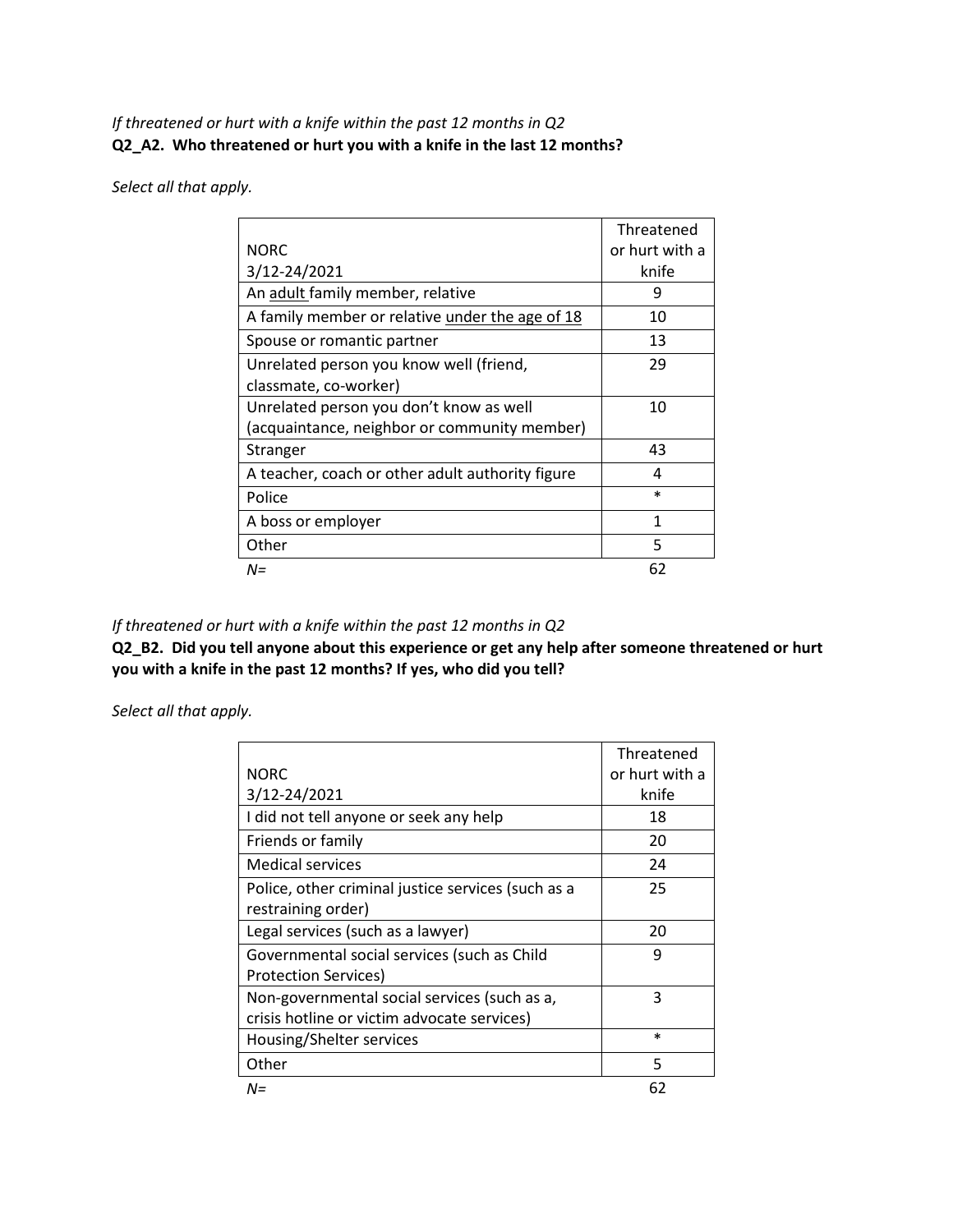*If physically threatened with a gun in the past 12 months in Q2*

**DISPLAY\_Q2A. Now we'd like to focus on your experience(s) when someone threatened or hurt you with a gun.**

### *If threatened or hurt with a gun within the past 12 months in Q2*  **Q2\_A3. Who threatened or hurt you with a gun in the last 12 months?**

|                                                  | Threatened or  |
|--------------------------------------------------|----------------|
| <b>NORC</b>                                      | hurt with a    |
| 3/12-24/2021                                     | gun            |
| An adult family member, relative                 | 13             |
| A family member or relative under the age of 18  | 10             |
| Spouse or romantic partner                       | 21             |
| Unrelated person you know well (friend,          | 10             |
| classmate, co-worker)                            |                |
| Unrelated person you don't know as well          | $\mathfrak{p}$ |
| (acquaintance, neighbor or community member)     |                |
| Stranger                                         | 60             |
| A teacher, coach or other adult authority figure | 5              |
| Police                                           |                |
| A boss or employer                               |                |
| Other                                            | 5              |
| N=                                               | 20             |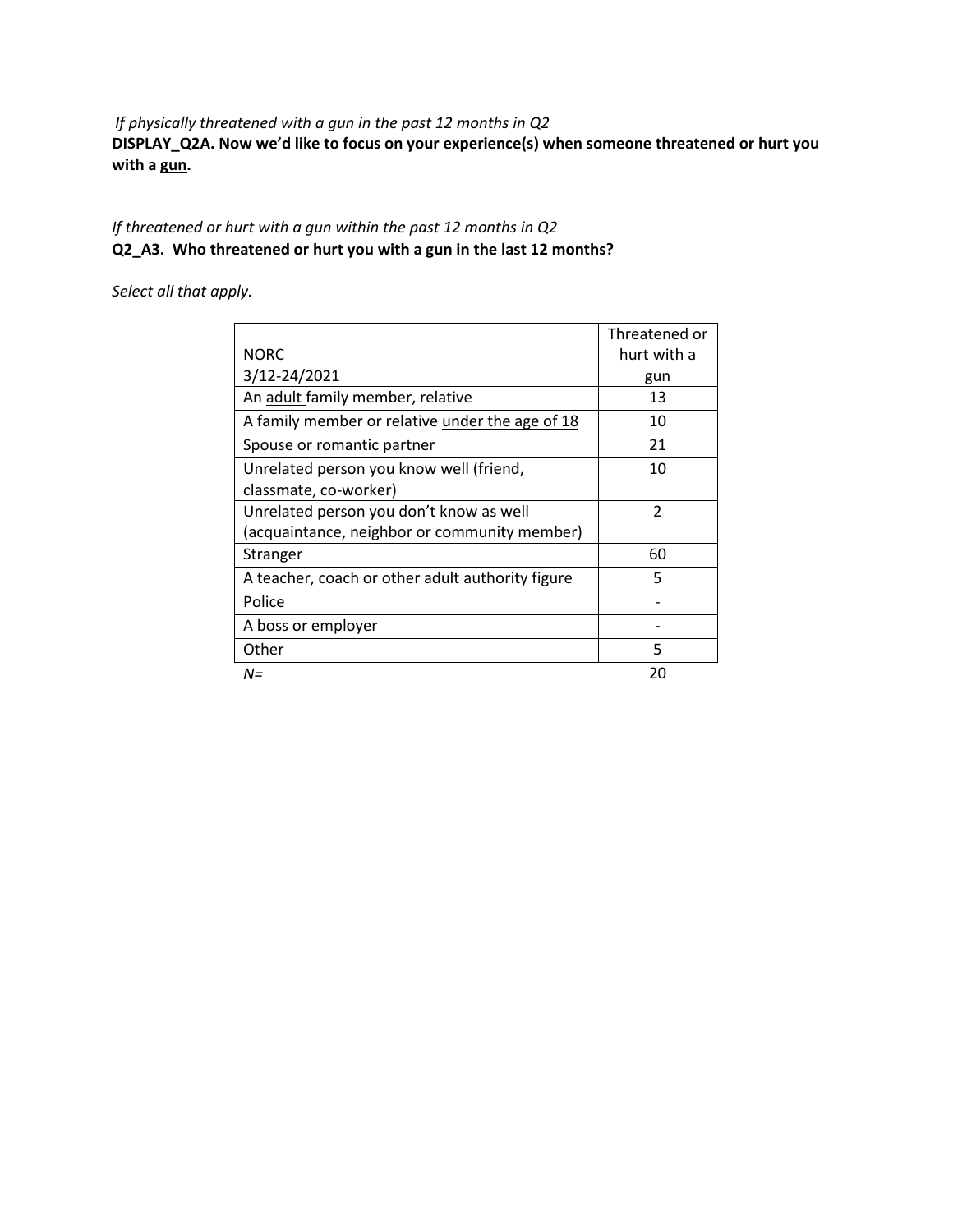### *If threatened or hurt with a gun within the past 12 months in Q2*

**Q2\_B3. Did you tell anyone about this experience or get any help after someone threatened or hurt you with a gun in the past 12 months? If yes, who did you tell?**

|                                                    | Threatened or |
|----------------------------------------------------|---------------|
| <b>NORC</b>                                        | hurt with a   |
| 3/12-24/2021                                       | gun           |
| I did not tell anyone or seek any help             | 9             |
| Friends or family                                  | 16            |
| <b>Medical services</b>                            | 20            |
| Police, other criminal justice services (such as a | 63            |
| restraining order)                                 |               |
| Legal services (such as a lawyer)                  | 6             |
| Governmental social services (such as Child        | 10            |
| <b>Protection Services)</b>                        |               |
| Non-governmental social services (such as a,       | 7             |
| crisis hotline or victim advocate services)        |               |
| Housing/Shelter services                           | $\ast$        |
| Other                                              | 6             |
| N=                                                 | 20            |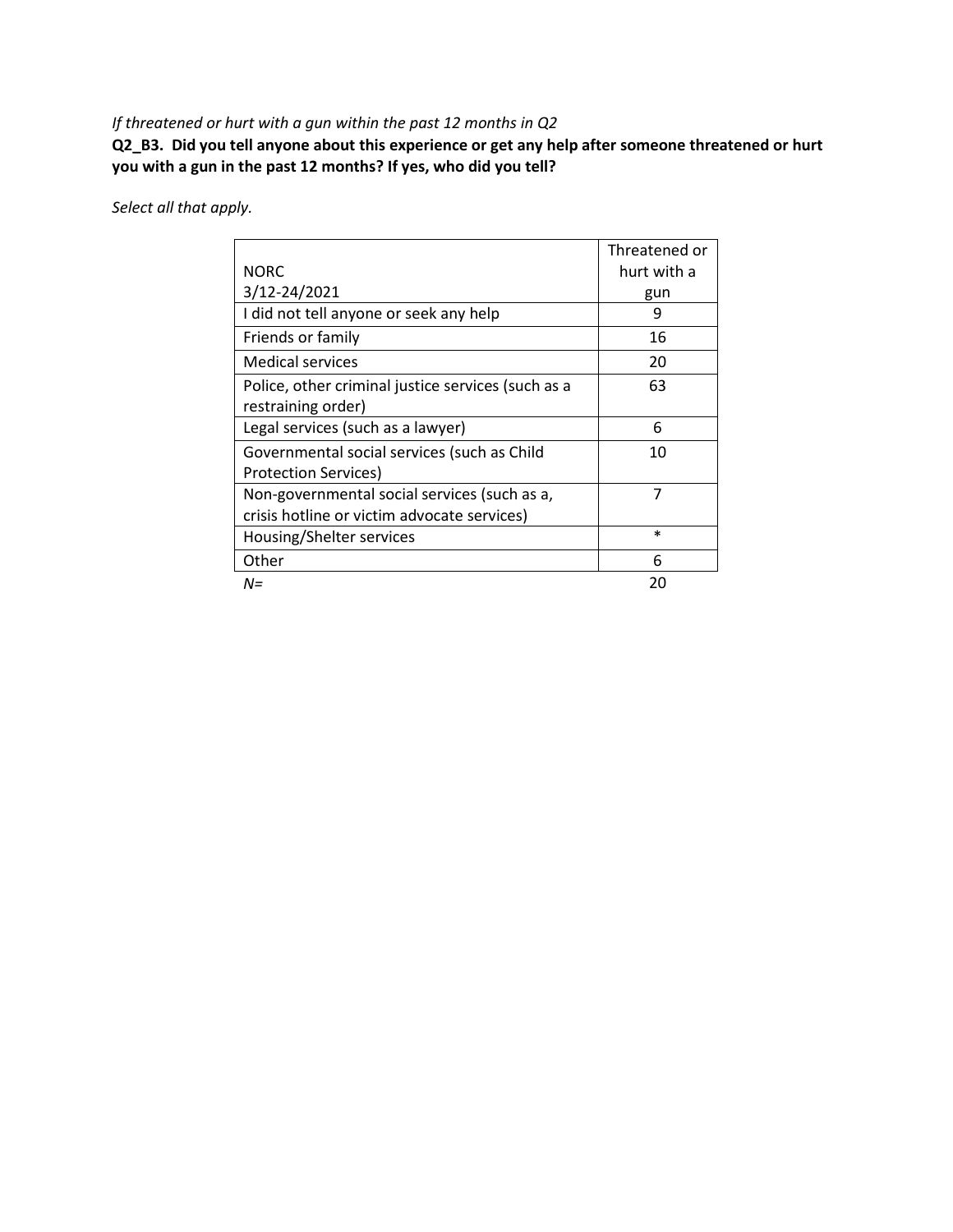*If experienced physical or domestic abuse in the past 12 months in Q2*

**Q3.** *If experienced more than one type of physical or domestic abuse in the past 12 months in Q2* [**The next question is about all types of physical abuse or violence, including gun and knife violence, that you have experienced in your lifetime.]**

**Because of the physically violent experience/s you had in the past 12 months, have you done any of the following?**

|                                                                         | <b>NORC</b>  |
|-------------------------------------------------------------------------|--------------|
|                                                                         | 3/12-24/2021 |
| Missed work or school                                                   | 23           |
| Changed your route or regular routine                                   | 21           |
| Stopped a hobby or activity or stopped participating in a community     | 19           |
| or religious group                                                      |              |
| Ended a relationship (such as a friendship or romantic relationship)    | 26           |
| Changed schools and/or universities or dropped out of school or         | 14           |
| university, or dropped a course                                         |              |
| Sought a new job assignment, changed jobs or quit a job                 | 11           |
| Moved from a dorm, apartment, house or other form of residence          | 7            |
| Sought medical help, including mental health counselling                | 22           |
| Filed an official complaint or report to an authority figure, including | 9            |
| filing a police report                                                  |              |
| Felt anxiety or depression                                              | 34           |
| Seriously thought about killing yourself                                | 10           |
| Other – please specify                                                  | $\ast$       |
| Did nothing/nothing happened                                            | 10           |
| $N =$                                                                   | 178          |

### **Q4. We now want to talk about times when you may have done something physically violent to another person. Please check off each type of experience/s you have done to someone else.**

*Reminder that your answers to the questions will be strictly confidential. Please make sure you are in a safe and private location while completing this survey.*

|                                     | <b>NORC</b><br>3/12-24/2021 |
|-------------------------------------|-----------------------------|
| You physically hurt someone         | 16                          |
| You threatened someone with a knife |                             |
| You threatened someone with a gun   |                             |
| None of the above                   | 81                          |
| $l =$                               | 2.203                       |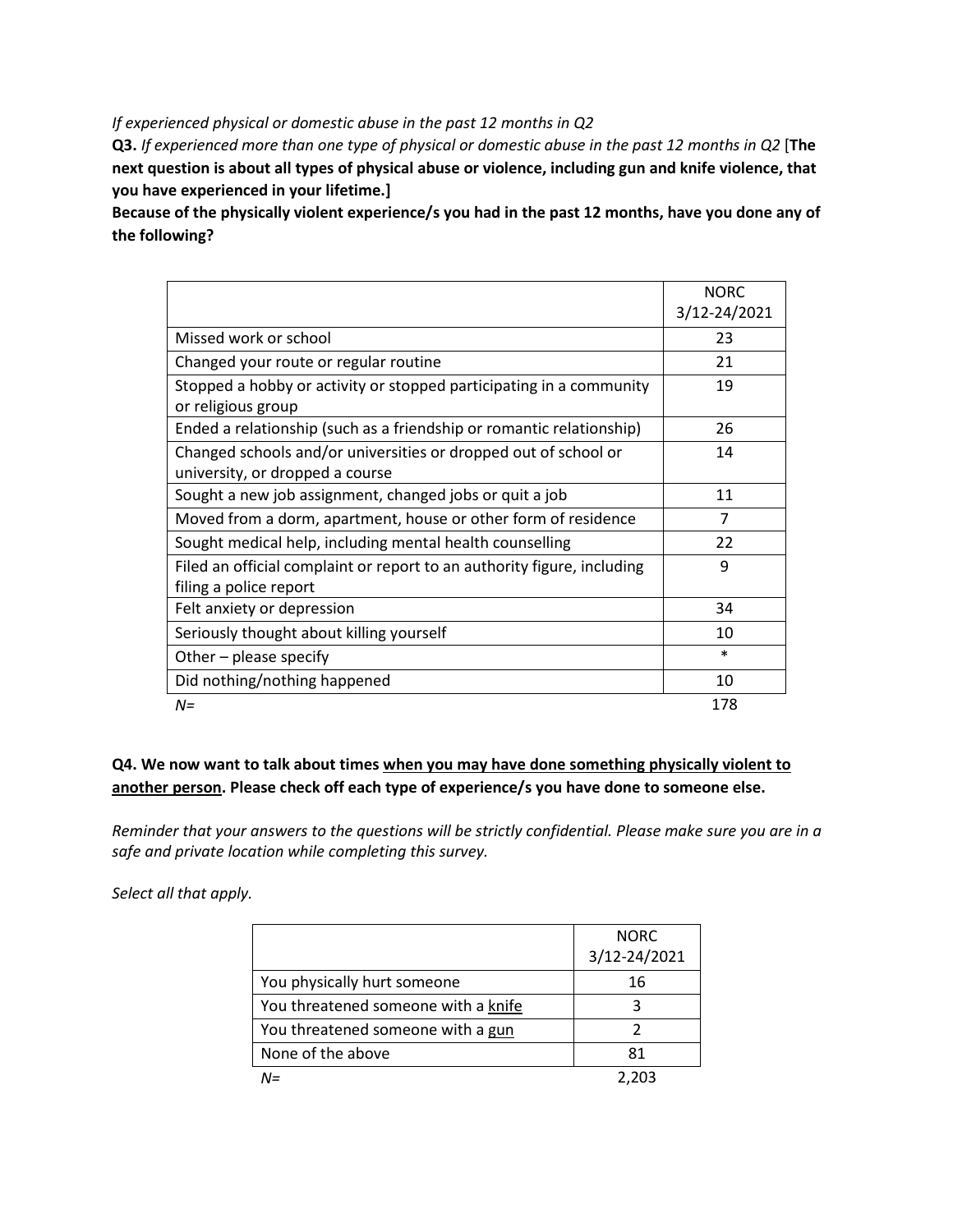### *If physically hurt someone in Q4, If threatened someone with a knife in Q4, If threatened someone with a gun in Q4*

#### **Q5. When did the below experience(s) occur?**

*Select all that apply.*

|                           |                |                      | You threatened |
|---------------------------|----------------|----------------------|----------------|
| <b>NORC</b>               | You physically | You threatened       | someone with a |
| 3/12-24/2021              | hurt someone   | someone with a knife | gun            |
| Within the past 12 months | 16             |                      | 50             |
| Over 12 months ago        | 84             | 63                   | 50             |
| $N =$                     | 359            | 78                   | 49             |

*If physically hurt someone, threatened someone with a knife, or threatened someone with a gun within the last 12 months in Q5*

**DISPLAY. For each type of experience you have reported, we will ask about some details.** 

### *If physically hurt someone within the last 12 months in Q5* **Q5\_A1. Who did you physically hurt in the last 12 months?**

|                                                 | Physically |
|-------------------------------------------------|------------|
| <b>NORC</b>                                     | hurt       |
| 3/12-24/2021                                    | someone    |
| An adult family member, relative                | 28         |
| A family member or relative under the age of 18 | 35         |
| at the time of the incident(s)                  |            |
| Spouse or romantic partner                      | 24         |
| Unrelated person you know well (friend,         | 20         |
| classmate, co-worker)                           |            |
| Unrelated person you did not know as well       | 18         |
| (acquaintance, neighbor or community member)    |            |
| Other                                           |            |
| $N =$                                           |            |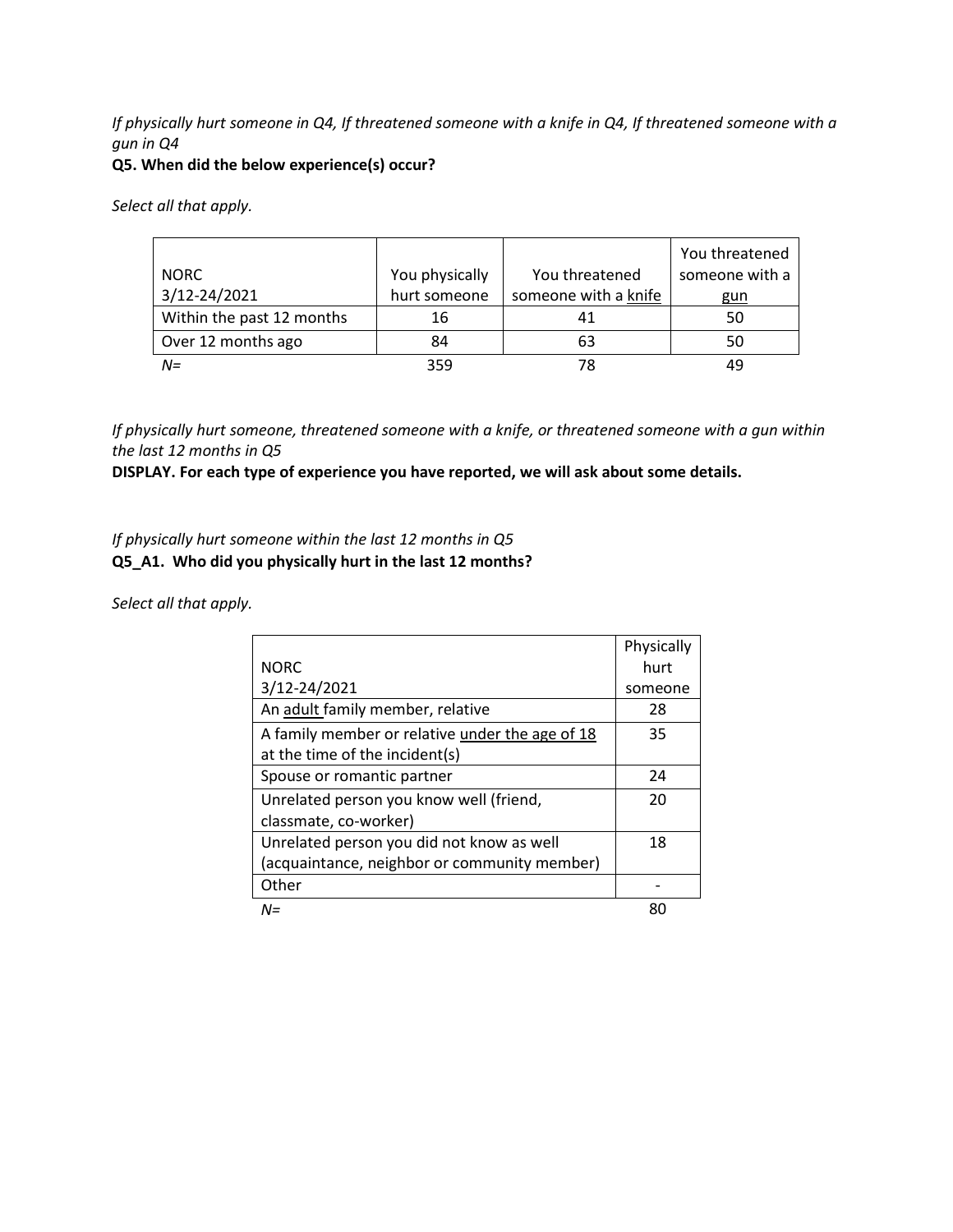### *If physically hurt someone within the last 12 months in Q5*

**Q5\_B1. What happened when you physically hurt someone in the last 12 months?**

**If you've physically hurt someone more than once and had nothing happen from one incident but had consequences from others please select "nothing happened" in addition to the specific consequences that occurred at other times.**

*Select all that apply.*

|                                                 | Physically |
|-------------------------------------------------|------------|
| <b>NORC</b>                                     | hurt       |
| 3/12-24/2021                                    | someone    |
| Nothing happened                                | 37         |
| The person or someone attached to the person    | 30         |
| got mad at me but a complaint was not filed     |            |
| A formal complaint was filed with the police or | 30         |
| some other authority                            |            |
| I was arrested                                  | 5          |
| I was removed from my home                      | 8          |
| I lost my job                                   | 9          |
| My relationship ended                           | 11         |
| I lost my children                              |            |
| N=                                              | 80         |

*If threatened or hurt someone with a knife within the last 12 months in Q5*

**DISPLAY\_Q5A2. Now we'd like to focus on your experience(s) when you threatened or hurt someone with a knife.**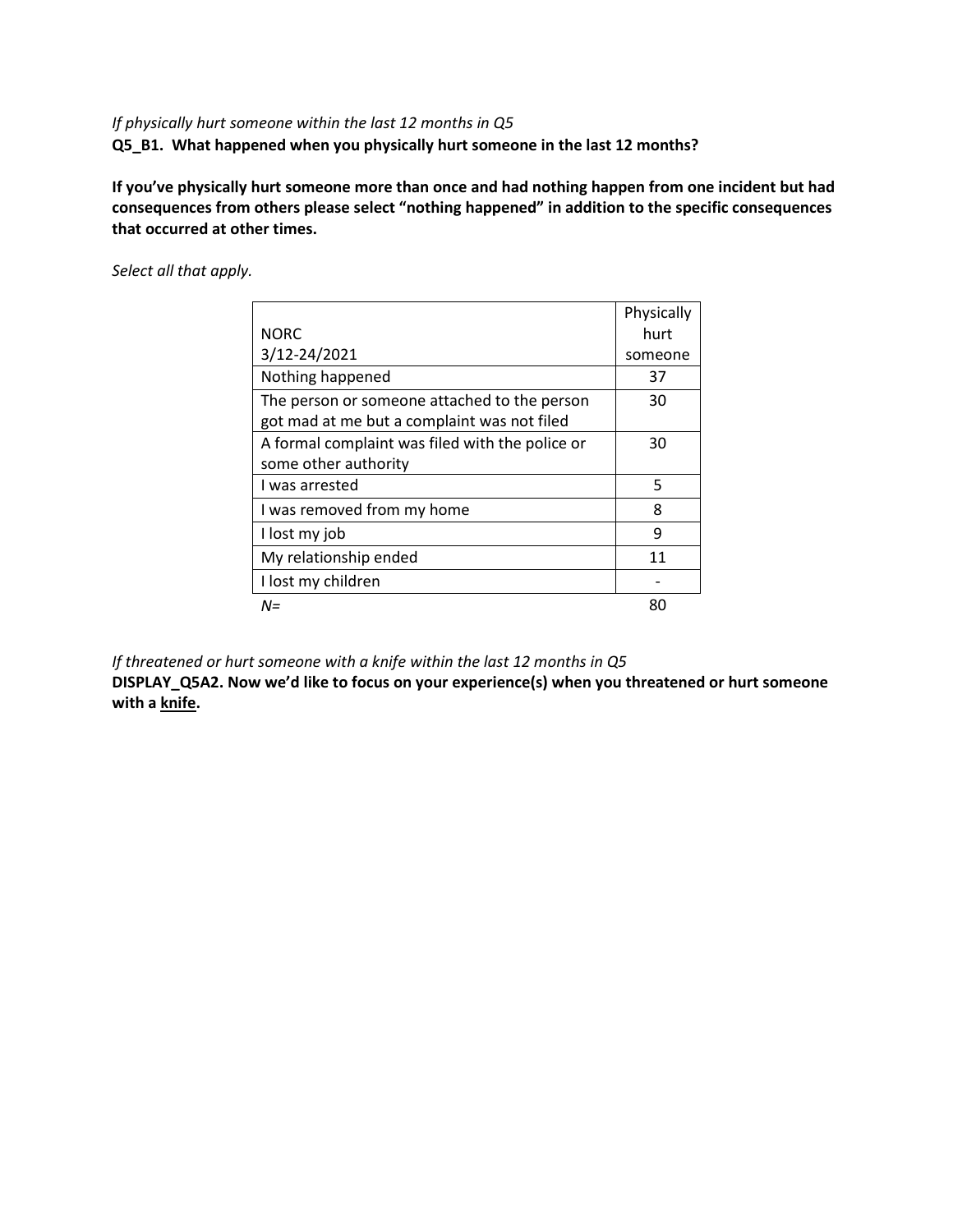*If threatened or hurt someone with a knife within the last 12 months in Q5* **Q5\_A2. Who did you threaten or hurt with a knife in the last 12 months?**

*Select all that apply.*

|                                                 | Threatened   |
|-------------------------------------------------|--------------|
|                                                 | or hurt      |
| <b>NORC</b>                                     | someone      |
| 3/12-24/2021                                    | with a knife |
| An adult family member, relative                | 32           |
| A family member or relative under the age of 18 | 35           |
| at the time of the incident(s)                  |              |
| Spouse or romantic partner                      | 44           |
| Unrelated person you know well (friend,         | 14           |
| classmate, co-worker)                           |              |
| Unrelated person you did not know as well       | 14           |
| (acquaintance, neighbor or community member)    |              |
| Other                                           | 1            |
| $N =$                                           | 33           |

*If threatened or hurt someone with a knife within the last 12 months in Q5* 

**Q5\_B2. What happened when you threatened or hurt someone with a knife in the last 12 months?**

**If you've threatened or hurt someone with a knife more than once and had nothing happen from one incident but had consequences from others please select "nothing happened" in addition to the specific consequences that occurred at other times.**

|                                                 | Threatened |
|-------------------------------------------------|------------|
|                                                 | or hurt    |
|                                                 | someone    |
| <b>NORC</b>                                     | with a     |
| 3/12-24/2021                                    | knife      |
| Nothing happened                                | 8          |
| The person or someone attached to the person    | 28         |
| got mad at me but a complaint was not filed     |            |
| A formal complaint was filed with the police or | 40         |
| some other authority                            |            |
| I was arrested                                  | 16         |
| I was removed from my home                      | 22         |
| I lost my job                                   | 1          |
| My relationship ended                           | 4          |
| I lost my children                              | 3          |
| $N =$                                           | 33         |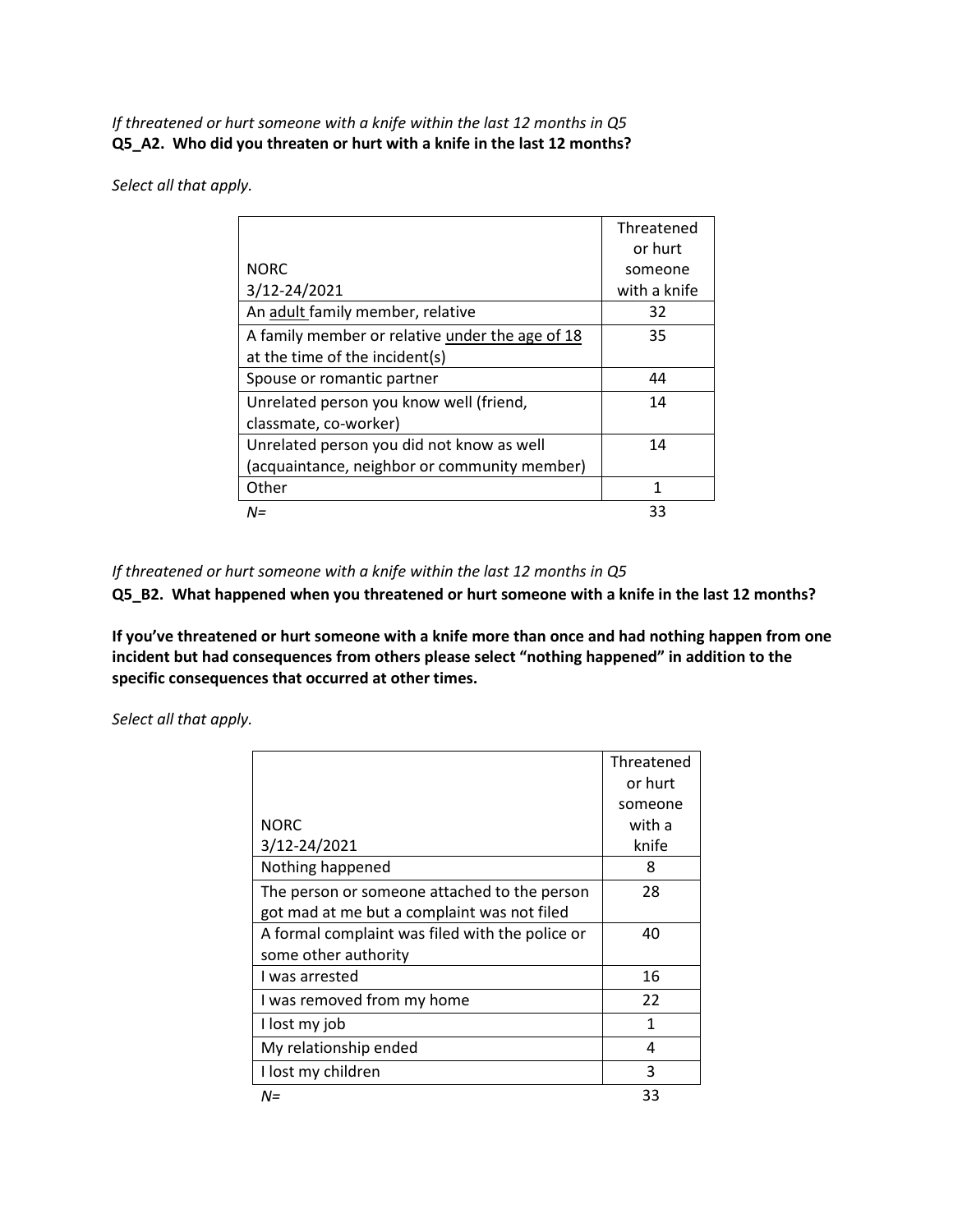*If threatened or hurt someone with a gun within the last 12 months in Q5* **DISPLAY\_Q5A3. Now we'd like to focus on your experience(s) when you threatened or hurt someone with a gun.**

*If threatened or hurt someone with a gun within the last 12 months in Q5* **Q5\_A3. Who did you threaten or hurt with a gun in the last 12 months?**

|                                                 | Threatened or |
|-------------------------------------------------|---------------|
| <b>NORC</b>                                     | hurt someone  |
| 3/12-24/2021                                    | with a gun    |
| An adult family member, relative                | 5             |
| A family member or relative under the age of 18 | 37            |
| at the time of the incident(s)                  |               |
| Spouse or romantic partner                      | 46            |
| Unrelated person you know well (friend,         | 19            |
| classmate, co-worker)                           |               |
| Unrelated person you did not know as well       | 28            |
| (acquaintance, neighbor or community member)    |               |
| Other                                           |               |
| $N =$                                           | 14            |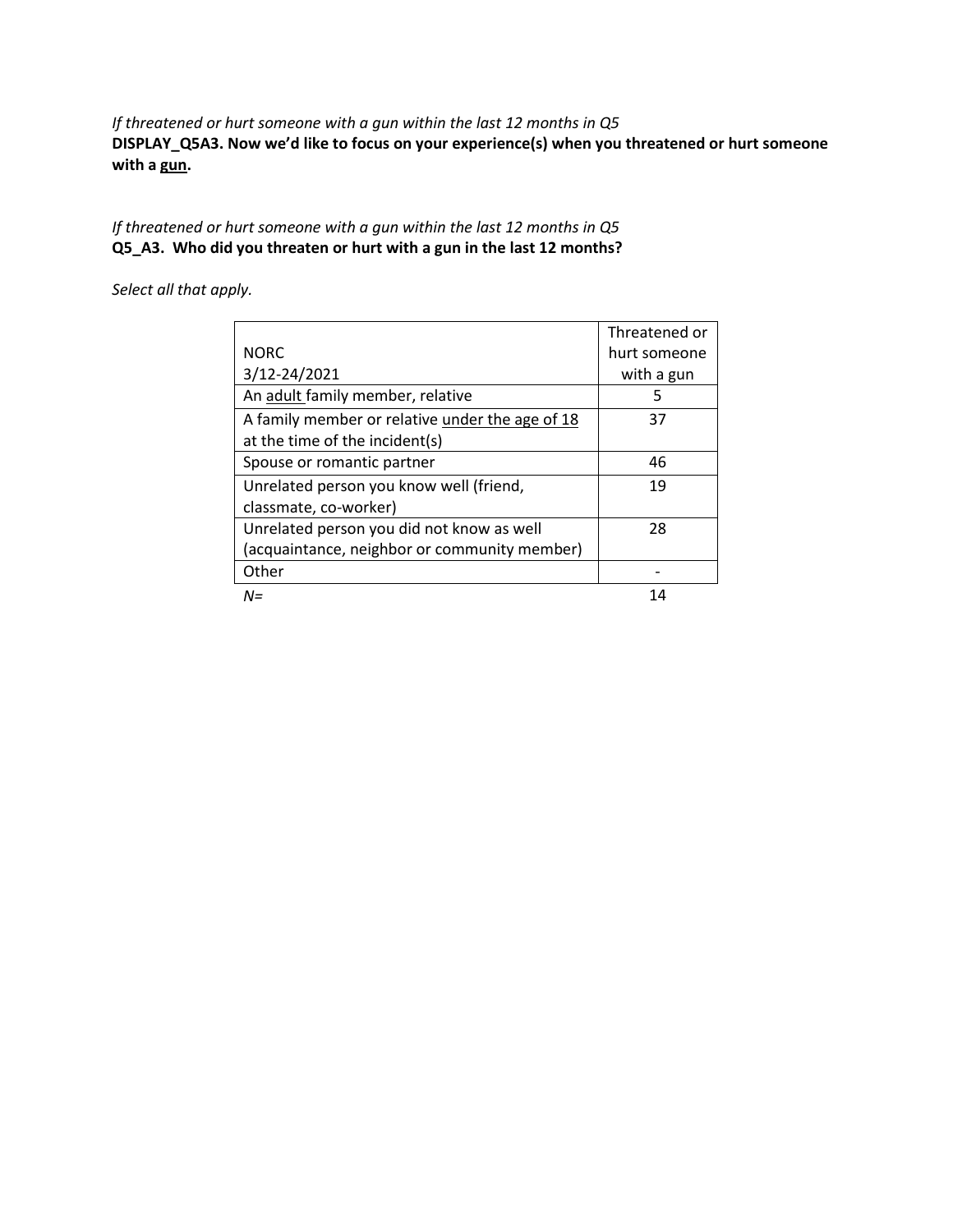### *If threatened or hurt someone with a gun within the last 12 months in Q5* **Q5\_B3. What happened when you threatened or hurt someone with a gun in the last 12 months?**

**If you've threatened or hurt someone with a gun more than once and had nothing happen from one incident but had consequences from others please select "nothing happened" in addition to the specific consequences that occurred at other times.**

|                                                 | Threatened               |
|-------------------------------------------------|--------------------------|
|                                                 | or hurt                  |
| <b>NORC</b>                                     | someone                  |
| 3/12-24/2021                                    | with a gun               |
| Nothing happened                                | 19                       |
| The person or someone attached to the person    | 21                       |
| got mad at me but a complaint was not filed     |                          |
| A formal complaint was filed with the police or | 16                       |
| some other authority                            |                          |
| I was arrested                                  | 34                       |
| I was removed from my home                      | 13                       |
| I lost my job                                   | 14                       |
| My relationship ended                           | $\overline{\mathcal{L}}$ |
| I lost my children                              | $\ast$                   |
| N=                                              | 14                       |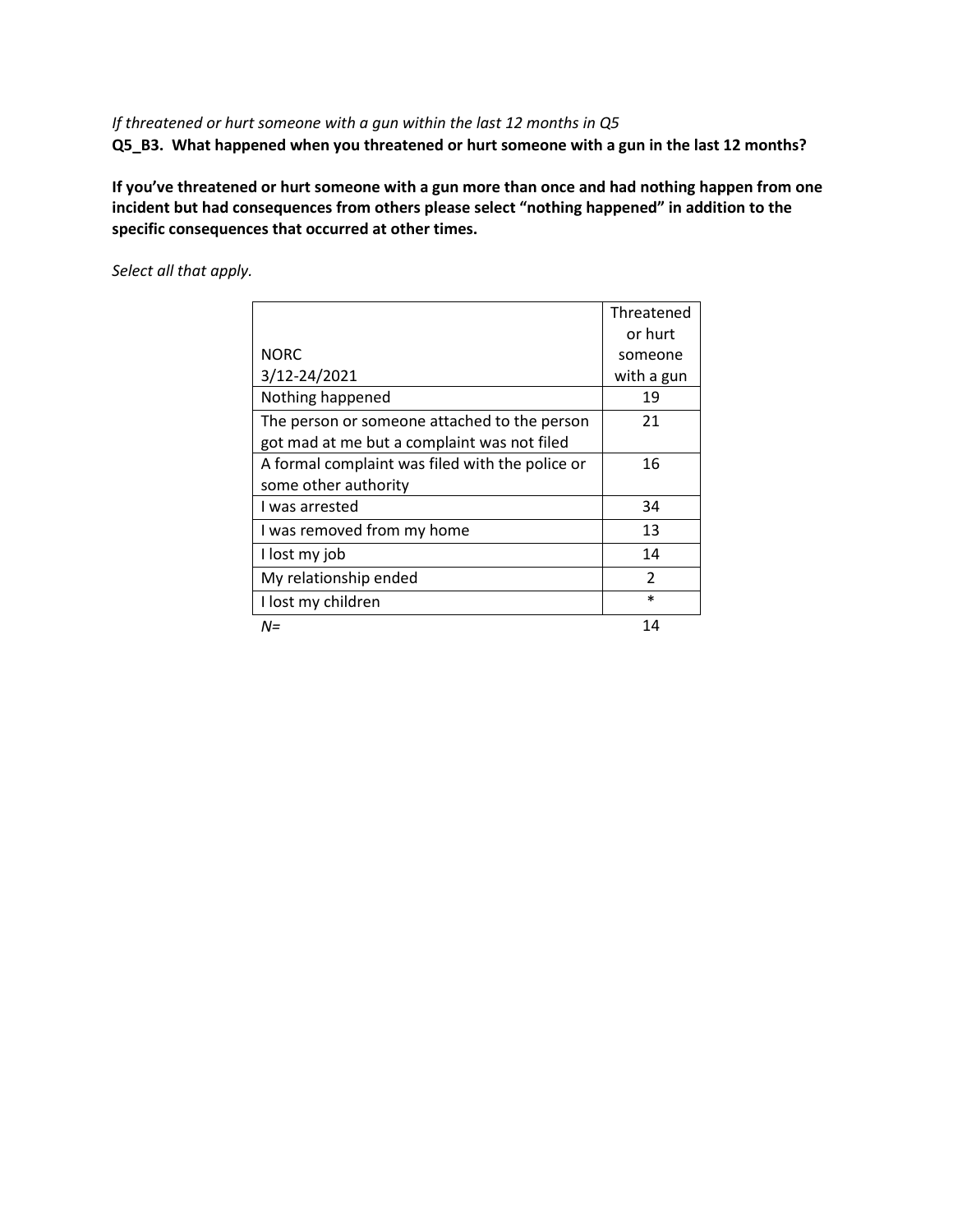**Q6. This set of questions asks you about sexually harassing or abusive experiences you may have had in your life. Please check off each type of experience that have ever been done to you.** 

|                                                                                                                                                                                                                                                              | <b>NORC</b>  |
|--------------------------------------------------------------------------------------------------------------------------------------------------------------------------------------------------------------------------------------------------------------|--------------|
|                                                                                                                                                                                                                                                              | 3/12-24/2021 |
| Verbal sexual harassment - This can include someone whistling, leering or staring<br>at you, or calling out to you in ways that make you feel disrespected or unsafe. It                                                                                     | 37           |
| can include someone talking about your body parts (such as your butt or breasts)<br>inappropriately or offensively, or saying sexually explicit comments or questions                                                                                        |              |
| ("I want to do BLANK to you"). It can also include someone repeatedly asking you<br>for a date or your phone number when you've said no.                                                                                                                     |              |
| Homophobic or transphobic comments - This can include someone misgendering<br>you or calling you a homophobic or transphobic slur, like "Fag," "Dyke," or<br>"Tranny."                                                                                       | 11           |
| Cyber sexual harassment - This can include someone electronically sending you<br>or showing you sexual content without your permission, such as over e-mail,                                                                                                 | 14           |
| Snapchat or Facebook or on their phone or computer. This can also include<br>someone taking and/or sharing sexual pictures or videos of you without your<br>permission.                                                                                      |              |
| Physically aggressive sexual harassment - This can include someone flashing or<br>exposing their genitals to you without your permission. This can also include<br>someone purposely touching you or brushing up against you in an unwelcome,<br>sexual way. | 22           |
| Quid pro quo sexual harassment or coercion - This can include someone forcing<br>or pressuring you to do a sexual act in exchange for something (such as a good<br>grade, a promotion, a job, drugs, food, money, or something similar) or instead of        | 6            |
| something (like paying rent or a citation, etc.)                                                                                                                                                                                                             |              |
| Forced sex - This can include someone forcing you to do a sexual act without your<br>permission or one that you don't want to do (including while you are under the<br>influence of alcohol or drugs).                                                       | 13           |
| None of the above.                                                                                                                                                                                                                                           | 47           |
| $N =$                                                                                                                                                                                                                                                        | 2,203        |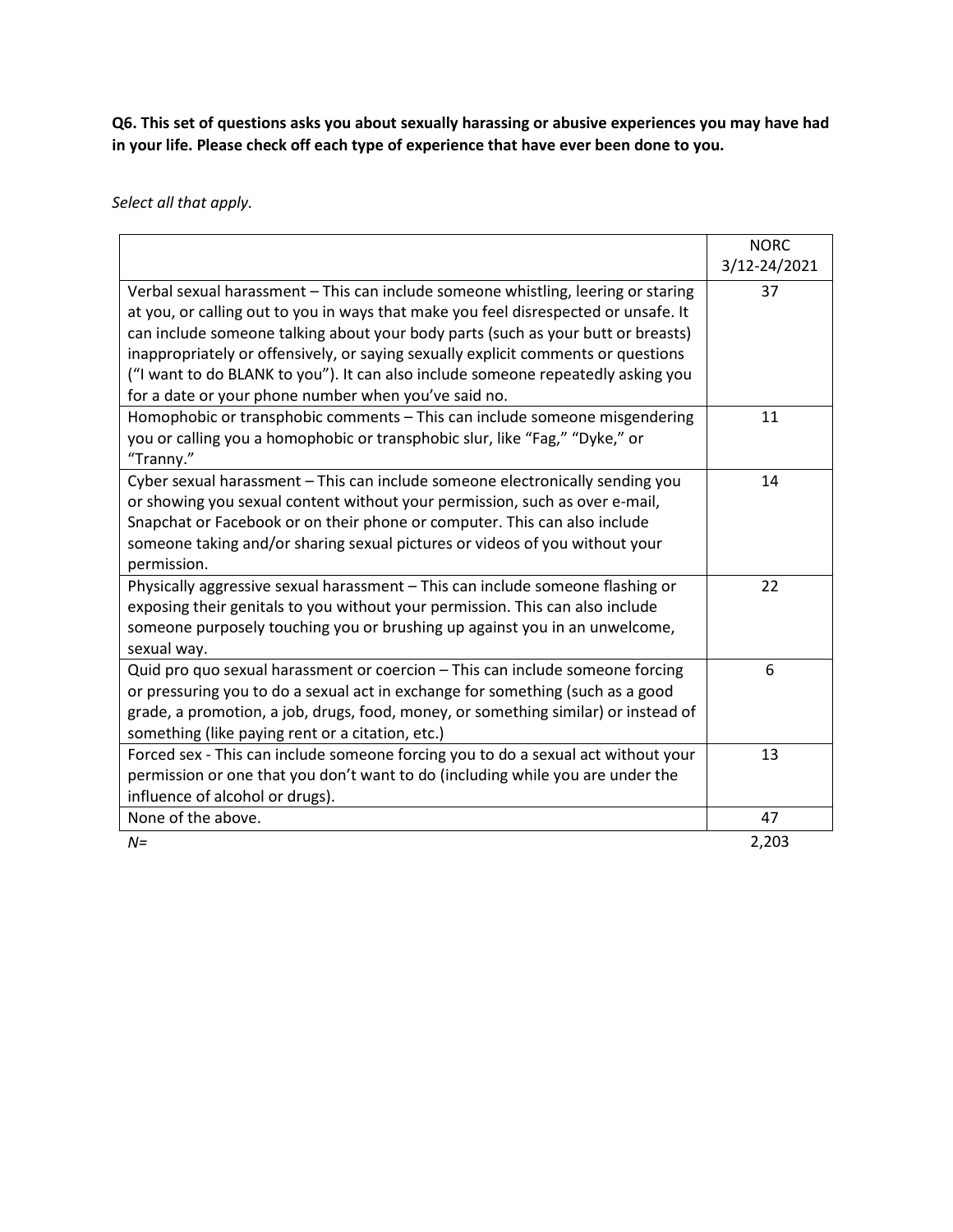*If experienced verbal sexual harassment in Q6, homophobic or transphobic comments in Q6, cyber sexual harassment in Q6, physically aggressive sexual harassment in Q6, quid pro quo sexual harassment or coercion in Q6, or forced sex in Q6.*

#### **Q7. When did the below experience(s) occur?**

*Select all that apply.*

|                    |            | Homophobic  |            | Physically | Quid pro    |        |
|--------------------|------------|-------------|------------|------------|-------------|--------|
|                    | Verbal     | or          | Cyber      | aggressive | quo sexual  |        |
| <b>NORC</b>        | sexual     | transphobic | sexual     | sexual     | harassment  | Forced |
| 3/12-24/2021       | harassment | comments    | harassment | harassment | or coercion | sex    |
| Within the past 12 | 19         | 24          | 39         | 9          | 17          | 6      |
| months             |            |             |            |            |             |        |
| Over 12 months ago | 84         | 80          | 65         | 92         | 91          | 92     |
| $N =$              | 821        | 249         | 297        | 515        | 136         | 254    |

*If experienced verbal sexual harassment in the last 12 months in Q7, homophobic or transphobic comments in the last 12 months in Q7, cyber sexual harassment in the last 12 months in Q7, physically aggressive sexual harassment in the last 12 months in Q7, quid pro quo sexual harassment or coercion in the last 12 months in Q7, or forced sex in the last 12 months in Q7.*

**DISPLAY. For each type of experience you have reported, we will ask about some details.** 

### *If experienced verbal sexual harassment in the last 12 months in Q7* **DISPLAY\_Q7A1. Now we'd like to focus on your experience(s) with verbal sexual harassment.**

This can include someone whistling, leering or staring at you, or calling out to you in ways that make you feel disrespected or unsafe. It can include someone talking about your body parts (such as your butt or breasts) inappropriately or offensively, or saying sexually explicit comments or questions ("I want to do BLANK to you"). It can also include someone repeatedly asking you for a date or your phone number when you've said no.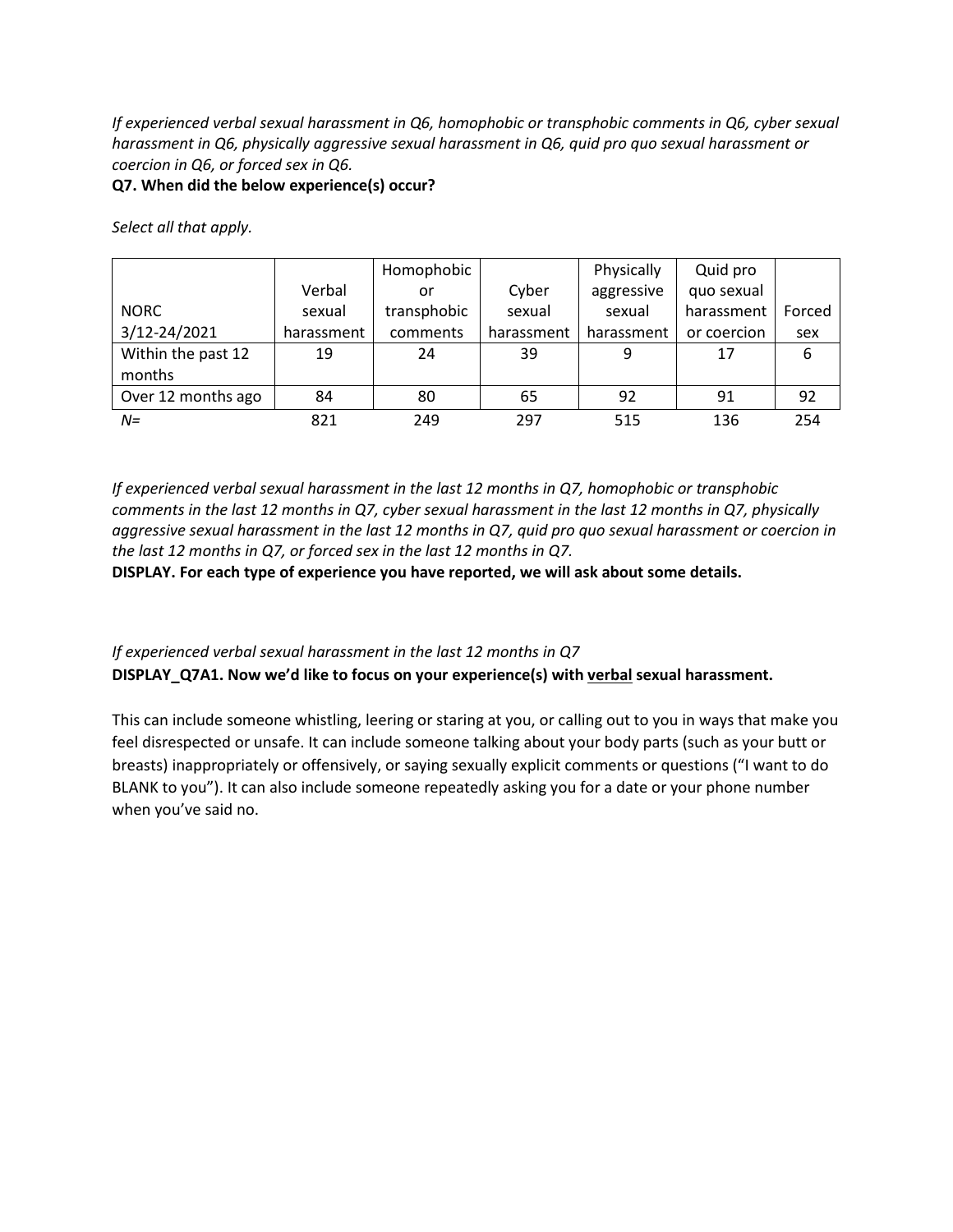### *If experienced verbal sexual harassment in the last 12 months in Q7* **Q7\_A1. Who verbally sexually harassed you in the last 12 months?**

| <b>NORC</b><br>3/12-24/2021                  | Verbally sexually |
|----------------------------------------------|-------------------|
|                                              | harassed you      |
| An adult family member, relative             | 14                |
| A family member or relative under the age of | 7                 |
| 18                                           |                   |
| Spouse or romantic partner                   | 12                |
| Unrelated person you know well (friend,      | 32                |
| classmate, co-worker)                        |                   |
| Unrelated person you don't know as well      | 36                |
| (acquaintance, neighbor or community         |                   |
| member)                                      |                   |
| Stranger                                     | 61                |
| A teacher, coach or other adult authority    | 4                 |
| figure                                       |                   |
| Police officer                               | 3                 |
| A boss or employer                           | 4                 |
| Other                                        | 8                 |
| $N =$                                        | 154               |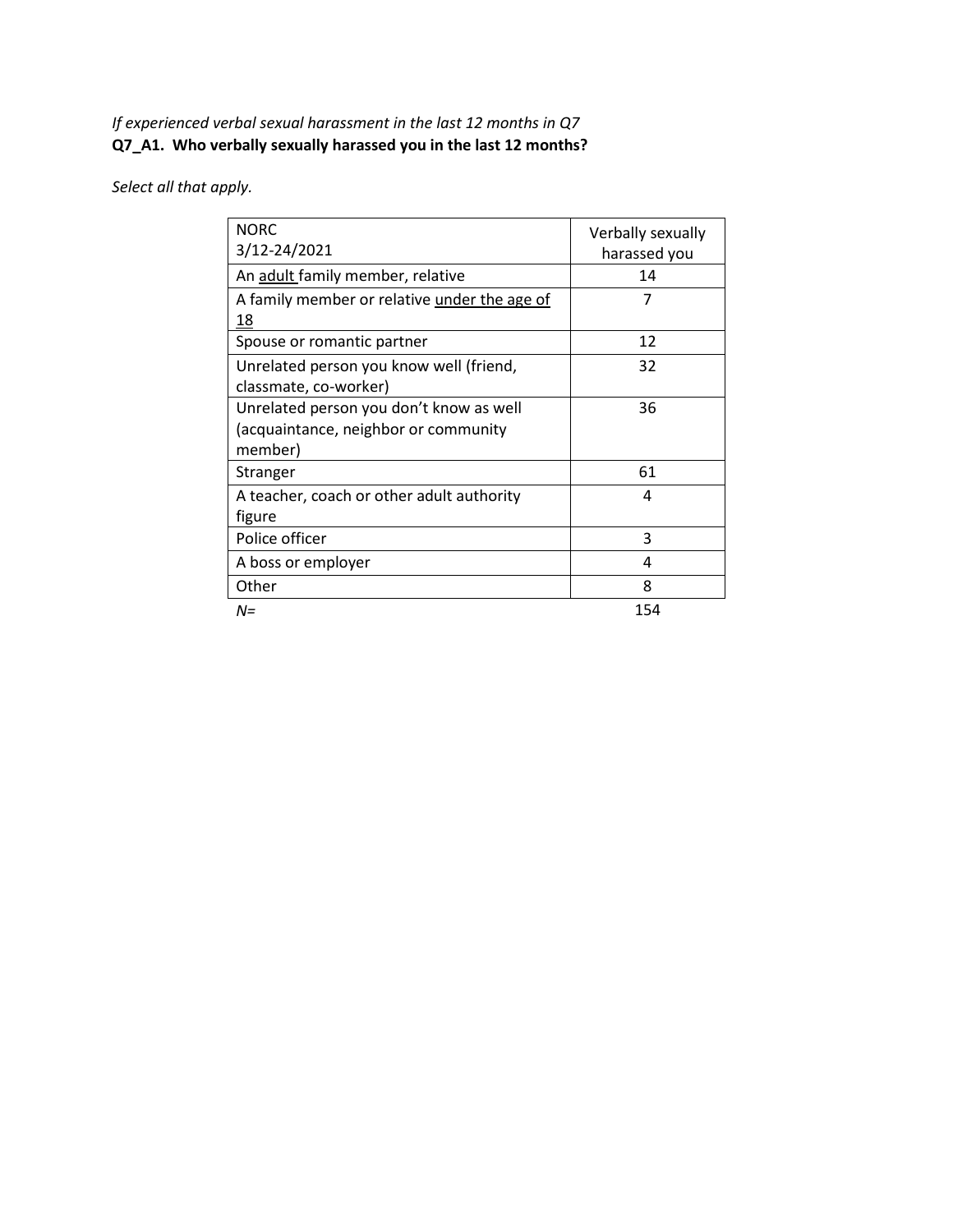#### *If experienced verbal sexual harassment in the last 12 months in Q7*

**Q7\_B1. Did you tell anyone about this experience or get any help after someone verbally sexually harassed you in the past 12 months? If yes, who did you tell?**

*Select all that apply.*

| <b>NORC</b>                                        | Verbally sexually |
|----------------------------------------------------|-------------------|
| 3/12-24/2021                                       | harassed you      |
|                                                    |                   |
| I did not tell anyone or seek any help             | 53                |
| Friends or family                                  | 22                |
| <b>Medical services</b>                            | 9                 |
| Police, other criminal justice services (such as a | 9                 |
| restraining order)                                 |                   |
| Legal services (such as a lawyer)                  | 6                 |
| Governmental social services (such as Child        | $\mathfrak{p}$    |
| <b>Protection Services)</b>                        |                   |
| Non-governmental social services (such as a,       | 3                 |
| crisis hotline or victim advocate services)        |                   |
| Housing/Shelter services                           | 1                 |
| Other                                              | 7                 |
| N=                                                 | 154               |

*If experienced homophobic or transphobic comments in the last 12 months in Q7* **DISPLAY\_Q7A2. Now we'd like to focus on your experience(s) with homophobic or transphobic comments.**

This can include someone misgendering you or calling you a homophobic or transphobic slur, like "Fag," "Dyke," or "Tranny."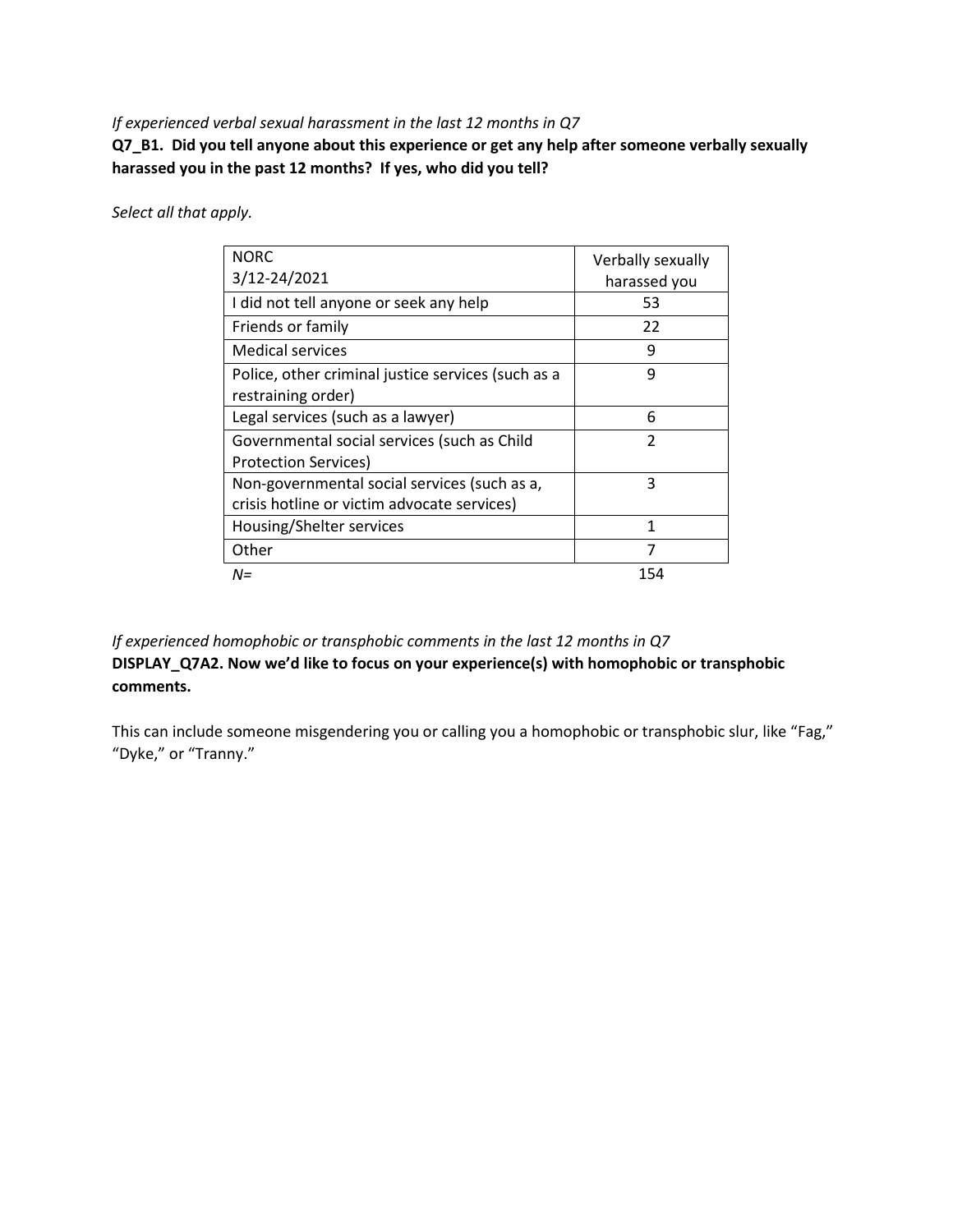*If experienced homophobic or transphobic comments in the last 12 months in Q7* **Q7\_A2. Who made homophobic or transphobic comments to you in the last 12 months?**

|                                                    | Made homophobic |
|----------------------------------------------------|-----------------|
| <b>NORC</b>                                        | or transphobic  |
| 3/12-24/2021                                       | comments to you |
| An adult family member, relative                   | 25              |
| A family member or relative under the age of<br>18 | 5               |
| Spouse or romantic partner                         | 12              |
| Unrelated person you know well (friend,            | 32              |
| classmate, co-worker)                              |                 |
| Unrelated person you don't know as well            | 44              |
| (acquaintance, neighbor or community               |                 |
| member)                                            |                 |
| Stranger                                           | 54              |
| A teacher, coach or other adult authority          |                 |
| figure                                             |                 |
| Police officer                                     | 2               |
| A boss or employer                                 | 3               |
| Other                                              | 8               |
| N=                                                 | 64              |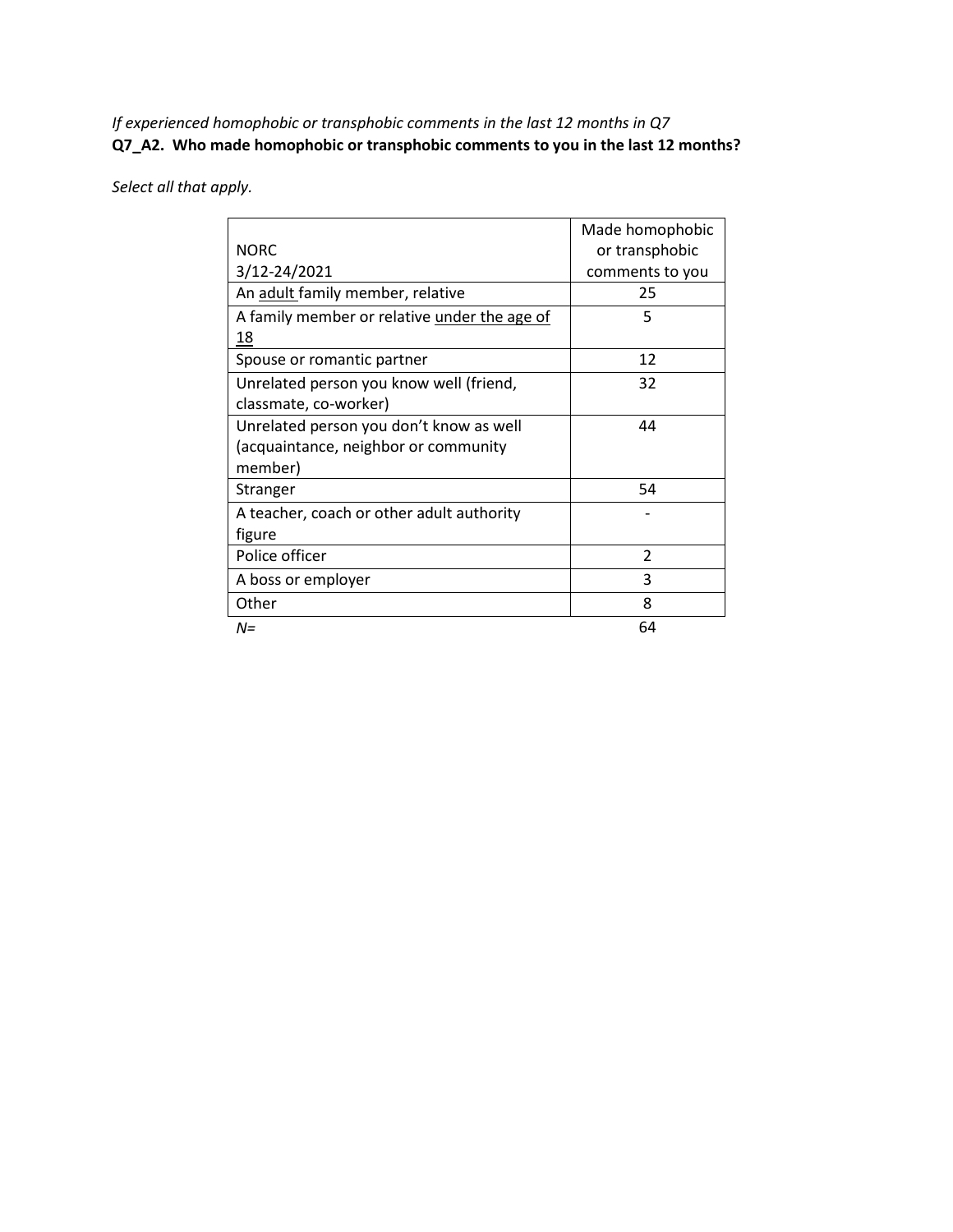*If experienced homophobic or transphobic comments in the last 12 months in Q7*

**Q7\_B2. Did you tell anyone about this experience or get any help after someone made homophobic or transphobic comments to you in the past 12 months? If yes, who did you tell?**

*Select all that apply.*

|                                                    | Made homophobic |
|----------------------------------------------------|-----------------|
| <b>NORC</b>                                        | or transphobic  |
| 3/12-24/2021                                       | comments to you |
| I did not tell anyone or seek any help             | 44              |
| Friends or family                                  | 30              |
| Medical services                                   | 12              |
| Police, other criminal justice services (such as a | $\mathfrak{p}$  |
| restraining order)                                 |                 |
| Legal services (such as a lawyer)                  | 9               |
| Governmental social services (such as Child        | 1               |
| Protection Services)                               |                 |
| Non-governmental social services (such as a,       | $\ast$          |
| crisis hotline or victim advocate services)        |                 |
| Housing/Shelter services                           | 6               |
| Other                                              | 11              |
| $N =$                                              | 64              |

### *If experienced cyber sexual harassment in the last 12 months in Q7* **DISPLAY\_Q7A3. Now we'd like to focus on your experience(s) with cyber sexual harassment.**

This can include someone electronically sending you or showing you sexual content without your permission, such as over e-mail, Snapchat or Facebook or on their phone or computer. This can also include someone taking and/or sharing sexual pictures or videos of you without your permission.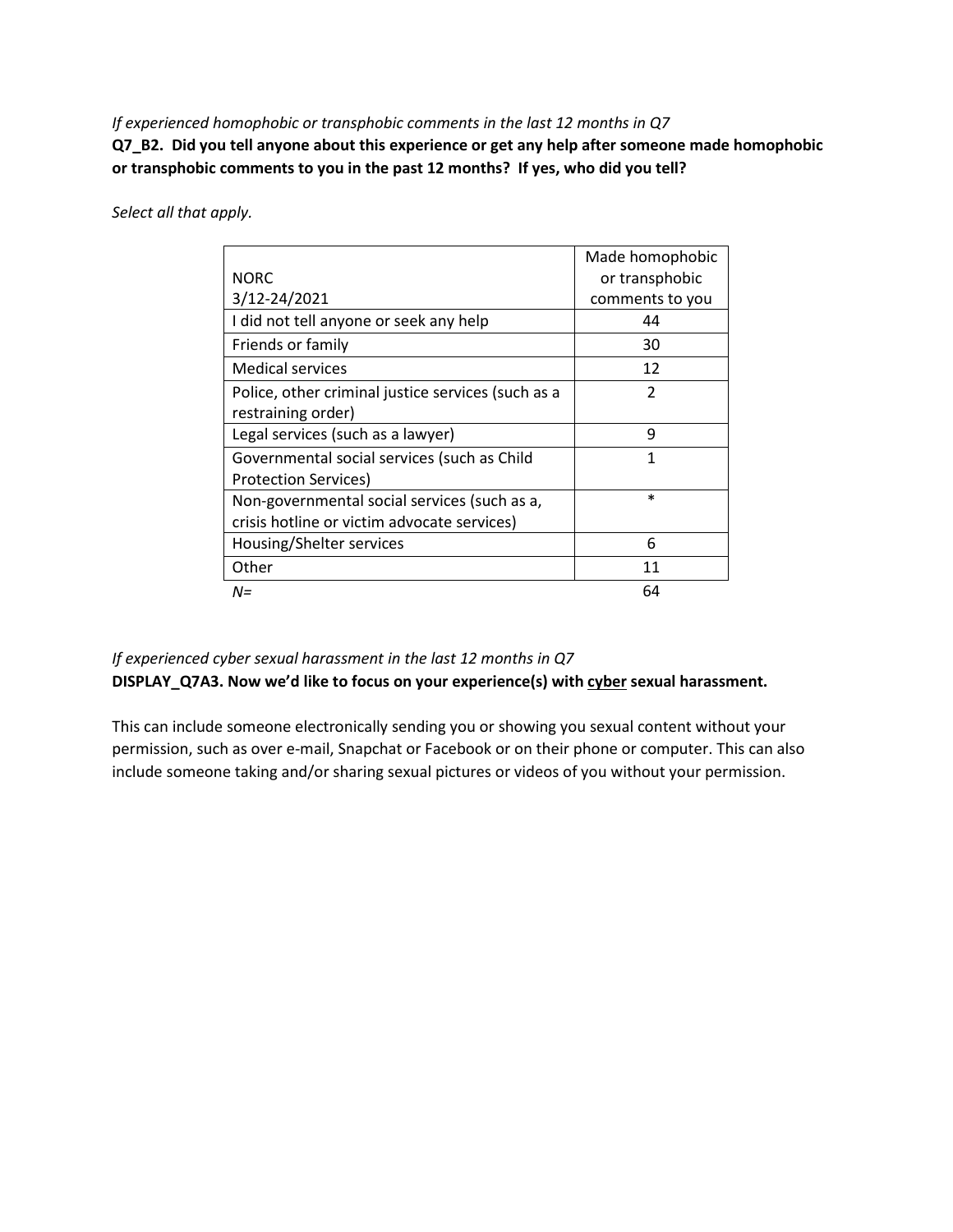### *If experienced cyber sexual harassment in the last 12 months in Q7* **Q7\_A3. Who cyber sexually harassed you in the last 12 months?**

| <b>NORC</b>                                  | Cyber sexually |
|----------------------------------------------|----------------|
| 3/12-24/2021                                 | harassed you   |
| An adult family member, relative             | 4              |
| A family member or relative under the age of | 1              |
| 18                                           |                |
| Spouse or romantic partner                   | 7              |
| Unrelated person you know well (friend,      | 21             |
| classmate, co-worker)                        |                |
| Unrelated person you don't know as well      | 31             |
| (acquaintance, neighbor or community         |                |
| member)                                      |                |
| Stranger                                     | 66             |
| A teacher, coach or other adult authority    | 3              |
| figure                                       |                |
| Police officer                               | 4              |
| A boss or employer                           | $\ast$         |
| Other                                        | 7              |
| $N =$                                        | 116            |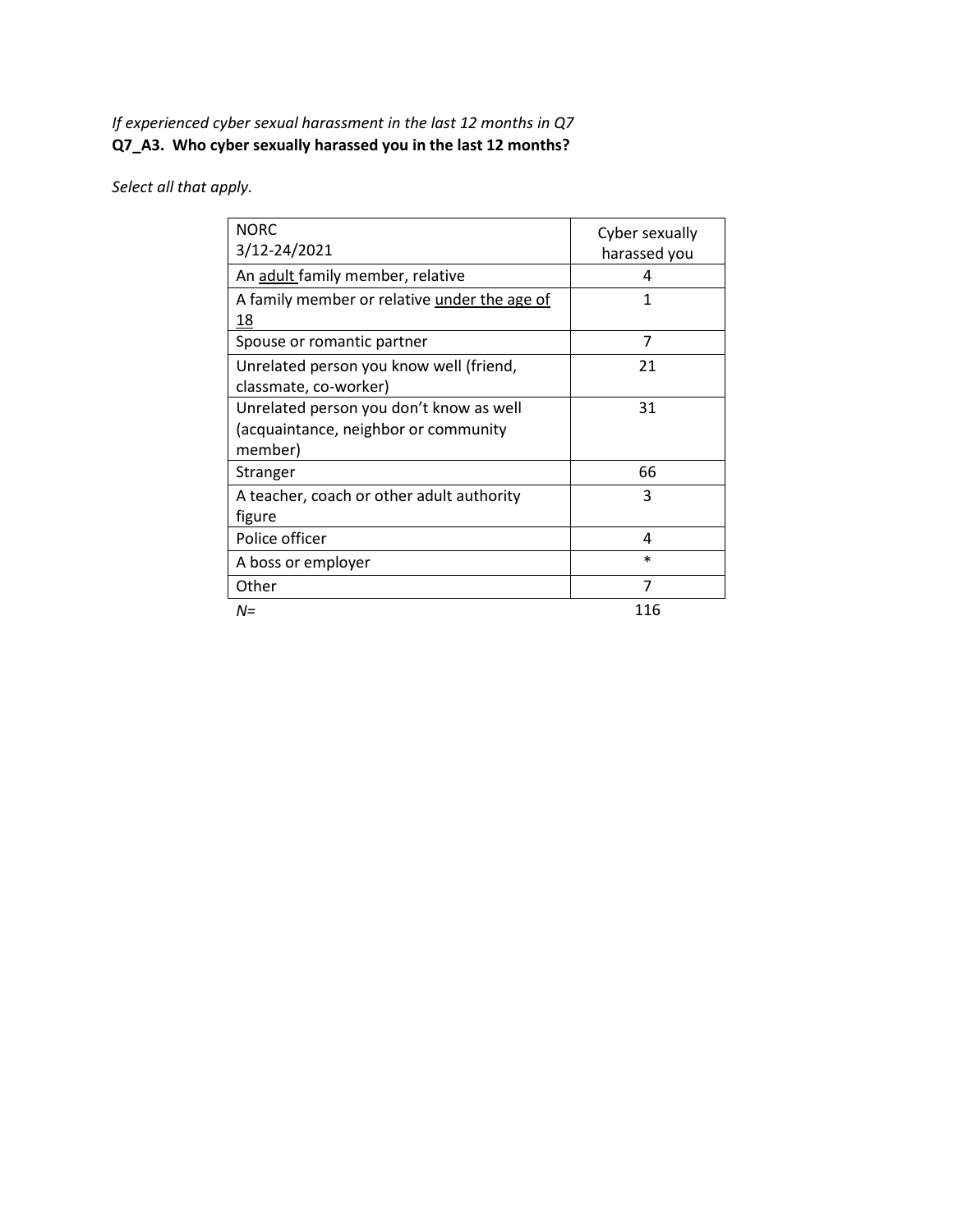#### *If experienced cyber sexual harassment in the last 12 months in Q7*

**Q7\_B3. Did you tell anyone about this experience or get any help after someone cyber sexually harassed you in the past 12 months? If yes, who did you tell?**

*Select all that apply.*

| <b>NORC</b>                                        | Cyber sexually |
|----------------------------------------------------|----------------|
| 3/12-24/2021                                       | harassed you   |
| I did not tell anyone or seek any help             | 49             |
| Friends or family                                  | 31             |
| <b>Medical services</b>                            | 4              |
| Police, other criminal justice services (such as a | 5              |
| restraining order)                                 |                |
| Legal services (such as a lawyer)                  | 10             |
| Governmental social services (such as Child        | 1              |
| <b>Protection Services)</b>                        |                |
| Non-governmental social services (such as a,       | 4              |
| crisis hotline or victim advocate services)        |                |
| Housing/Shelter services                           | $\ast$         |
| Other                                              | 7              |
| N=                                                 | 116            |

*If experienced physically aggressive sexual harassment in the last 12 months in Q7* **DISPLAY\_Q7A4. Now we'd like to focus on your experience(s) with physically aggressive sexual harassment.**

This can include someone flashing or exposing their genitals to you without your permission. This can also include someone purposely touching you or brushing up against you in an unwelcome, sexual way.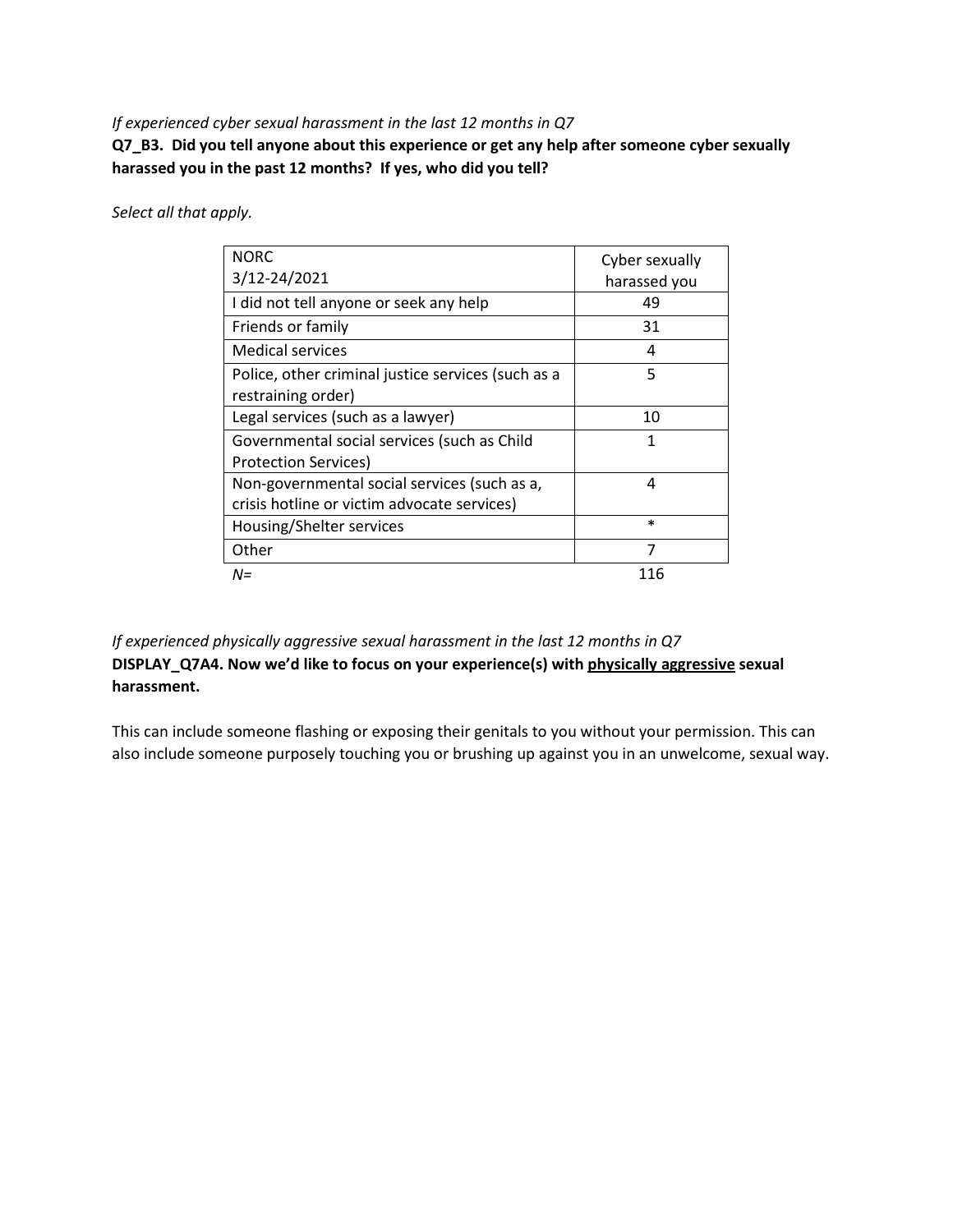*If experienced physically aggressive sexual harassment in the last 12 months in Q7* **Q7\_A4. Who physically sexually harassed you in the last 12 months?**

|                                              | Physically        |
|----------------------------------------------|-------------------|
| <b>NORC</b>                                  | aggressive sexual |
| 3/12-24/2021                                 | harassment        |
| An adult family member, relative             | 30                |
| A family member or relative under the age of | 3                 |
| 18                                           |                   |
| Spouse or romantic partner                   | 12                |
| Unrelated person you know well (friend,      | 16                |
| classmate, co-worker)                        |                   |
| Unrelated person you don't know as well      | 37                |
| (acquaintance, neighbor or community         |                   |
| member)                                      |                   |
| Stranger                                     | 37                |
| A teacher, coach or other adult authority    | $\mathfrak{p}$    |
| figure                                       |                   |
| Police officer                               | $\ast$            |
| A boss or employer                           | 1                 |
| Other                                        | 8                 |
| N=                                           | 47                |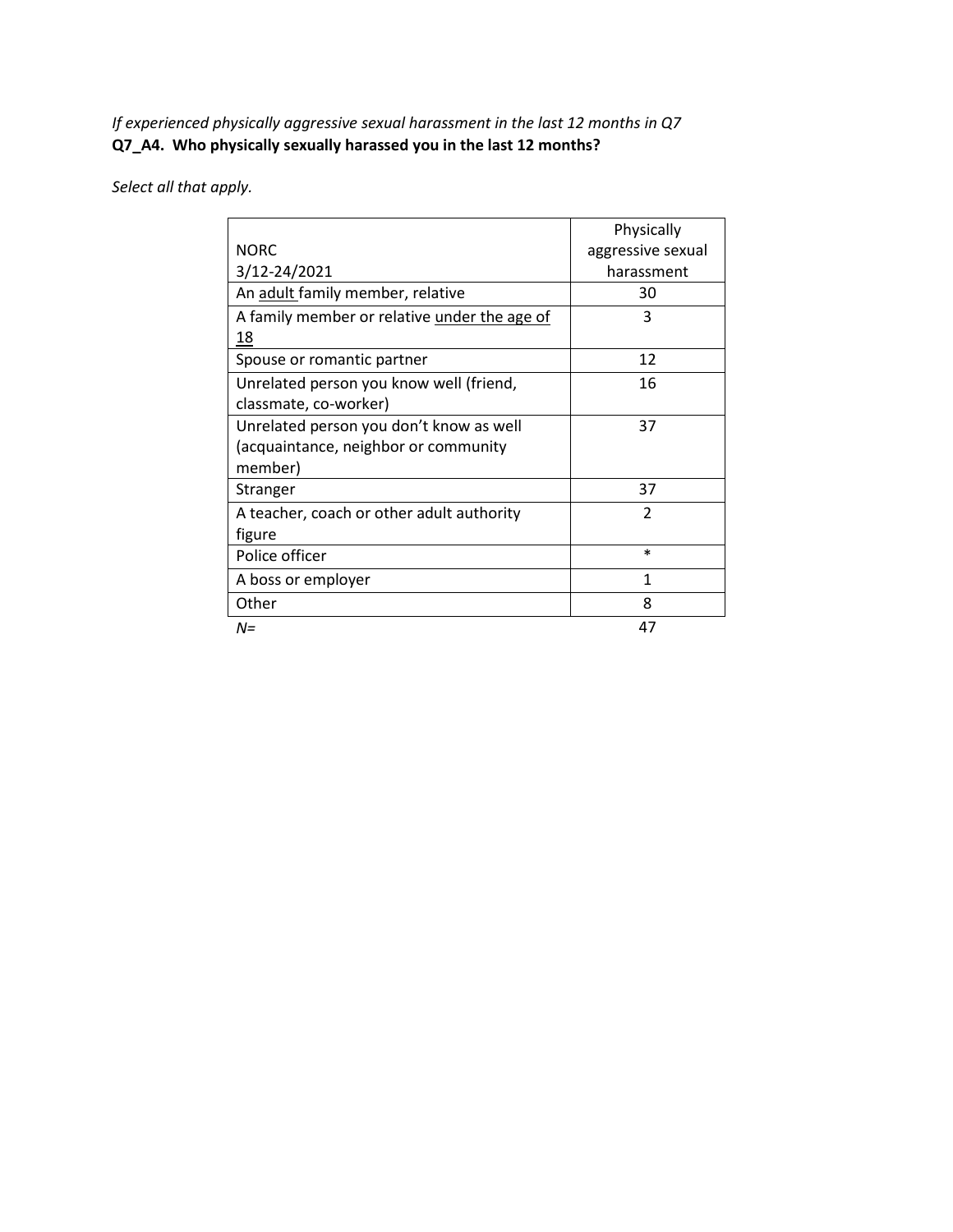#### *If experienced physically aggressive sexual harassment in the last 12 months in Q7*

**Q7\_B4. Did you tell anyone about this experience or get any help after someone physically sexually harassed you in the past 12 months? If yes, who did you tell?**

*Select all that apply.*

|                                                    | Physically        |
|----------------------------------------------------|-------------------|
| <b>NORC</b>                                        | aggressive sexual |
| 3/12-24/2021                                       | harassment        |
| I did not tell anyone or seek any help             | 50                |
| Friends or family                                  | 13                |
| <b>Medical services</b>                            | 16                |
| Police, other criminal justice services (such as a | 2                 |
| restraining order)                                 |                   |
| Legal services (such as a lawyer)                  | 5                 |
| Governmental social services (such as Child        | 12                |
| Protection Services)                               |                   |
| Non-governmental social services (such as a,       | 1                 |
| crisis hotline or victim advocate services)        |                   |
| Housing/Shelter services                           | 8                 |
| Other                                              | 5                 |
| $N =$                                              | 47                |

*If experienced quid pro quo sexual harassment or coercion in the last 12 months in Q7* **DISPLAY\_Q7A5. Now we'd like to focus on your experience(s) with quid pro quo sexual harassment or coercion.**

This can include someone forcing or pressuring you to do a sexual act in exchange for something (such as a good grade, a promotion, a job, drugs, food, money, or something similar) or instead of something (like paying rent or a citation, etc.)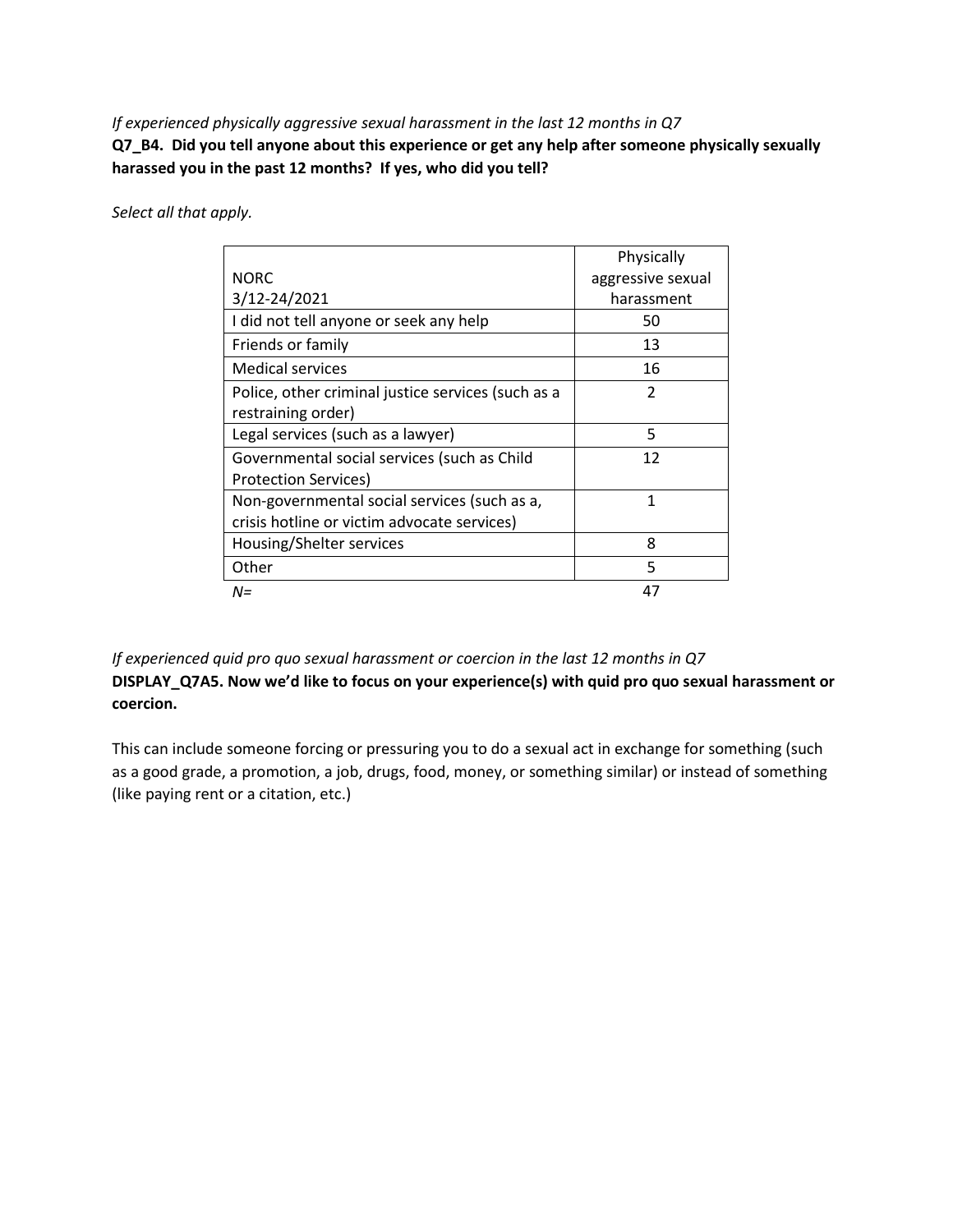*If experienced quid pro quo sexual harassment or coercion in the last 12 months in Q7* **Q7\_A5. Who sexually coerced you in the last 12 months?**

|                                              | Quid pro quo      |
|----------------------------------------------|-------------------|
| <b>NORC</b>                                  | sexual harassment |
| 3/12-24/2021                                 | or coercion       |
| An adult family member, relative             | 2                 |
| A family member or relative under the age of |                   |
| 18                                           |                   |
| Spouse or romantic partner                   | 33                |
| Unrelated person you know well (friend,      | 30                |
| classmate, co-worker)                        |                   |
| Unrelated person you don't know as well      | 10                |
| (acquaintance, neighbor or community         |                   |
| member)                                      |                   |
| Stranger                                     | 19                |
| A teacher, coach or other adult authority    | $\ast$            |
| figure                                       |                   |
| Police officer                               | $\ast$            |
| A boss or employer                           | 5                 |
| Other                                        | 15                |
| N=                                           | 21                |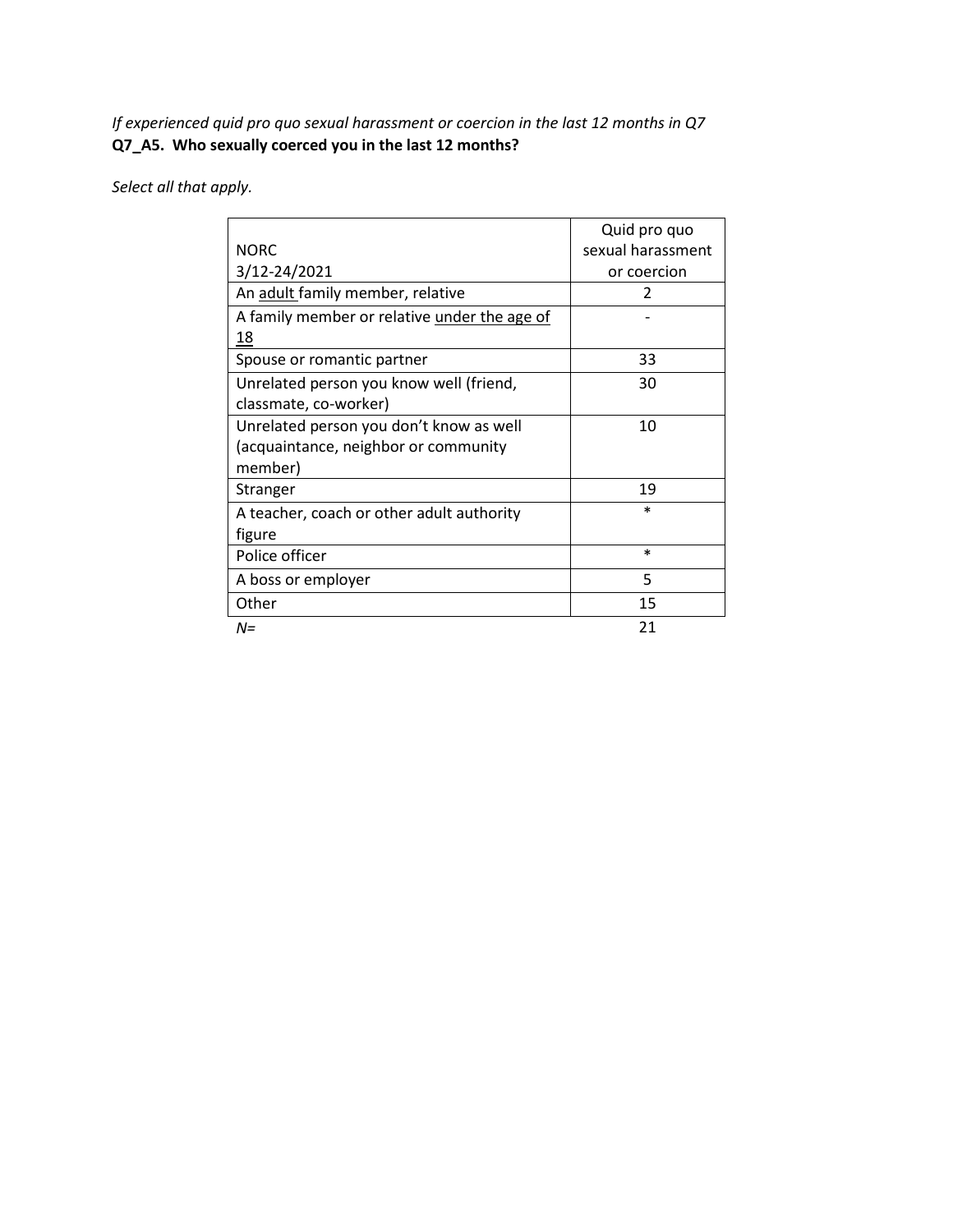*If experienced quid pro quo sexual harassment or coercion in the last 12 months in Q7*

**Q7\_B5. Did you tell anyone about this experience or get any help after someone sexually coerced you in the past 12 months? If yes, who did you tell?**

*Select all that apply.*

|                                                    | Quid pro quo      |
|----------------------------------------------------|-------------------|
| <b>NORC</b>                                        | sexual harassment |
| 3/12-24/2021                                       | or coercion       |
| I did not tell anyone or seek any help             | 49                |
| Friends or family                                  | 12                |
| Medical services                                   | 26                |
| Police, other criminal justice services (such as a | $\mathfrak z$     |
| restraining order)                                 |                   |
| Legal services (such as a lawyer)                  | 5                 |
| Governmental social services (such as Child        | 3                 |
| Protection Services)                               |                   |
| Non-governmental social services (such as a,       | 2                 |
| crisis hotline or victim advocate services)        |                   |
| Housing/Shelter services                           |                   |
| Other                                              | 9                 |
| $N =$                                              | 21                |

### *If experienced forced sex in the last 12 months in Q7* **DISPLAY\_Q7A6. Now we'd like to focus on your experience(s) with forced sex.**

This can include someone forcing you to do a sexual act without your permission or one that you don't want to do (including while you are under the influence of alcohol or drugs).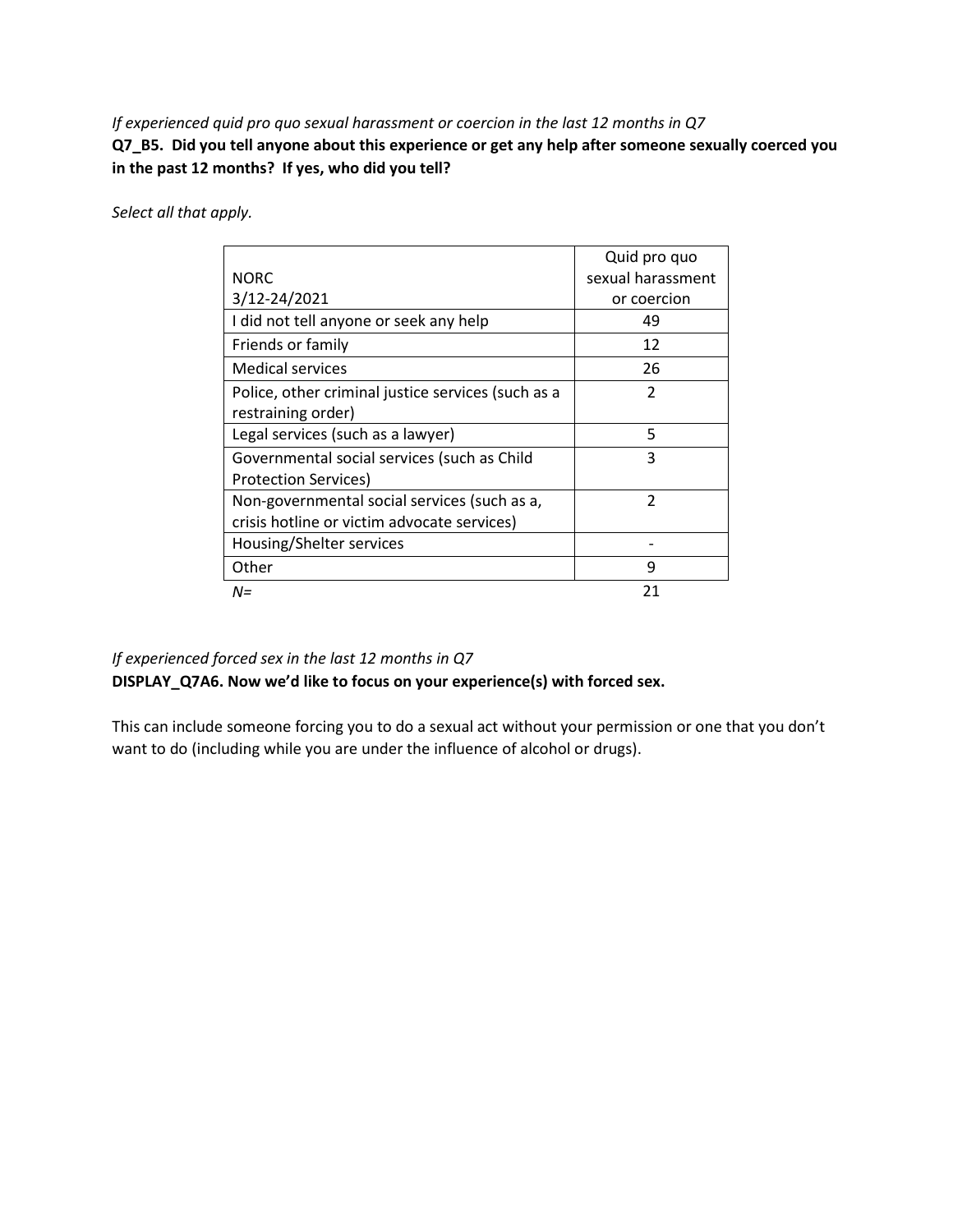### *If experienced forced sex in the last 12 months in Q7* **Q7\_A6. Who forced sex on you in the last 12 months?**

| <b>NORC</b>                                  |            |
|----------------------------------------------|------------|
| 3/12-24/2021                                 | Forced sex |
| An adult family member, relative             | 24         |
| A family member or relative under the age of |            |
| 18                                           |            |
| Spouse or romantic partner                   | 17         |
| Unrelated person you know well (friend,      | 32         |
| classmate, co-worker)                        |            |
| Unrelated person you don't know as well      | 17         |
| (acquaintance, neighbor or community         |            |
| member)                                      |            |
| Stranger                                     | 27         |
| A teacher, coach or other adult authority    | 14         |
| figure                                       |            |
| Police officer                               | 24         |
| A boss or employer                           | 7          |
| Other                                        | 17         |
| $N =$                                        | 14         |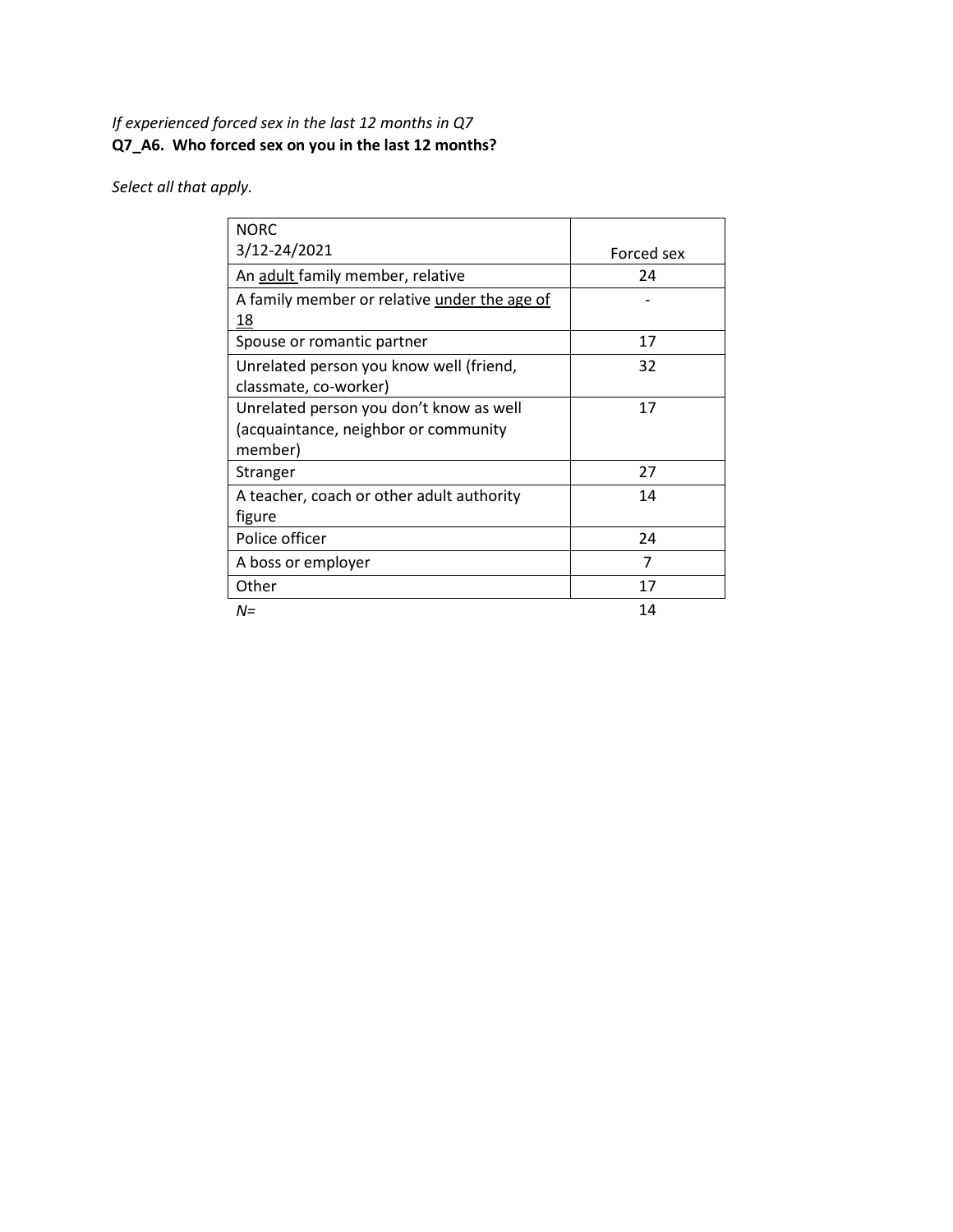### *If experienced forced sex in the last 12 months in Q7*

**Q7\_B6. Did you tell anyone about this experience or get any help after someone forced sex on you in the past 12 months? If yes, who did you tell?**

| <b>NORC</b>                                        |            |
|----------------------------------------------------|------------|
| 3/12-24/2021                                       | Forced sex |
| I did not tell anyone or seek any help             | 75         |
| Friends or family                                  | 11         |
| Medical services                                   | 5          |
| Police, other criminal justice services (such as a | 8          |
| restraining order)                                 |            |
| Legal services (such as a lawyer)                  | 7          |
| Governmental social services (such as Child        | 7          |
| <b>Protection Services)</b>                        |            |
| Non-governmental social services (such as a,       |            |
| crisis hotline or victim advocate services)        |            |
| Housing/Shelter services                           |            |
| Other                                              |            |
| N=                                                 | 14         |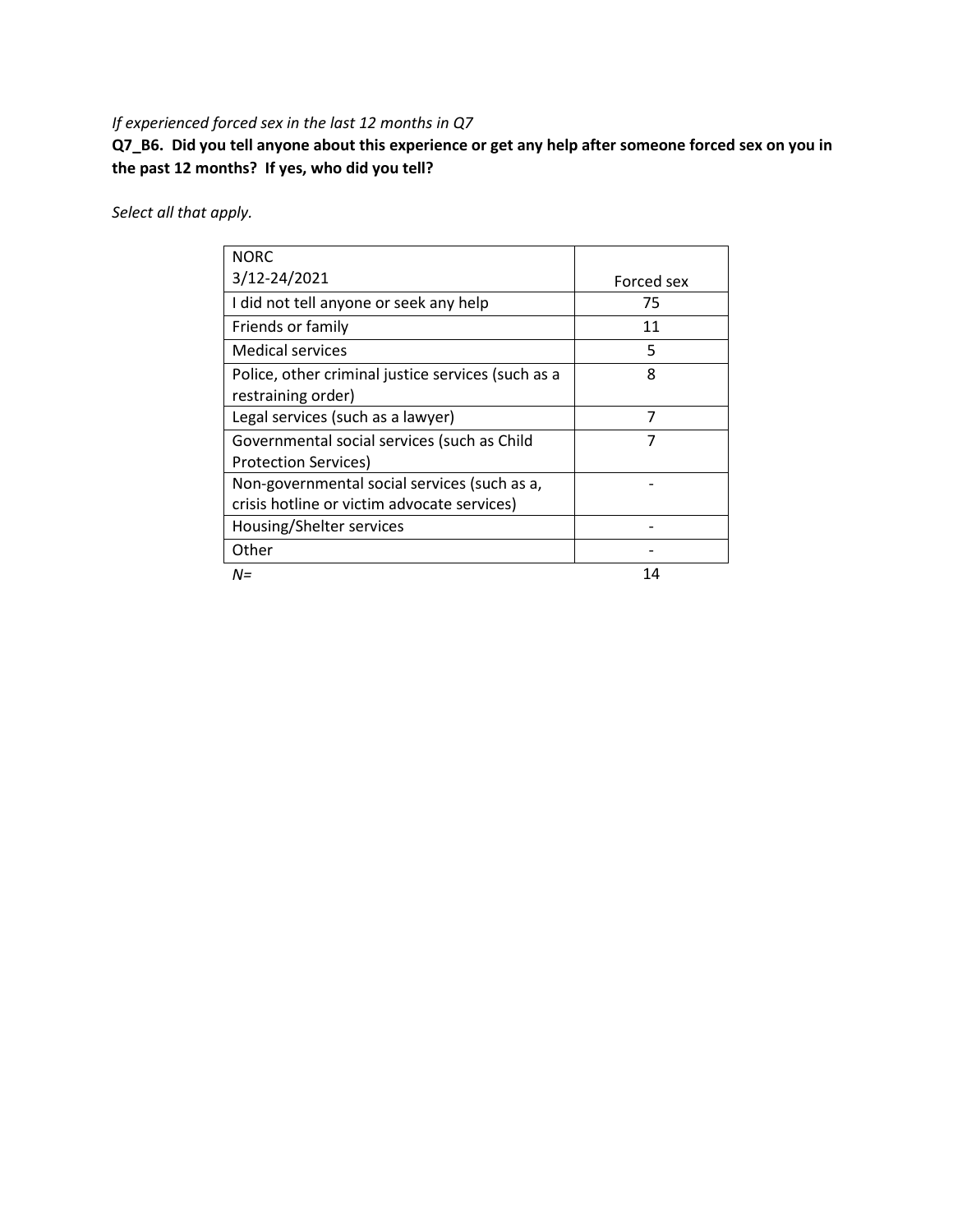*If experienced verbal sexual harassment, homophobic or transphobic comments, cyber sexual harassment, physically aggressive sexual harassment, quid pro quo sexual harassment or coercion or forced sex in the last 12 months in Q7.*

**Q8.** *If experienced more than one type of sexual harassment or abuse in the last 12 months in Q7 [***The next question is about all types of sexual harassment or abuse including that you have shared with us.]**

**Because of the sexually harassing or abusive experience/s you had in the past 12 months, have you done any of the following?** 

|                                                                         | <b>NORC</b>             |
|-------------------------------------------------------------------------|-------------------------|
|                                                                         | 3/12-24/2021            |
| Missed work or school                                                   | 7                       |
| Changed your route or regular routine                                   | 24                      |
| Stopped a hobby or activity or stopped participating in a community     | 21                      |
| or religious group                                                      |                         |
| Ended a relationship (such as a friendship or romantic relationship)    | 15                      |
| Changed schools and/or universities or dropped out of school or         | 6                       |
| university, or dropped a course                                         |                         |
| Sought a new job assignment, changed jobs or quit a job                 | 4                       |
| Moved from a dorm, apartment, house or other form of residence          | 5                       |
| Sought medical help, including mental health counselling                | 3                       |
| Filed an official complaint or report to an authority figure, including | $\overline{\mathbf{c}}$ |
| filing a police report                                                  |                         |
| Felt anxiety or depression                                              | 29                      |
| Seriously thought about killing yourself                                | 8                       |
| Other – please specify                                                  | 6                       |
| Did nothing/nothing happened                                            | 31                      |
| $N =$                                                                   | 287                     |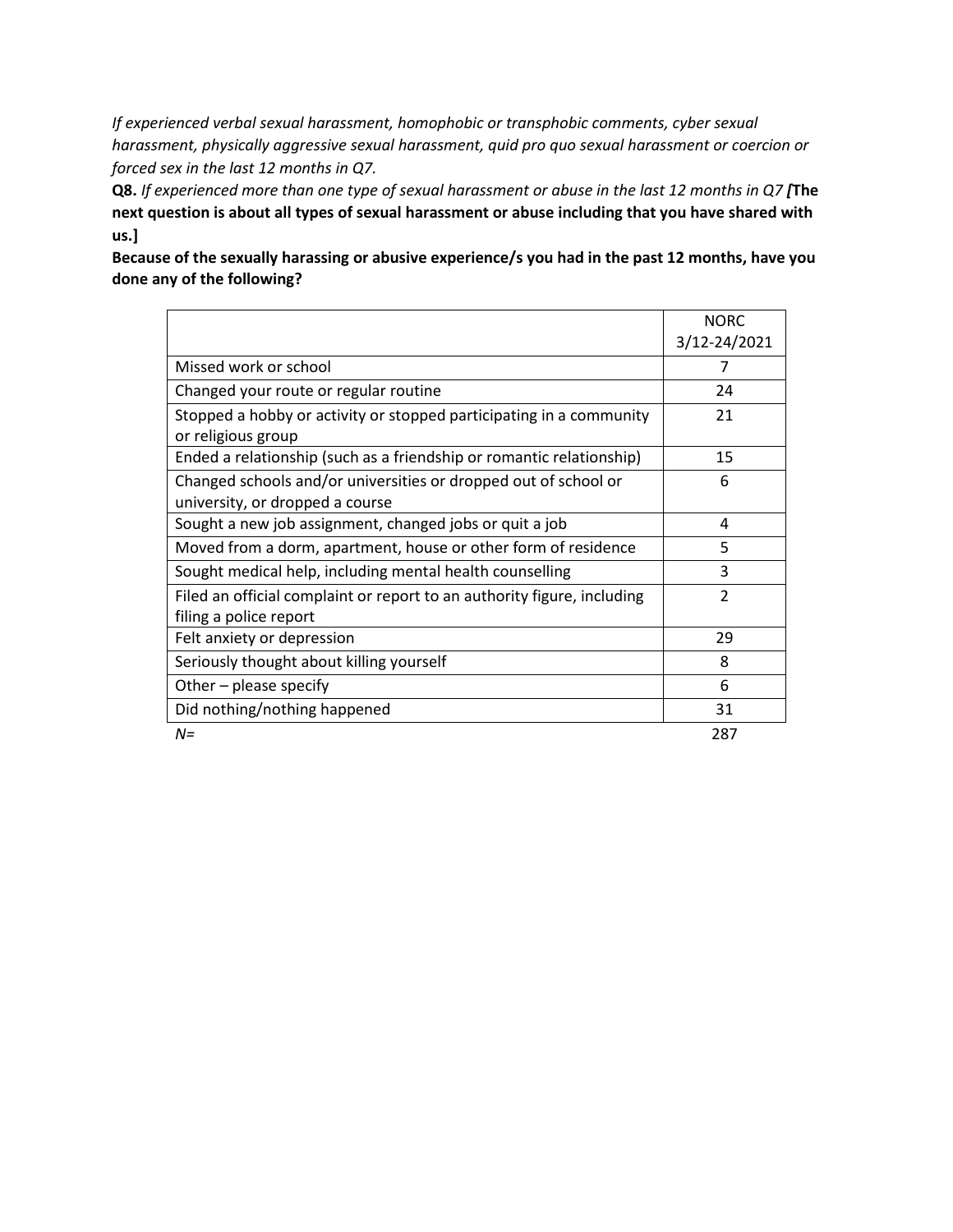### **Q9. We now want to talk about times when you may have done something sexually harassing or abusive to another person.**

### **Please check off each type of experience/s you have done to someone else.**

Reminder that your answers to the questions will be strictly confidential. Please make sure you are in a safe and private location while completing this survey.

|                                                                                     | <b>NORC</b>    |
|-------------------------------------------------------------------------------------|----------------|
|                                                                                     | 3/12-24/2021   |
| Verbal sexual harassment - This can include you whistling, leering or staring at    | 8              |
| someone, or calling out to someone in ways that make them feel disrespected or      |                |
| unsafe. It can include you talking about their body parts (such as butt or breasts) |                |
| inappropriately or offensively, or saying sexually explicit comments or questions   |                |
| ("I want to do BLANK to you"). It can also include you repeatedly asking someone    |                |
| for a date or your phone number when they've said no.                               |                |
| Homophobic or transphobic comments - This can include you misgendering              | 4              |
| someone or calling someone a homophobic or transphobic slur, like "Fag,"            |                |
| "Dyke," or "Tranny."                                                                |                |
| Cyber sexual harassment - This can include you electronically sending or showing    | $\overline{2}$ |
| someone sexual content without their permission, such as over e-mail, Snapchat      |                |
| or Facebook or on their phone or computer. This can also include you taking         |                |
| and/or sharing sexual pictures or videos of someone without their permission.       |                |
| Physically aggressive sexual harassment - This can include you flashing or          | $\overline{2}$ |
| exposing your genitals to someone without their permission. This can also include   |                |
| purposely touching someone or brushing up against someone in an unwelcome,          |                |
| sexual way.                                                                         |                |
| Quid pro quo sexual harassment or coercion - This can include you forcing or        | $\mathbf{1}$   |
| pressuring someone to do a sexual act in exchange for something (such as a good     |                |
| grade, a promotion, a job, drugs, food, money, or something similar) or instead of  |                |
| something (like paying rent or a citation, etc.)                                    |                |
| Forced sex - This can include you forcing someone to do a sexual act without their  | $\ast$         |
| permission or one that they don't want to do (including while they were under       |                |
| the influence of alcohol or drugs).                                                 |                |
| None of the above.                                                                  | 87             |
| $N =$                                                                               | 2,203          |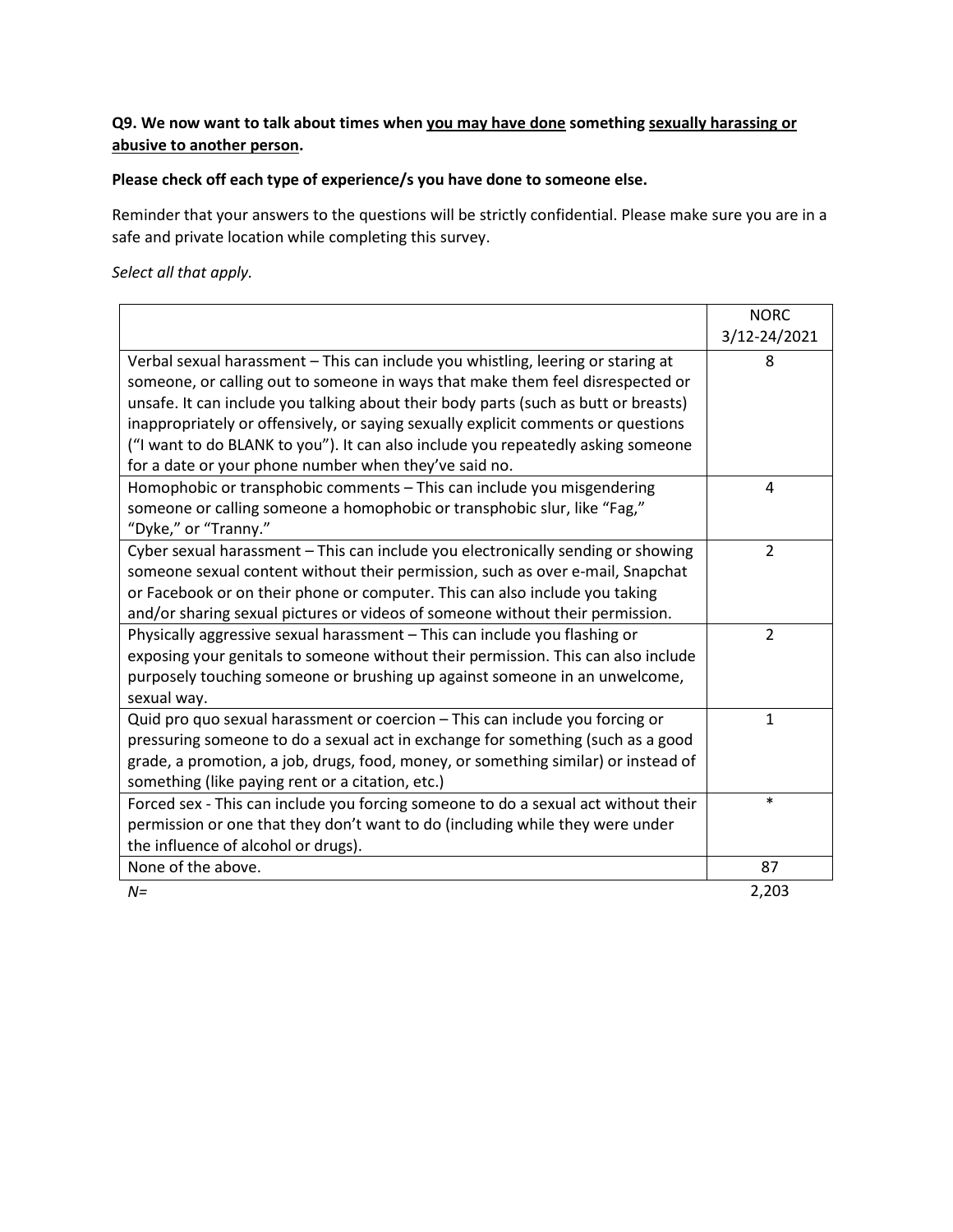*If done verbal sexual harassment in Q9, If done homophobic or transphobic comments in Q9, If done cyber sexual harassment in Q9, If done physically aggressive sexual harassment in Q9, If done quid pro quo sexual harassment or coercion in Q9, If done forced sex in Q9*

### **Q10. When did the below experience(s) occur?**

*Select all that apply.*

|                 |          |             |          | You          |                  |         |
|-----------------|----------|-------------|----------|--------------|------------------|---------|
|                 | You      | You made    | You      | physically   |                  | You     |
|                 | verbally | homophobic  | cyber    | aggressively |                  | forced  |
|                 | sexually | or          | sexually | sexually     | You sexually     | someone |
| <b>NORC</b>     | harassed | transphobic | harassed | harassed     | harassed/coerced | to have |
| 3/12-24/2021    | someone  | comments    | someone  | someone      | someone          | sex     |
| Within the past | 32       | 24          | 34       | 33           | 58               | 15      |
| 12 months       |          |             |          |              |                  |         |
| Over 12 months  | 70       | 78          | 62       | 69           | 46               | 85      |
| ago             |          |             |          |              |                  |         |
| $N =$           | 215      | 104         | 71       | 65           | 31               | 15      |

*If verbally sexually harassed, made homophobic or transphobic comments, cyber sexually harassed, physically aggressively sexually harassed, sexually harassed/coerced, forced someone to have sex in Q10* **DISPLAY. For each type of experience you have reported, we will ask about some details.**

### *If verbally sexually harassed in the past 12 months Q10*

**DISPLAY\_10A1. Now we'd like to focus on your experience(s) with committing verbal sexual harassment.**

This can include someone whistling, leering or staring, or calling out to someone in an aggressive or unwanted way. It can include talking about their body parts (such as their butt or breasts) inappropriately or offensively, or saying sexually explicit comments or questions ("I want to do BLANK to you"). It can also include repeatedly asking someone for a date or their phone number when they have already said no.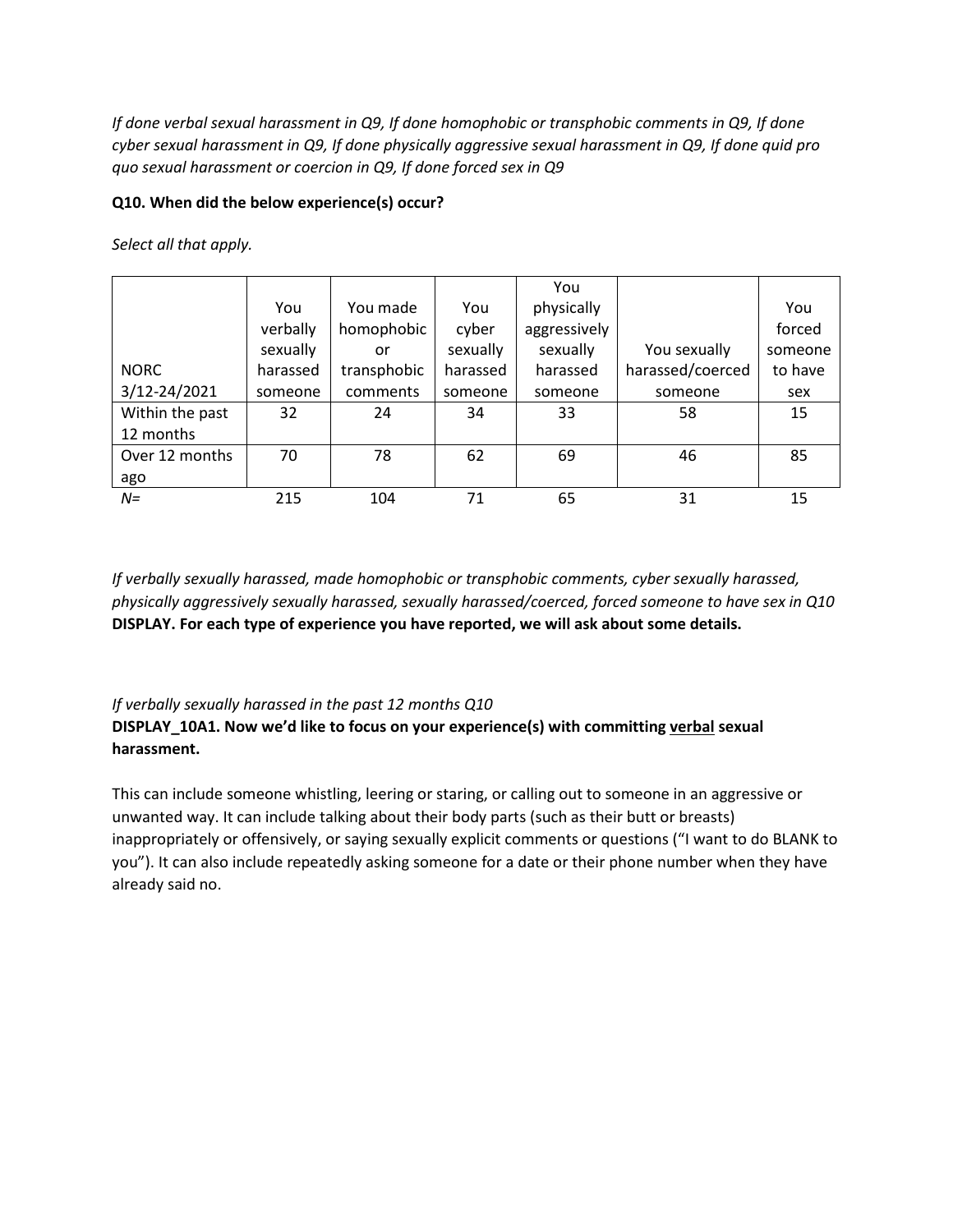### *If verbally sexually harassed in the past 12 months Q10* **Q10\_A1. Who did you verbally sexually harass in the past 12 months?**

*Select all that apply.*

| <b>NORC</b><br>3/12-24/2021                     | Verbally sexually<br>harassed someone |
|-------------------------------------------------|---------------------------------------|
| An adult family member, relative                |                                       |
| A family member or relative under the age of 18 | 28                                    |
| Spouse or romantic partner                      | 35                                    |
| Unrelated person you know well (friend,         | 22                                    |
| classmate, co-worker)                           |                                       |
| Unrelated person you don't know as well         | 14                                    |
| (acquaintance, neighbor or community member)    |                                       |
| Stranger                                        | 15                                    |
| Other                                           | 7                                     |
| $N =$                                           | 77                                    |

#### *If verbally sexually harassed in the past 12 months in Q10*

**Q10\_B1. What happened when you verbally sexually harassed someone in the past 12 months?**

**If you've verbally sexually harassed someone more than once and had nothing happen from one incident but had consequences from others please select "nothing happened" in addition to the specific consequences that occurred at other times.**

| <b>NORC</b><br>3/12-24/2021                                                                 | Verbally sexually<br>harassed someone |
|---------------------------------------------------------------------------------------------|---------------------------------------|
| Nothing happened                                                                            | 35                                    |
| The person or someone attached to the person<br>got mad at me but a complaint was not filed | 48                                    |
| A formal complaint with the police or with some<br>other authority                          | 14                                    |
| I was arrested                                                                              | 16                                    |
| I lost my job or housing                                                                    | 8                                     |
| My relationship ended                                                                       | $\mathfrak{p}$                        |
| I lost my children                                                                          | $\ast$                                |
| $N =$                                                                                       |                                       |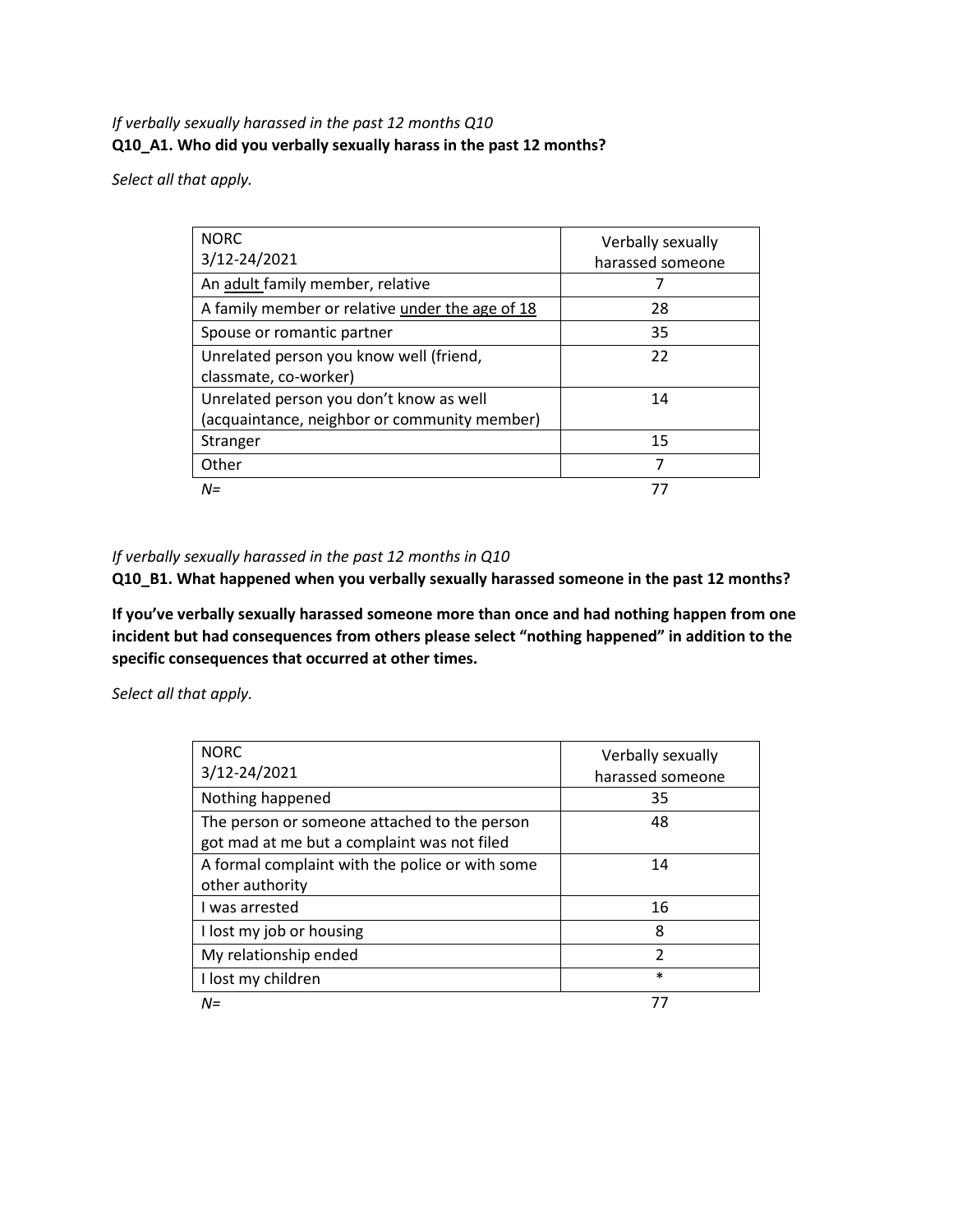### *If made homophobic or transphobic comments in the past 12 months Q10* **DISPLAY\_10A2. Now we'd like to focus on your experience(s) with using homophobic or transphobic comments.**

This can include calling someone a homophobic or transphobic slur, like "Fag," "Dyke," or "Tranny."

## *If made homophobic or transphobic comments in the past 12 months in Q10*

### **Q10\_A2. Who did you make homophobic or transphobic comments to in the past 12 months?**

| <b>NORC</b>                                     | Made homophobic or   |
|-------------------------------------------------|----------------------|
| 3/12-24/2021                                    | transphobic comments |
| An adult family member, relative                | 14                   |
| A family member or relative under the age of 18 | 6                    |
| Spouse or romantic partner                      | 12                   |
| Unrelated person you know well (friend,         | 55                   |
| classmate, co-worker)                           |                      |
| Unrelated person you don't know as well         | 14                   |
| (acquaintance, neighbor or community member)    |                      |
| Stranger                                        | 23                   |
| Other                                           | 17                   |
| $N =$                                           | 31                   |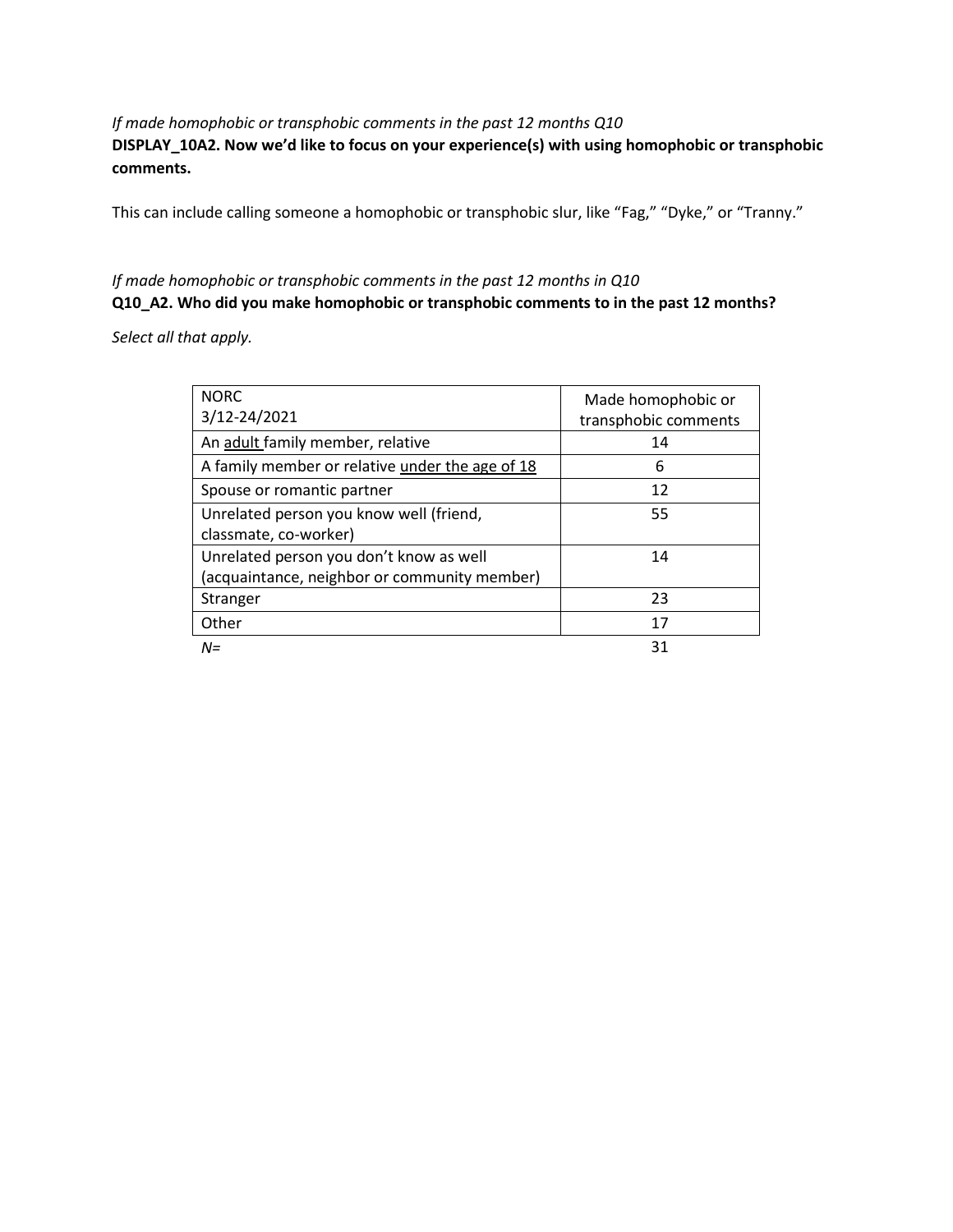*If made homophobic or transphobic comments in the past 12 months in Q10* **Q10\_B2. What happened when you made homophobic or transphobic comments in the past 12 months?**

**If you've made homophobic or transphobic comments more than once and had nothing happen from one incident but had consequences from others please select "nothing happened" in addition to the specific consequences that occurred at other times.**

*Select all that apply.*

| <b>NORC</b><br>3/12-24/2021                                                                 | Made homophobic or<br>transphobic comments |
|---------------------------------------------------------------------------------------------|--------------------------------------------|
| Nothing happened                                                                            | 49                                         |
| The person or someone attached to the person<br>got mad at me but a complaint was not filed | 29                                         |
| A formal complaint with the police or with some<br>other authority                          |                                            |
| I was arrested                                                                              | 14                                         |
| I lost my job or housing                                                                    | $\mathfrak{p}$                             |
| My relationship ended                                                                       | 12                                         |
| I lost my children                                                                          |                                            |
| $N =$                                                                                       | 31                                         |

#### *If cyber sexually harassed in the past 12 months in Q10*

### **DISPLAY\_10A3. Now we'd like to focus on your experience(s) with committing cyber sexual harassment.**

This can include electronically sending someone or showing someone sexual content without their permission, such as over e-mail, Snapchat or Facebook or on their phone or computer. This can also include taking and/or sharing sexual pictures or videos of someone else without their permission.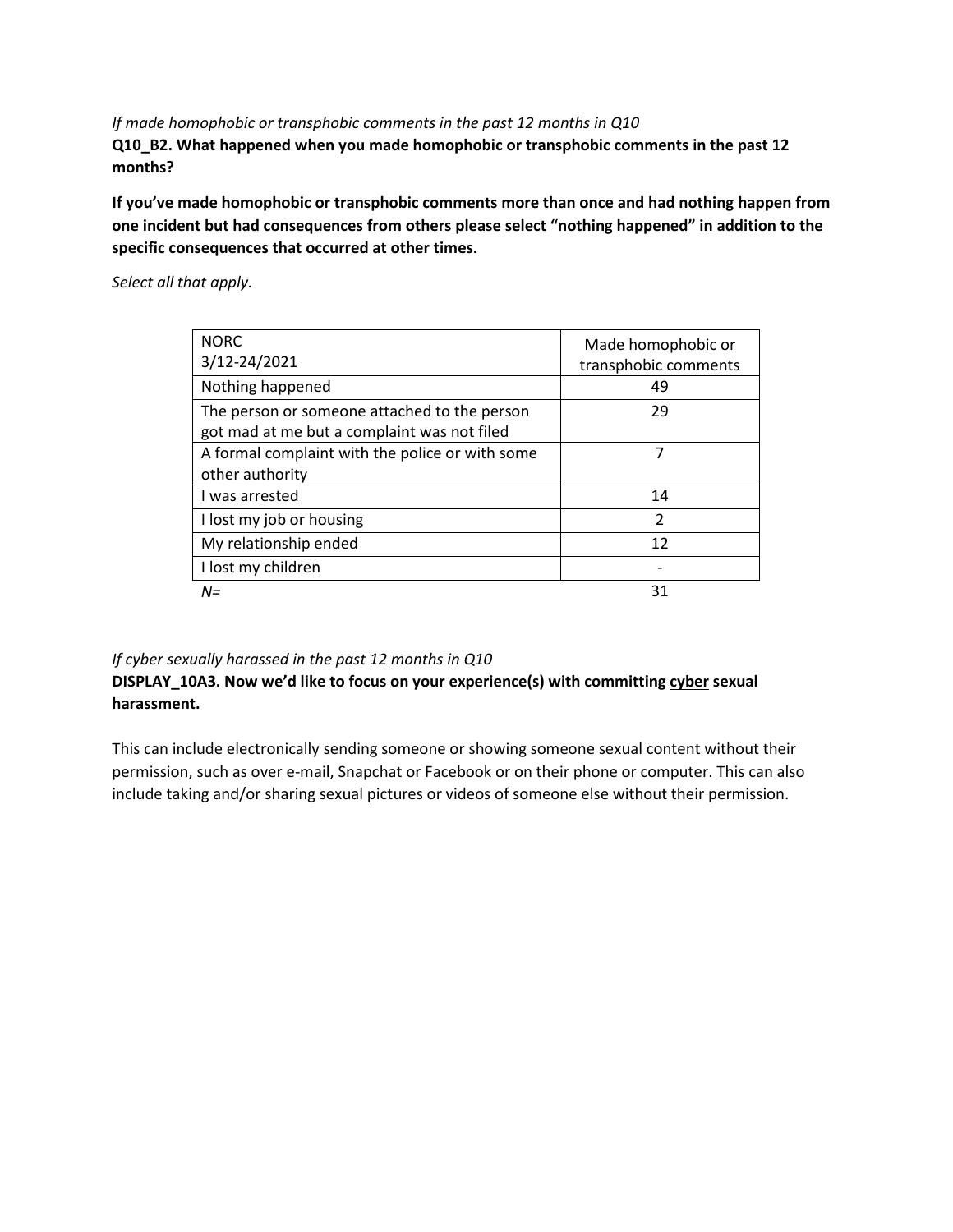### *If cyber sexually harassed in the past 12 months in Q10* **Q10\_A3. Who did you cyber sexually harass in the past 12 months?**

*Select all that apply.*

| <b>NORC</b>                                     |                         |
|-------------------------------------------------|-------------------------|
| 3/12-24/2021                                    | Cyber sexually harassed |
| An adult family member, relative                | 11                      |
| A family member or relative under the age of 18 | 10                      |
| Spouse or romantic partner                      | 12                      |
| Unrelated person you know well (friend,         | 48                      |
| classmate, co-worker)                           |                         |
| Unrelated person you don't know as well         | 22                      |
| (acquaintance, neighbor or community member)    |                         |
| Stranger                                        | 29                      |
| Other                                           | 17                      |
| $N =$                                           | 36                      |

#### *If cyber sexually harassed in the past 12 months in Q10*

**Q10\_B3. What happened when you cyber sexually harassed someone in the past 12 months?**

**If you've cyber sexually harassed someone more than once and had nothing happen from one incident but had consequences from others please select "nothing happened" in addition to the specific consequences that occurred at other times.**

| <b>NORC</b>                                     |                         |
|-------------------------------------------------|-------------------------|
| 3/12-24/2021                                    | Cyber sexually harassed |
| Nothing happened                                | 38                      |
| The person or someone attached to the person    | 38                      |
| got mad at me but a complaint was not filed     |                         |
| A formal complaint with the police or with some | 17                      |
| other authority                                 |                         |
| I was arrested                                  | 33                      |
| I lost my job or housing                        | 10                      |
| My relationship ended                           | 12                      |
| I lost my children                              | $\ast$                  |
| $N =$                                           | 36                      |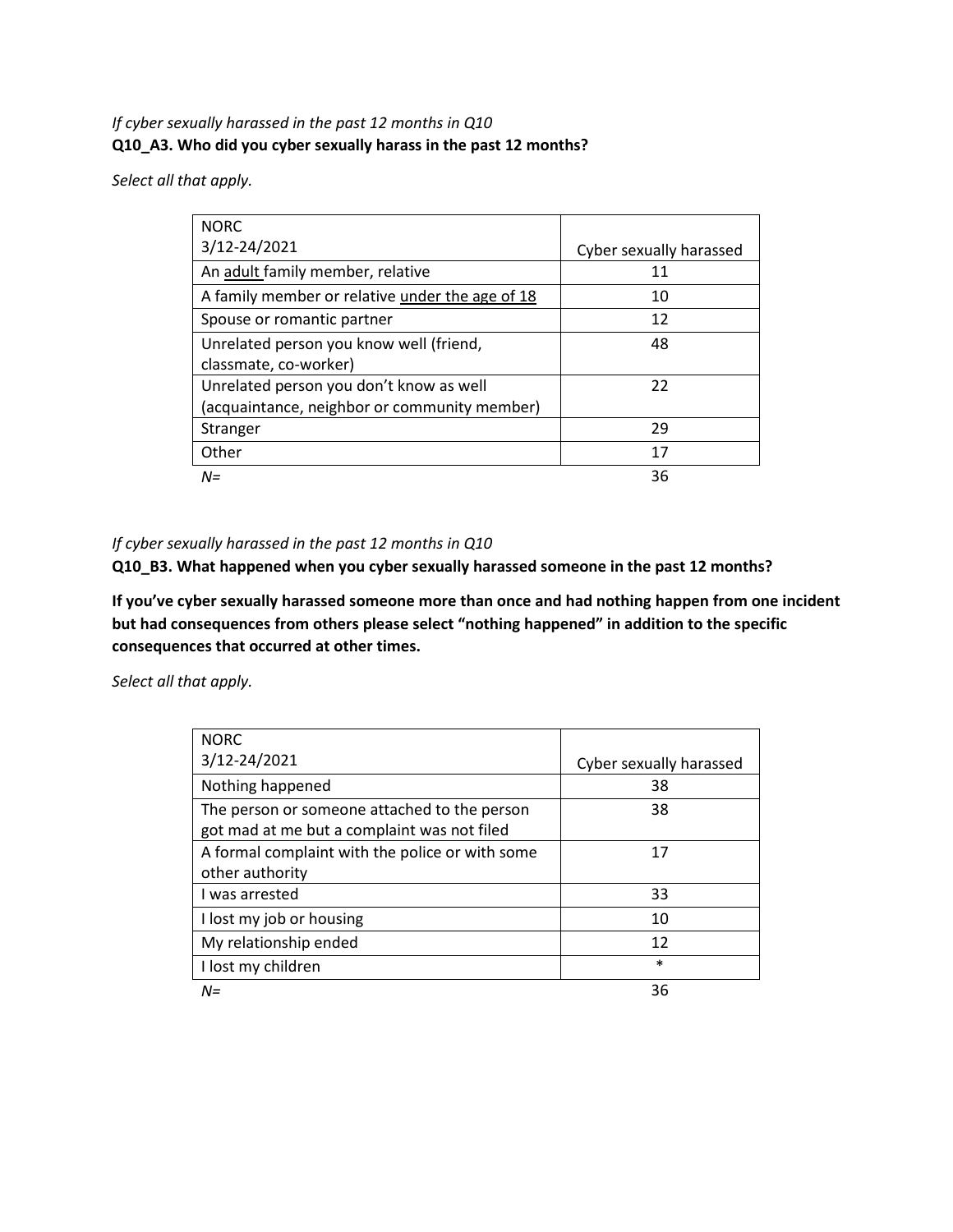#### *If physically sexually harassed in the past 12 months in Q10*

### **DISPLAY\_10A4. Now we'd like to focus on your experience(s) with committing physically aggressive sexual harassment.**

This can include flashing or exposing your genitals to someone without their permission. This can also include purposely touching someone or brushing up against them in an unwelcome, sexual way.

### *If physically sexually harassed in the past 12 months in Q10* **Q10\_A4. Who did you physically sexually harass in the past 12 months?**

| <b>NORC</b><br>3/12-24/2021                     | Physically sexually<br>harassed |
|-------------------------------------------------|---------------------------------|
| An adult family member, relative                | 20                              |
| A family member or relative under the age of 18 | 3                               |
| Spouse or romantic partner                      | 46                              |
| Unrelated person you know well (friend,         | 25                              |
| classmate, co-worker)                           |                                 |
| Unrelated person you don't know as well         | 4                               |
| (acquaintance, neighbor or community member)    |                                 |
| Stranger                                        | 19                              |
| Other                                           |                                 |
| $N =$                                           | 20                              |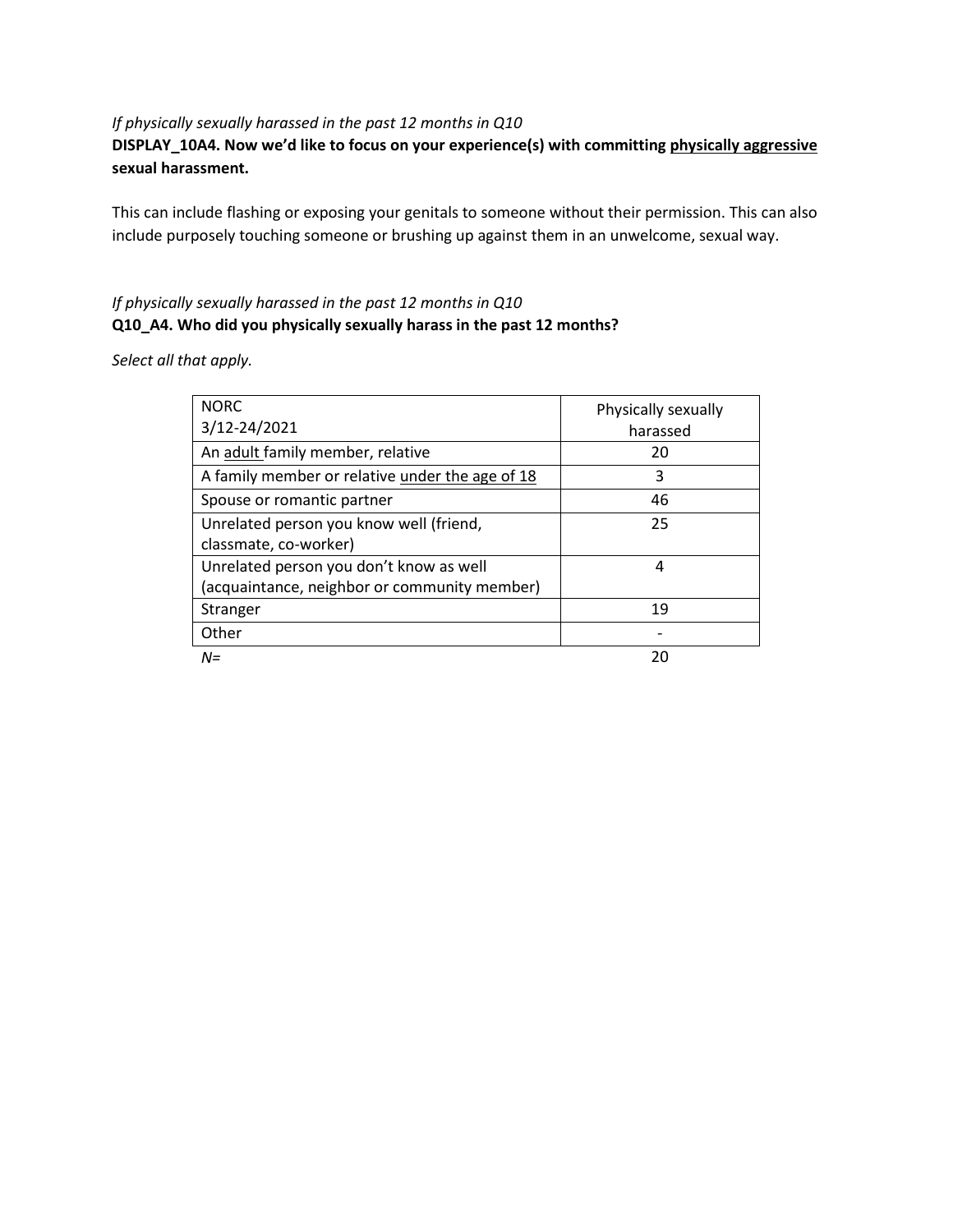#### *If physically sexually harassed in the past 12 months in Q10*

**Q10\_B4. What happened when you physically sexually harassed someone in the past 12 months?**

**If you've physically sexually harassed someone more than once and had nothing happen from one incident but had consequences from others please select "nothing happened" in addition to the specific consequences that occurred at other times.**

*Select all that apply.*

| <b>NORC</b><br>3/12-24/2021                                                                 | Physically sexually<br>harassed |
|---------------------------------------------------------------------------------------------|---------------------------------|
| Nothing happened                                                                            | 25                              |
| The person or someone attached to the person<br>got mad at me but a complaint was not filed | 32                              |
| A formal complaint with the police or with some                                             | 7                               |
| other authority<br>I was arrested                                                           | 53                              |
| I lost my job or housing                                                                    | 1                               |
| My relationship ended                                                                       | 5                               |
| I lost my children                                                                          | $\ast$                          |
| $N =$                                                                                       | 20                              |

### *If sexually coerced in the past 12 months in Q10*

**DISPLAY\_10A5. Now we'd like to focus on your experience(s) with committing quid pro quo sexual harassment or coercion.**

This can include pressuring or requiring someone to do a sexual act in exchange for something (such as a good grade, a promotion, a job, drugs, food, money, or something similar) or instead of something (like paying rent or a citation, etc.)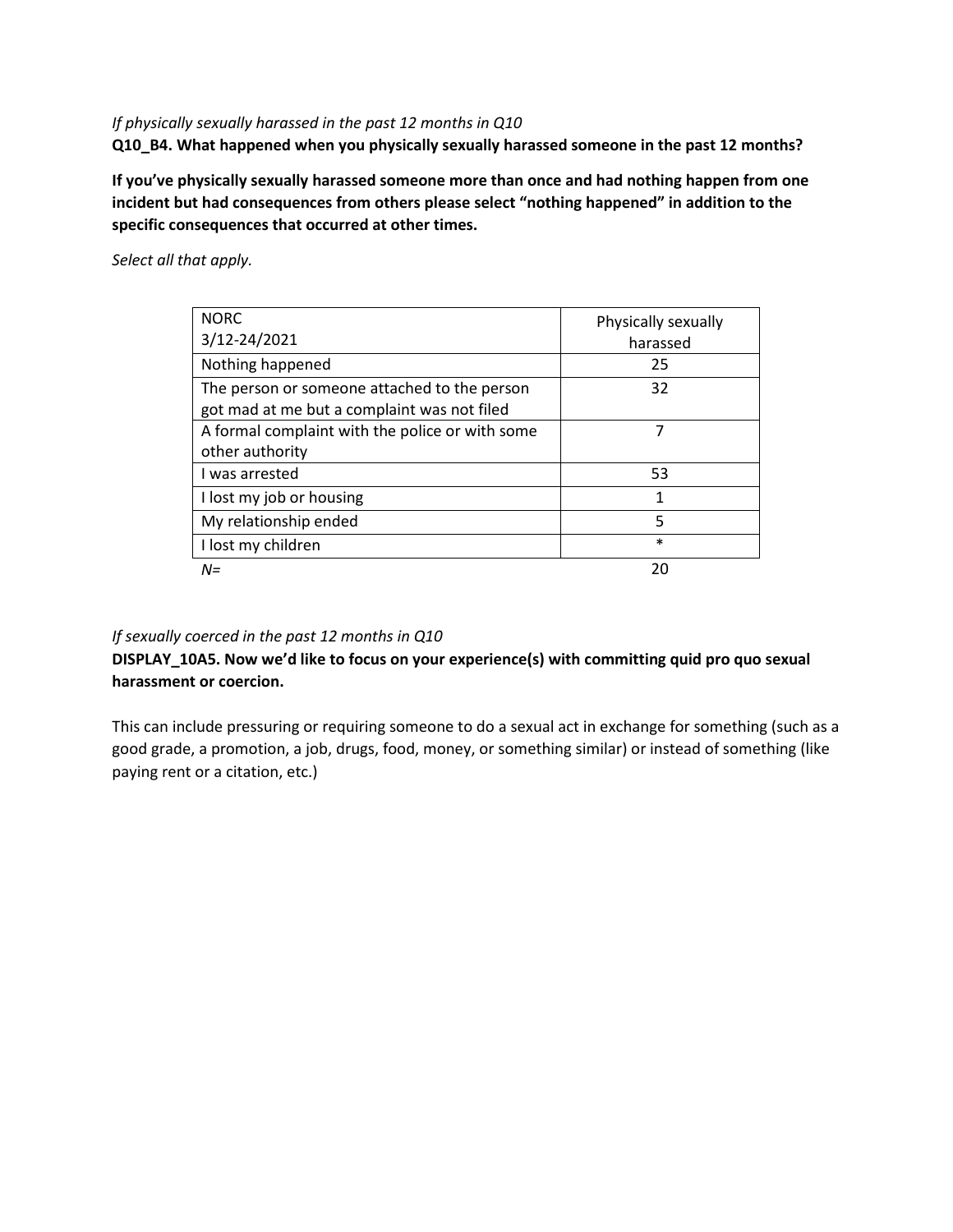### *If sexually coerced in the past 12 months in Q10* **Q10\_A5. Who did you sexually coerce in the past 12 months?**

*Select all that apply.*

| <b>NORC</b><br>3/12-24/2021                     | Sexually coerced<br>someone |
|-------------------------------------------------|-----------------------------|
| An adult family member, relative                |                             |
| A family member or relative under the age of 18 | 6                           |
| Spouse or romantic partner                      | 32                          |
| Unrelated person you know well (friend,         | 50                          |
| classmate, co-worker)                           |                             |
| Unrelated person you don't know as well         | 13                          |
| (acquaintance, neighbor or community member)    |                             |
| Stranger                                        | 5                           |
| Other                                           | 1                           |
| $N =$                                           |                             |

### *If sexually coerced in the past 12 months in Q10*

**Q10\_B5. What happened when you sexually coerced someone in the past 12 months?**

**If you've sexually coerced someone more than once and had nothing happen from one incident but had consequences from others please select "nothing happened" in addition to the specific consequences that occurred at other times.**

| <b>NORC</b>                                     | Sexually coerced |
|-------------------------------------------------|------------------|
| 3/12-24/2021                                    | someone          |
| Nothing happened                                | 12               |
| The person or someone attached to the person    | 47               |
| got mad at me but a complaint was not filed     |                  |
| A formal complaint with the police or with some | 41               |
| other authority                                 |                  |
| I was arrested                                  | $\ast$           |
| I lost my job or housing                        | 7                |
| My relationship ended                           | 10               |
| I lost my children                              |                  |
| $N =$                                           | 12               |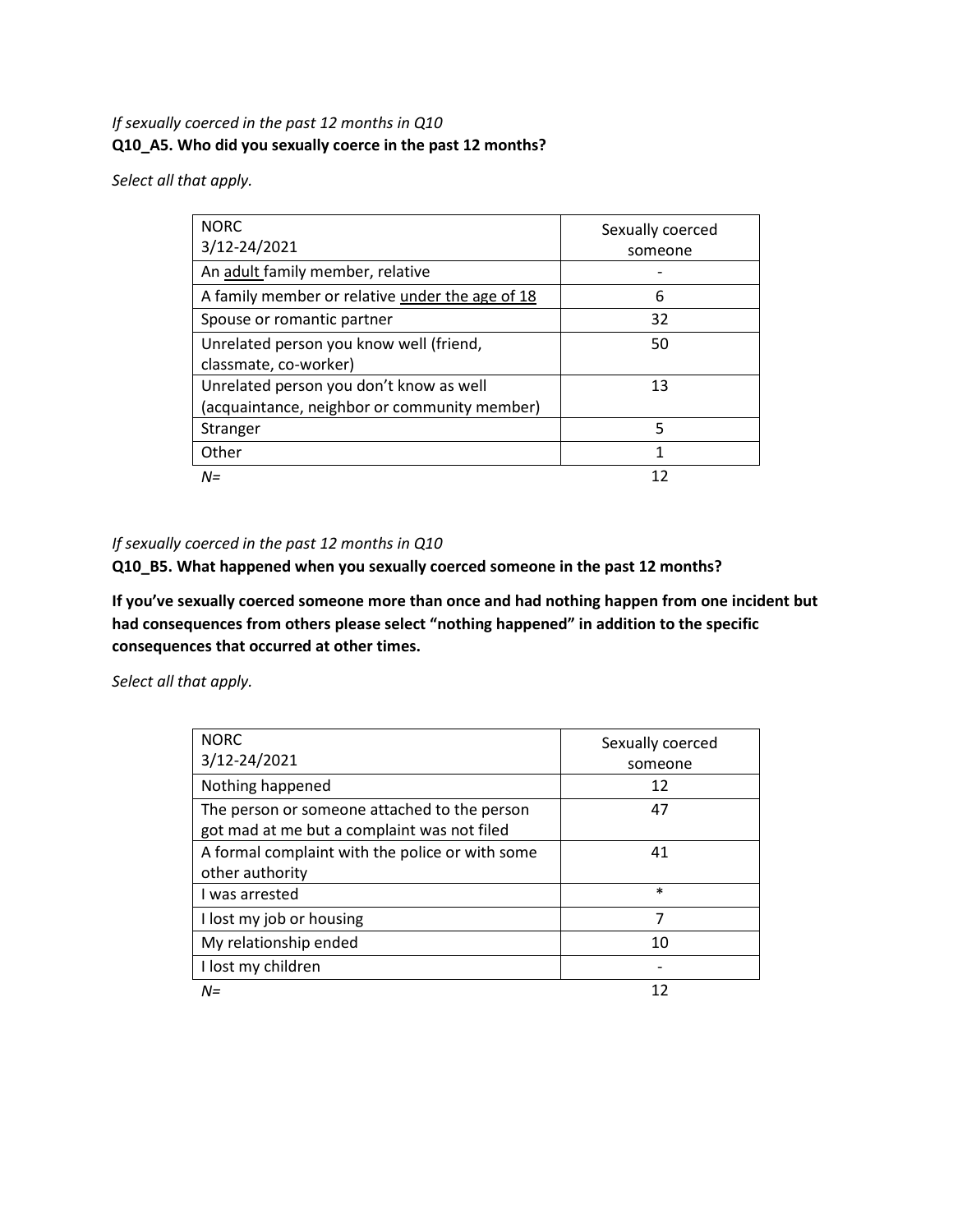### *If forced someone to have sex in the past 12 months in Q10* **DISPLAY\_10A4. Now we'd like to focus on your experience(s) with forcing sex.**

This can include forcing someone to do a sexual act without their permission or one that they don't want to do (including while they were under the influence of alcohol or drugs).

### *If forced someone to have sex in the past 12 months in Q10* **Q10\_A4. Who did you force to have sex in the past 12 months?**

| <b>NORC</b>                                     | Forced someone to have |
|-------------------------------------------------|------------------------|
| 3/12-24/2021                                    | sex                    |
| An adult family member, relative                | 79                     |
| A family member or relative under the age of 18 |                        |
| Spouse or romantic partner                      | 48                     |
| Unrelated person you know well (friend,         | 34                     |
| classmate, co-worker)                           |                        |
| Unrelated person you don't know as well         | 66                     |
| (acquaintance, neighbor or community member)    |                        |
| Stranger                                        | 3                      |
| Other                                           |                        |
| $N =$                                           | 4                      |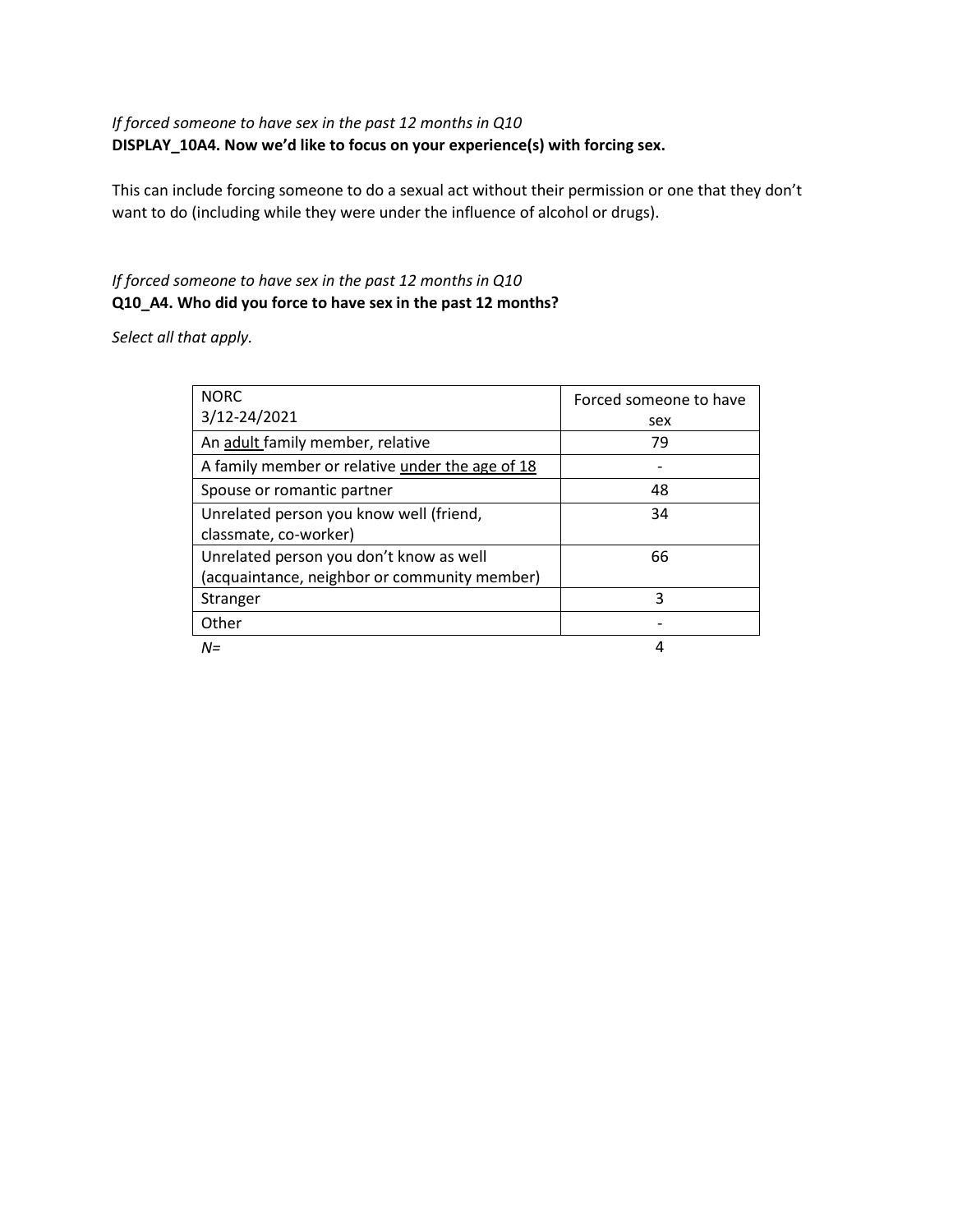### *If forced someone to have sex in the past 12 months in Q10* **Q10\_B4. What happened when you forced someone to have sex in the past 12 months?**

**If you've forced someone to have sex more than once and had nothing happen from one incident but had consequences from others please select "nothing happened" in addition to the specific consequences that occurred at other times.**

*Select all that apply.*

| <b>NORC</b>                                     | Forced someone to have |
|-------------------------------------------------|------------------------|
| 3/12-24/2021                                    | sex                    |
| Nothing happened                                | 18                     |
| The person or someone attached to the person    | 79                     |
| got mad at me but a complaint was not filed     |                        |
| A formal complaint with the police or with some | 51                     |
| other authority                                 |                        |
| I was arrested                                  | 48                     |
| I lost my job or housing                        | 3                      |
| My relationship ended                           | 79                     |
| I lost my children                              | 48                     |
| $N =$                                           | 4                      |

**DISPLAY.This next set of questions asks you about violence and safety in your neighborhood you currently live in.**

**Q11. How safe do you think your neighborhood is from violence and crime?**

|                                 | <b>NORC</b>  |
|---------------------------------|--------------|
|                                 | 3/12-24/2021 |
| <b>Extremely/Quite safe NET</b> | 70           |
| <b>Extremely safe</b>           | 20           |
| Quite safe                      | 50           |
| Slightly/Not at all safe NET    | 29           |
| Slightly safe                   | 24           |
| Not at all safe                 | 5            |
| <b>DON'T KNOW</b>               |              |
| SKIPPED/REFUSED                 | $\ast$       |
| $N =$                           | 2,203        |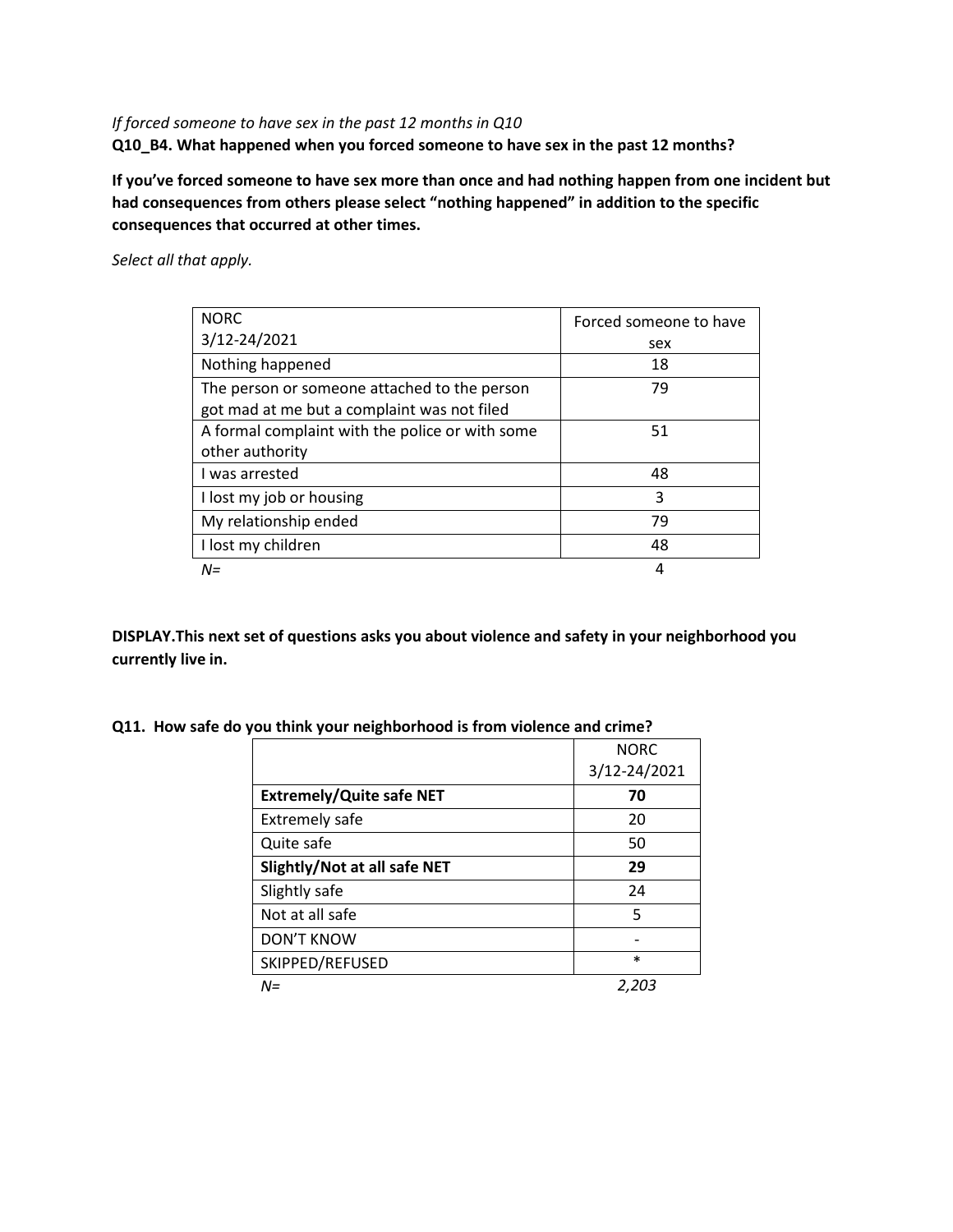### **Q12. How has your neighborhood changed or not from last year, before the pandemic?**

|                   | <b>NORC</b><br>3/12-24/2021 |
|-------------------|-----------------------------|
| More safe         | 11                          |
| Less safe         | 21                          |
| About the same    | 67                          |
| <b>DON'T KNOW</b> |                             |
| SKIPPED/REFUSED   |                             |
| N=                | 2,203                       |

**Q13. Thinking about living in your neighborhood, please indicate how much you agree or disagree with the following statements:**

#### **[GRID ITEMS RANDOMIZED]**

|                        |                  |          |       |                 | <b>Strongly</b> |                 |          |                          |              |
|------------------------|------------------|----------|-------|-----------------|-----------------|-----------------|----------|--------------------------|--------------|
|                        | <b>Strongly</b>  |          |       | <b>Neither</b>  | Disagree/       |                 |          |                          |              |
| <b>NORC</b>            | Agree/           | Strongly |       | Agree nor       | <b>Disagree</b> |                 | Strongly |                          | <b>SKP</b>   |
| 3/12-24/2021           | <b>Agree NET</b> | Agree    | Agree | <b>Disagree</b> | <b>NET</b>      | <b>Disagree</b> | Disagree | DK                       | /REF         |
| The police             | 62               | 20       | 41    | 25              | 12              | 9               | 4        |                          | $\mathbf{1}$ |
| department is          |                  |          |       |                 |                 |                 |          |                          |              |
| responsive to          |                  |          |       |                 |                 |                 |          |                          |              |
| community concerns     |                  |          |       |                 |                 |                 |          |                          |              |
| You trust the police   | 62               | 25       | 37    | 23              | 14              | 9               | 4        | $\overline{\phantom{a}}$ | $\mathbf{1}$ |
| You feel safe around   | 66               | 30       | 37    | 21              | 11              | $\overline{7}$  | 4        | $\overline{\phantom{0}}$ | $\mathbf{1}$ |
| the police             |                  |          |       |                 |                 |                 |          |                          |              |
| The police would       | 14               | 5        | 9     | 21              | 64              | 29              | 35       | $\overline{\phantom{0}}$ | $\mathbf{1}$ |
| suspect you of being   |                  |          |       |                 |                 |                 |          |                          |              |
| a criminal because of  |                  |          |       |                 |                 |                 |          |                          |              |
| your race/ethnicity    |                  |          |       |                 |                 |                 |          |                          |              |
| Something you do       | 17               | 5        | 12    | 23              | 59              | 28              | 31       | $\overline{\phantom{0}}$ | $\mathbf{1}$ |
| might be               |                  |          |       |                 |                 |                 |          |                          |              |
| misinterpreted as      |                  |          |       |                 |                 |                 |          |                          |              |
| criminal by the police |                  |          |       |                 |                 |                 |          |                          |              |
| due to your            |                  |          |       |                 |                 |                 |          |                          |              |
| race/ethnicity         |                  |          |       |                 |                 |                 |          |                          |              |
| You would feel         | 74               | 33       | 41    | 16              | $\mathbf{9}$    | 6               | 3        |                          | $\mathbf{1}$ |
| comfortable going to   |                  |          |       |                 |                 |                 |          |                          |              |
| the police for help in |                  |          |       |                 |                 |                 |          |                          |              |
| most situations        |                  |          |       |                 |                 |                 |          |                          |              |

*N= 2,203*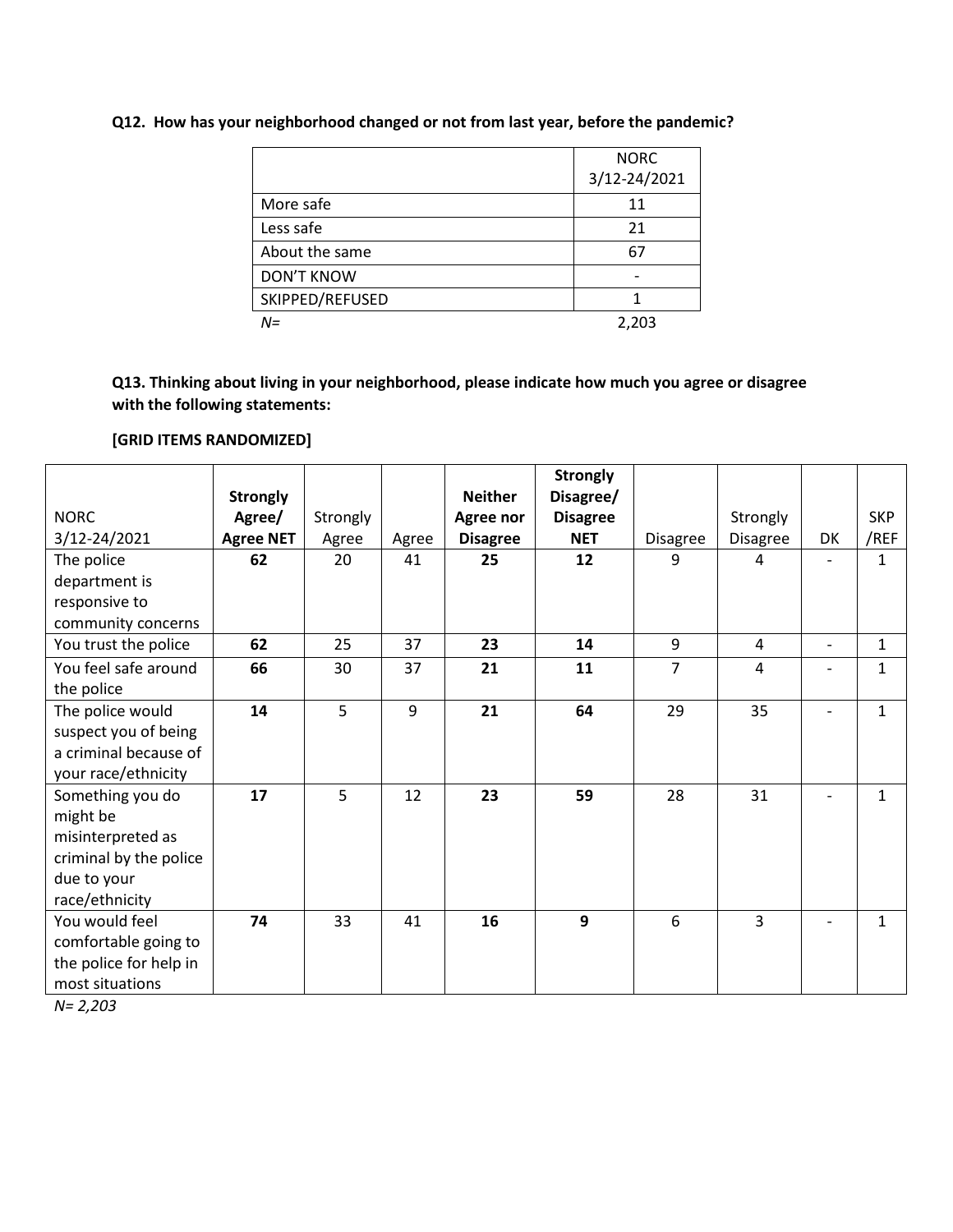**Q14. Please tell me which of the following best describes any experiences you may have had being approached or stopped by the police. This might involve a police officer stopping you while you were driving or walking, or having an officer come to your home to question you about an incident.**

|                                                                             | <b>NORC</b>  |
|-----------------------------------------------------------------------------|--------------|
|                                                                             | 3/12-24/2021 |
| You have been approached or stopped by the police within the last 6 months  |              |
| You have been approached or stopped by the police within the last year, but | 6            |
| not within the last 6 months.                                               |              |
| You have been approached or stopped by the police in the past, but not      | 58           |
| within the last year.                                                       |              |
| You have never been stopped or approached by the police.                    | 28           |
| DON'T KNOW                                                                  |              |
| SKIPPED/REFUSED                                                             | 1            |
| $N =$                                                                       | 2.203        |

**Q15. On the last occasion you were approached by the police, how do you think you were treated?**

|                          | <b>NORC</b>  |
|--------------------------|--------------|
|                          | 3/12-24/2021 |
| Very/Reasonably well NET | 68           |
| Very well                | 32           |
| Reasonably well          | 35           |
| Neither well nor badly   | 21           |
| Somewhat/Very badly NET  | 12           |
| Somewhat badly           | 9            |
| Very badly               | 3            |
| <b>DON'T KNOW</b>        |              |
| SKIPPED/REFUSED          | $\ast$       |
| N=                       | 1.523        |

**Q16. Have you lacked enough money for food or other basic needs at any point due to the COVID-19 pandemic and shutdowns?**

|                   | <b>NORC</b>  |
|-------------------|--------------|
|                   | 3/12-24/2021 |
| Yes               | 22           |
| No                | 78           |
| <b>DON'T KNOW</b> |              |
| SKIPPED/REFUSED   | *            |
| NΞ                | 2,203        |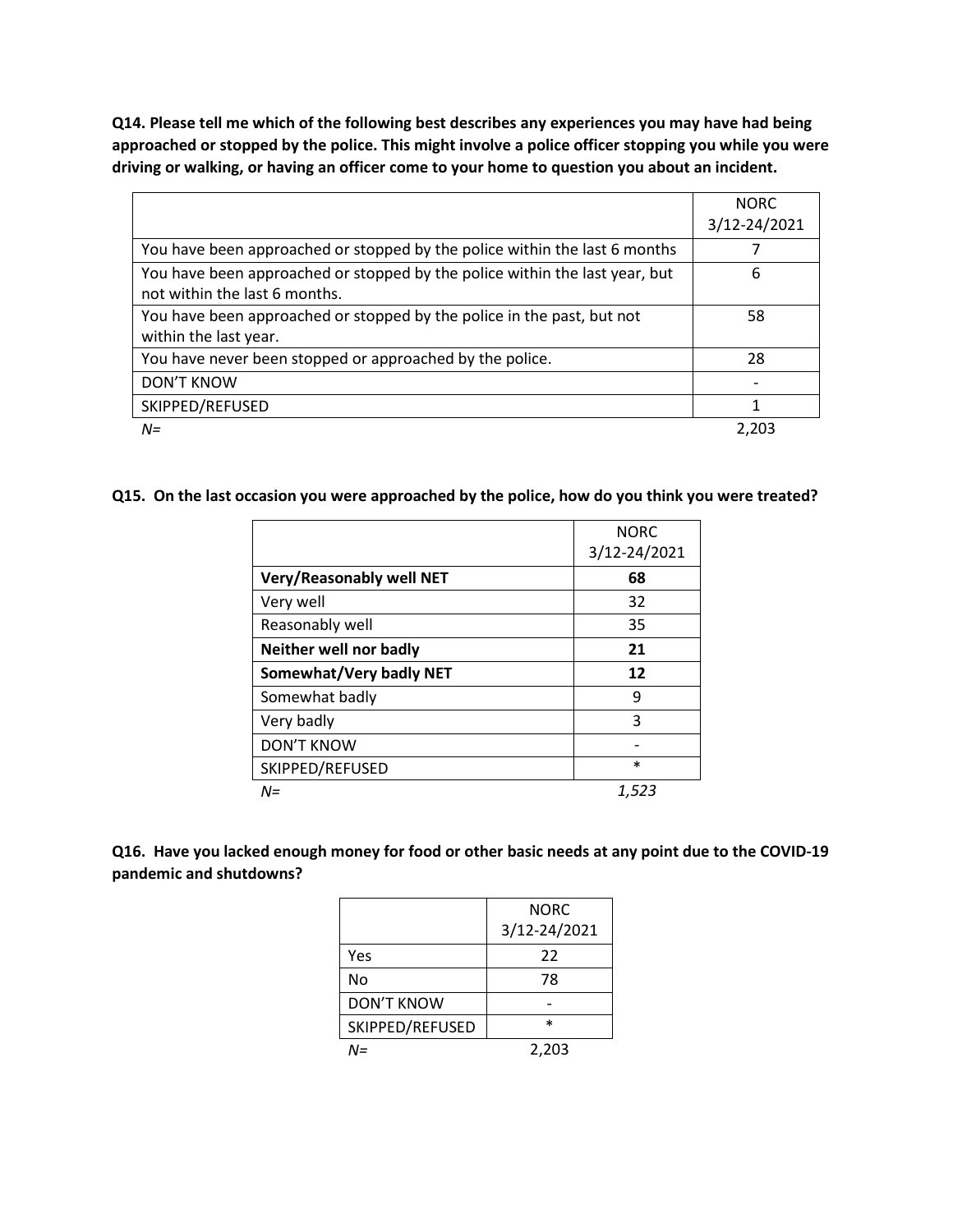**Q17. Have you or anyone in your household received financial support or other assistance from any of the following to help you and your family deal with financial hardships due to the COVID-19 pandemic?**

*Select all that apply*

|                                                                                 | <b>NORC</b>  |
|---------------------------------------------------------------------------------|--------------|
|                                                                                 | 3/12-24/2021 |
| Government support in the form of direct monetary payment                       | 41           |
| Government support in the form of food or other resources                       | 16           |
| Charity from non-profits, either money or resources including food and clothing |              |
| Charity from religious organizations or groups                                  | 4            |
| Borrowing money or charity from friends or family                               | 8            |
| Other                                                                           | 3            |
| None of the above                                                               | 41           |
| $N =$                                                                           | 2.203        |

#### **Q18. Have you been evicted from your home, rental or owned home?**

|                                                    | <b>NORC</b><br>3/12-24/2021 |
|----------------------------------------------------|-----------------------------|
| Yes, in the past year                              |                             |
| Yes, I have been evicted, but not in the past year |                             |
| <b>Never</b>                                       | 89                          |
| <b>DON'T KNOW</b>                                  |                             |
| SKIPPED/REFUSED                                    | $\ast$                      |
| $N =$                                              | 2,203                       |

#### **Q19. Have you ever been homeless – on the streets or in a shelter?**

|                               | <b>NORC</b>  |
|-------------------------------|--------------|
|                               | 3/12-24/2021 |
| Yes, in the past year         |              |
| Yes, but not in the past year | 12           |
| Never                         | 84           |
| <b>DON'T KNOW</b>             |              |
| SKIPPED/REFUSED               |              |
| N=                            | 2,203        |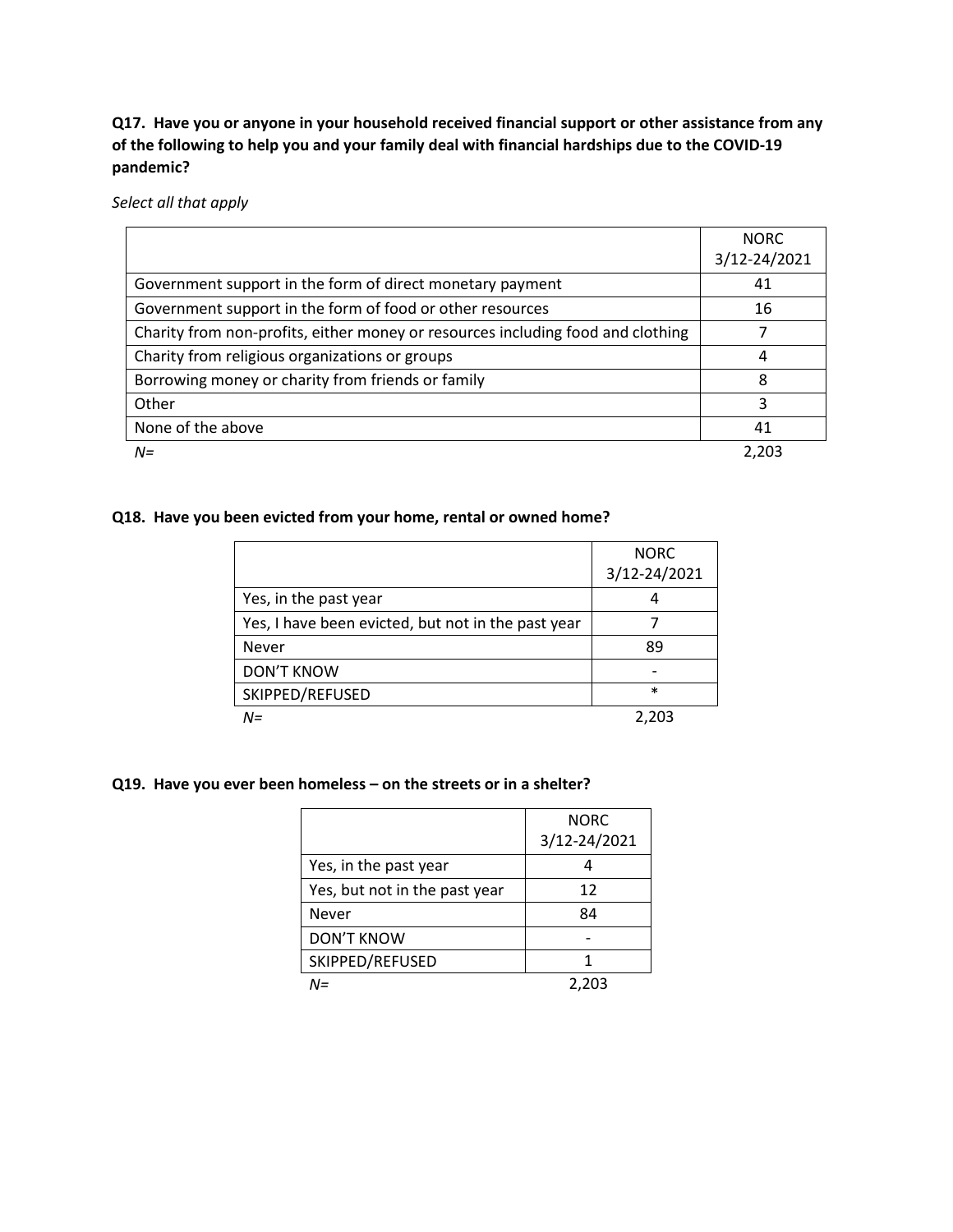#### **Q20. Have you been in prison or been in jail for more than 48 hours?**

|                               | <b>NORC</b>  |
|-------------------------------|--------------|
|                               | 3/12-24/2021 |
| Yes, in the past year         |              |
| Yes, but not in the past year | 11           |
| Never                         | 86           |
| <b>DON'T KNOW</b>             |              |
| SKIPPED/REFUSED               |              |
| N=                            | 2,203        |

**Q21. We would now like to ask you about your experience with keeping firearms in or around your home. Some people keep guns for recreational purposes such as hunting or sport shooting. People also keep guns in the home for protection. Please include firearms such as pistols, revolvers, shotguns, and rifles; but not BB guns or guns that cannot fire.**

**Please include firearms kept in a garage, outdoor storage area, or motor vehicle. Please check all of the following responses that apply to you.**

*Select all that apply*

|                                                                                 | <b>NORC</b>  |
|---------------------------------------------------------------------------------|--------------|
|                                                                                 | 3/12-24/2021 |
| There are currently firearms in or around my home.                              | 21           |
| am a registered owner of a firearm.                                             | 13           |
| grew up with firearms in or around my home                                      | 22           |
| have been trained to use firearms                                               | 22           |
| Most people in my neighborhood have firearms in or around their home.           | 14           |
| Having a firearm in or around your home can help keep your home and family safe | 35           |
| I would not want to have a firearm in or around my home.                        | 48           |
| $N =$                                                                           | 2.203        |

#### **Q22. Have you obtained a firearm in the past 12 months?**

|                                                   | <b>NORC</b><br>3/12-24/2021 |
|---------------------------------------------------|-----------------------------|
| Yes, I have obtained a firearm for the first time |                             |
| Yes, this is not my first firearm                 |                             |
| No, but I have a firearm                          | 16                          |
| No, and I do not have a firearm at this time      | 75                          |
| <b>DON'T KNOW</b>                                 |                             |
| SKIPPED/REFUSED                                   |                             |
| N=                                                |                             |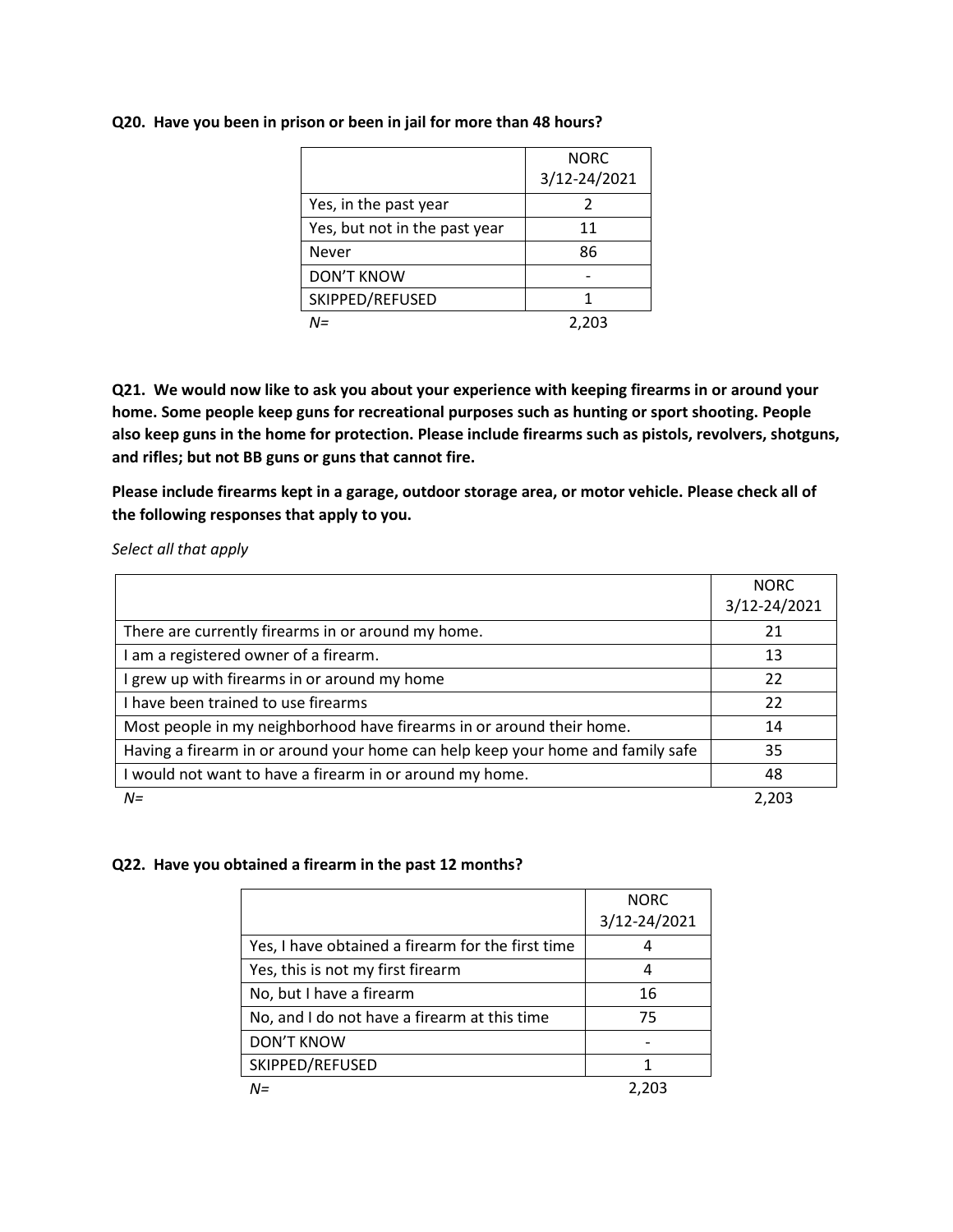**DISPLAY\_ACT. Now we would like to ask you about issues that have been the subject of political rallies, marches, or protests in public spaces in the past year.**

|                               | Support/   |         |          |                | Oppose/                 |                |        |                |                |
|-------------------------------|------------|---------|----------|----------------|-------------------------|----------------|--------|----------------|----------------|
|                               | Somewhat   |         |          |                | Somewhat                |                |        |                | <b>SKP</b>     |
| <b>NORC</b>                   | support    |         | Somewhat |                | oppose                  | Somewhat       |        |                |                |
| 3/12-24/2021                  | <b>NET</b> | Support | support  | <b>Neutral</b> | <b>NET</b>              | oppose         | Oppose | DK             | <b>REF</b>     |
| Support for environmental     | 54         | 37      | 17       | 21             | 18                      | 6              | 12     | $\overline{7}$ | $\mathbf{1}$   |
| protections, such as          |            |         |          |                |                         |                |        |                |                |
| stopping fracking or          |            |         |          |                |                         |                |        |                |                |
| preventing oil pipelines      |            |         |          |                |                         |                |        |                |                |
| Support for the energy        | 39         | 20      | 18       | 29             | 27                      | 12             | 15     | 5              | $\ast$         |
| industry, including gas and   |            |         |          |                |                         |                |        |                |                |
| coal                          |            |         |          |                |                         |                |        |                |                |
| Addressing undocumented       | 58         | 35      | 23       | 26             | 12                      | 6              | 6      | 3              | $\mathbf{1}$   |
| immigration                   |            |         |          |                |                         |                |        |                |                |
| Support for immigrant rights  | 57         | 35      | 22       | 22             | 16                      | $\overline{7}$ | 9      | 3              | $\overline{2}$ |
| Increased police              | 42         | 23      | 19       | 22             | 32                      | 11             | 22     | 3              | $\mathbf{1}$   |
| accountability, including     |            |         |          |                |                         |                |        |                |                |
| defunding the police          |            |         |          |                |                         |                |        |                |                |
| Increased support of police,  | 49         | 29      | 20       | 27             | 20                      | $\overline{7}$ | 13     | 4              | $\mathbf{1}$   |
| including Blue Lives Matter   |            |         |          |                |                         |                |        |                |                |
| Stopping voter fraud,         | 53         | 36      | 16       | 24             | 19                      | 6              | 14     | 3              | $\mathbf{1}$   |
| including concerns related    |            |         |          |                |                         |                |        |                |                |
| to the recent presidential    |            |         |          |                |                         |                |        |                |                |
| election                      |            |         |          |                |                         |                |        |                |                |
| Stopping voter suppression    | 65         | 48      | 17       | 21             | $\overline{\mathbf{z}}$ | 3              | 4      | 6              | $\mathbf{1}$   |
| Protection of worker rights,  | 80         | 55      | 24       | 13             | 3                       | $\overline{2}$ | 1      | 3              | $\mathbf{1}$   |
| such as wages, COVID-19       |            |         |          |                |                         |                |        |                |                |
| protections, or working       |            |         |          |                |                         |                |        |                |                |
| conditions                    |            |         |          |                |                         |                |        |                |                |
| Change to California state    | 48         | 29      | 19       | 24             | 24                      | 9              | 14     | 4              | $\mathbf{1}$   |
| COVID-19 policy, such as      |            |         |          |                |                         |                |        |                |                |
| mask mandates, business       |            |         |          |                |                         |                |        |                |                |
| closures, and school          |            |         |          |                |                         |                |        |                |                |
| closures                      |            |         |          |                |                         |                |        |                |                |
| Addressing racial             | 60         | 41      | 19       | 18             | 18                      | 6              | 12     | $2^{\circ}$    | $\mathbf{1}$   |
| inequalities, including Black |            |         |          |                |                         |                |        |                |                |
| <b>Lives Matter</b>           |            |         |          |                |                         |                |        |                |                |
| Defense against ANTIFA and    | 42         | 27      | 15       | 27             | 21                      | 5              | 16     | 9              | $\mathbf{1}$   |
| other related groups and      |            |         |          |                |                         |                |        |                |                |
| beliefs                       |            |         |          |                |                         |                |        |                |                |
| Defense against organized     | 57         | 40      | 17       | 21             | 13                      | $\overline{4}$ | 9      | $\overline{7}$ | $\mathbf{1}$   |
| militias                      |            |         |          |                |                         |                |        |                |                |

**Q23. For each of the following issues, please indicate whether you support or oppose the issue.**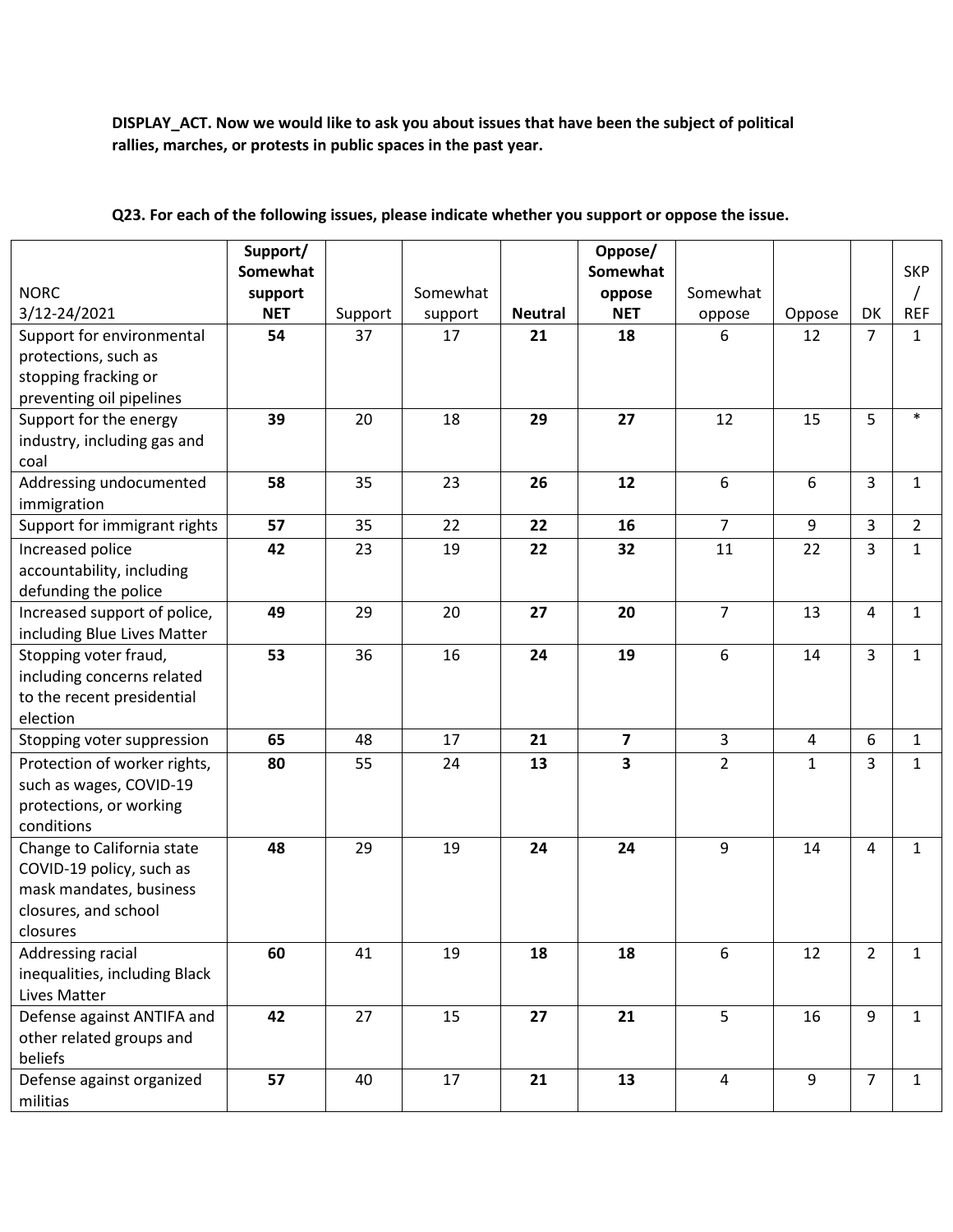| groups<br>remac۱<br>sup | -<br>: white<br>agail<br>- סכו | m | $ \sim$<br>-- | -- | - -<br>-- | -- | . |  |
|-------------------------|--------------------------------|---|---------------|----|-----------|----|---|--|
|                         |                                |   |               |    |           |    |   |  |

*N=2,203*

### **Q23A. Have you participated in any kind of public activism (such as a rally, march, or protest) in the past 12 months for any of the issues below?**

| <b>NORC</b>                                                                                                     |     |           |                          |              |
|-----------------------------------------------------------------------------------------------------------------|-----|-----------|--------------------------|--------------|
| 3/12-24/2021                                                                                                    | Yes | <b>No</b> | DK                       | SKP/REF      |
| Support for environmental protections, such as                                                                  | 17  | 82        |                          | 1            |
| stopping fracking or preventing oil pipelines                                                                   |     |           |                          |              |
| Support for the energy industry, including gas<br>and coal                                                      | 13  | 86        |                          | $\mathbf{1}$ |
| Addressing undocumented immigration                                                                             | 17  | 82        | $\overline{a}$           | $\mathbf{1}$ |
| Support for immigrant rights                                                                                    | 19  | 80        |                          | $\mathbf 1$  |
| Increased police accountability, including<br>defunding the police                                              | 17  | 82        |                          | 1            |
| Increased support of police, including Blue Lives<br>Matter                                                     | 12  | 88        |                          | $\mathbf{1}$ |
| Stopping voter fraud, including concerns related<br>to the recent presidential election                         | 12  | 87        |                          | $\mathbf{1}$ |
| Stopping voter suppression                                                                                      | 13  | 86        | $\overline{\phantom{0}}$ | $\mathbf{1}$ |
| Protection of worker rights, such as wages,                                                                     | 14  | 86        |                          | $\mathbf{1}$ |
| COVID-19 protections, or working conditions                                                                     |     |           |                          |              |
| Change to California state COVID-19 policy, such<br>as mask mandates, business closures, and school<br>closures | 13  | 87        |                          | $\mathbf{1}$ |
| Addressing racial inequalities, including Black<br><b>Lives Matter</b>                                          | 16  | 83        |                          | $\mathbf{1}$ |
| Defense against ANTIFA and other related groups<br>and beliefs                                                  | 8   | 91        |                          | $\mathbf{1}$ |
| Defense against organized militias                                                                              | 9   | 90        | $\overline{a}$           | $\mathbf{1}$ |
| Defense against white supremacy groups                                                                          | 9   | 90        |                          | $\mathbf{1}$ |
| I participated in public activism for another issue<br>not listed above                                         | 10  | 89        |                          | $\mathbf{1}$ |

*N=2,203*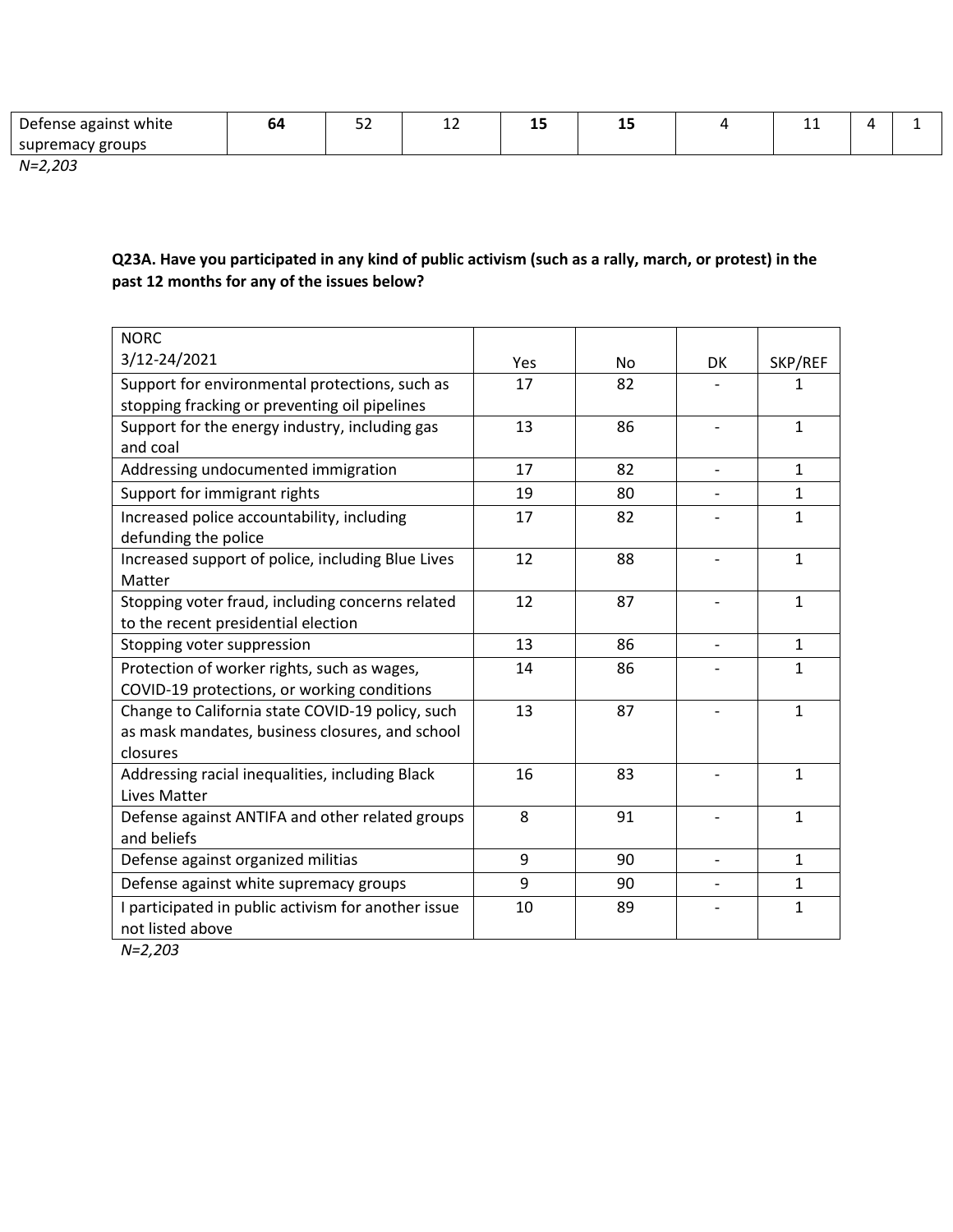#### *If Yes to any in Q23A.*

**Q24. Did you have a firearm on you when you were at a social or political activist event in public?**

|                 | NORC         |
|-----------------|--------------|
|                 | 3/12-24/2021 |
| Yes             | 10           |
| No              | 89           |
| DON'T KNOW      |              |
| SKIPPED/REFUSED | 1            |
| NΞ              | 883          |

#### *If Yes to any in Q23A.*

**Q25. Did you experience violence or threats from police or military when you were at a social or political activist event in public?**

|                   | NORC         |
|-------------------|--------------|
|                   | 3/12-24/2021 |
| Yes               | 14           |
| No                | 85           |
| <b>DON'T KNOW</b> |              |
| SKIPPED/REFUSED   | 1            |
| N=                | 883          |

#### *If Yes to any in Q23A.*

**Q26. Did you experience violence or threats from other people when you were at a social or political activist event in public?**

|                   | NORC         |
|-------------------|--------------|
|                   | 3/12-24/2021 |
| Yes               | 19           |
| No                | 79           |
| <b>DON'T KNOW</b> |              |
| SKIPPED/REFUSED   | 2            |
| M=                | 883          |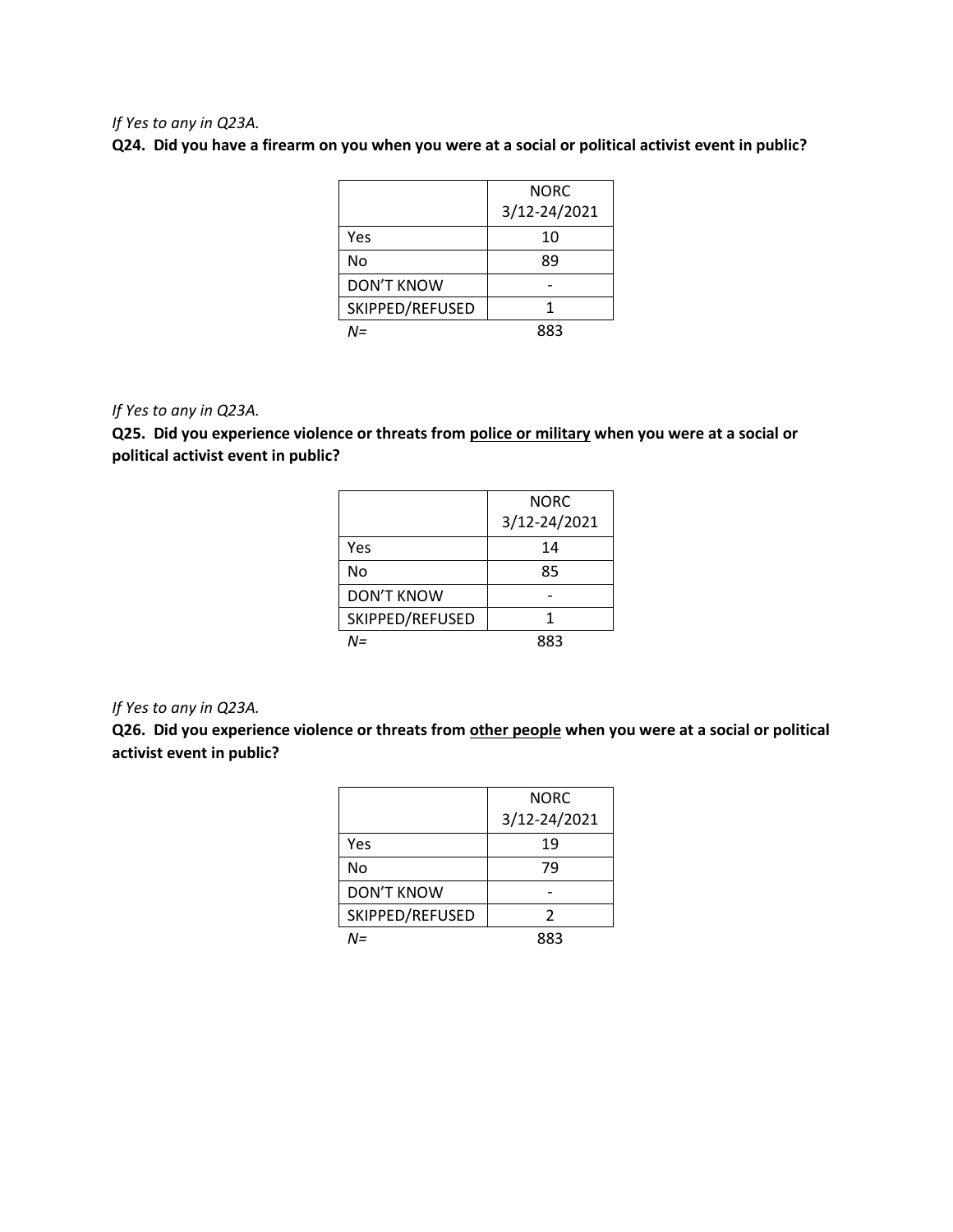#### **Q27. Why do you think social and political activism in public spaces has increased in the past year?**

**[OPEN-ENDED RESPONSE]**

### **Q28. In the following questions, we are interested in your beliefs about the way other people have treated you. Have you ever experienced any of the following concerns?**

*Select all that apply.*

|                                                                                                                                             | <b>NORC</b><br>3/12-24/2021 |
|---------------------------------------------------------------------------------------------------------------------------------------------|-----------------------------|
| was unfairly fired or denied a promotion                                                                                                    | 16                          |
| was unfairly not hired for a job                                                                                                            | 14                          |
| was unfairly stopped, searched, questioned, physically threatened or abused by the police                                                   | 9                           |
| was unfairly discouraged by a teacher or advisor from continuing my education                                                               | 8                           |
| was unfairly prevented from moving into a neighborhood because the landlord or a<br>realtor refused to rent or sell me a house or apartment | 4                           |
| moved into a neighborhood where neighbors made life difficult for me and my family                                                          | 6                           |
| have had difficulty getting a mortgage or a loan from a bank                                                                                | 6                           |
| None of these issues has ever happened to me                                                                                                | 64                          |
| $N =$                                                                                                                                       | 2,203                       |

#### *If experienced any concern in Q28.*

**Q29. When you think about the unfair treatment you have received, as indicated in the prior question, what do you think was the main reason you were treated unfairly in most of these circumstances?** 

|                                                    | <b>NORC</b>  |
|----------------------------------------------------|--------------|
|                                                    | 3/12-24/2021 |
| Your ethnicity or race                             | 29           |
| Your immigration situation or assumptions about it | 4            |
| Your gender                                        | 9            |
| Your age                                           | 15           |
| Your religion                                      | 3            |
| Your physical appearance                           | 9            |
| Your sexual orientation or gender identity         | 4            |
| Your income level/social class                     | 10           |
| Other                                              | 16           |
| <b>DON'T KNOW</b>                                  |              |
| SKIPPED/REFUSED                                    |              |
| $N =$                                              | 824          |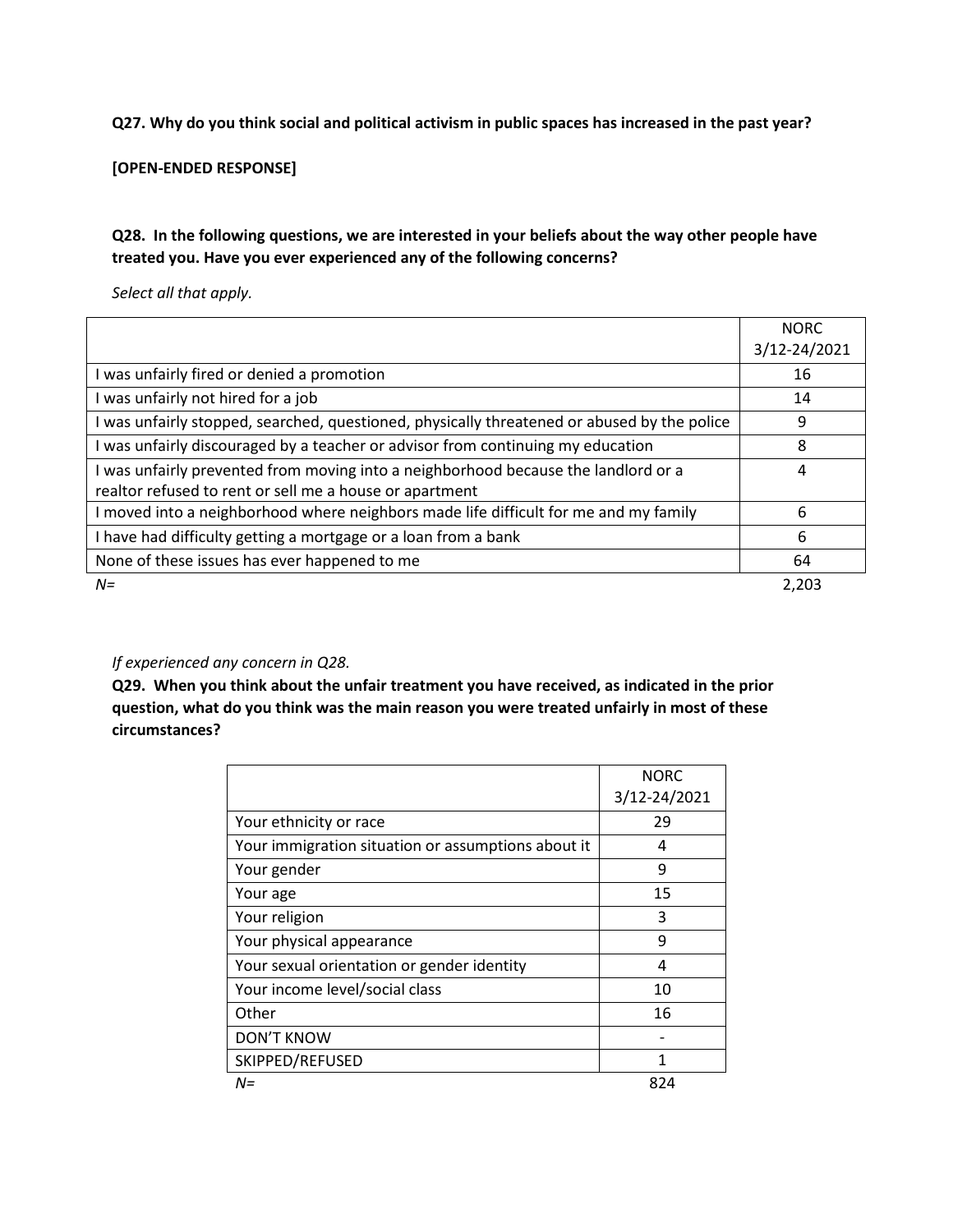**Q30. In a typical week, when you are in public spaces – such as at work, in a shopping environment, or walking outside - do you experience any of the following things in your life?** 

*Select all that apply.*

|                                                               | <b>NORC</b>  |
|---------------------------------------------------------------|--------------|
|                                                               | 3/12-24/2021 |
| I receive poorer service in restaurants or stores compared to | 10           |
| the service other people receive.                             |              |
| People treat me as if I am not intelligent                    | q            |
| People act afraid of me                                       | 5            |
| People treat me like I am dishonest                           | 5            |
| People treat me like they are better than me                  | 15           |
| None of the above                                             | 73           |
| $N =$                                                         | 2.203        |

#### **Q31. Now please tell me whether you agree or not with the following statements about women.**

|                       |           |       |          | <b>Neither</b>  | Disagree/  |          |                 |    |            |
|-----------------------|-----------|-------|----------|-----------------|------------|----------|-----------------|----|------------|
|                       | Agree/    |       |          | Agree           | Somewhat   |          |                 |    |            |
| <b>NORC</b>           | Somewhat  |       | Somewhat | nor             | disagree   | Somewhat |                 |    | <b>SKP</b> |
| 3/12-24/2021          | agree NET | Agree | agree    | <b>Disagree</b> | <b>NET</b> | disagree | <b>Disagree</b> | DK | /REF       |
| On the whole, men     | 13        | 6     |          | 30              | 57         | 12       | 45              |    | $\ast$     |
| make better political |           |       |          |                 |            |          |                 |    |            |
| leaders than women    |           |       |          |                 |            |          |                 |    |            |
| A university          | 7         | 3     | 4        | 21              | 72         | 11       | 61              |    | $\ast$     |
| education is more     |           |       |          |                 |            |          |                 |    |            |
| important for a boy   |           |       |          |                 |            |          |                 |    |            |
| than for a girl       |           |       |          |                 |            |          |                 |    |            |
| On the whole, men     | 9         | 5     | 5        | 24              | 66         | 12       | 54              |    | $\ast$     |
| make better business  |           |       |          |                 |            |          |                 |    |            |
| executives than       |           |       |          |                 |            |          |                 |    |            |
| women do              |           |       |          |                 |            |          |                 |    |            |

*N= 2,203*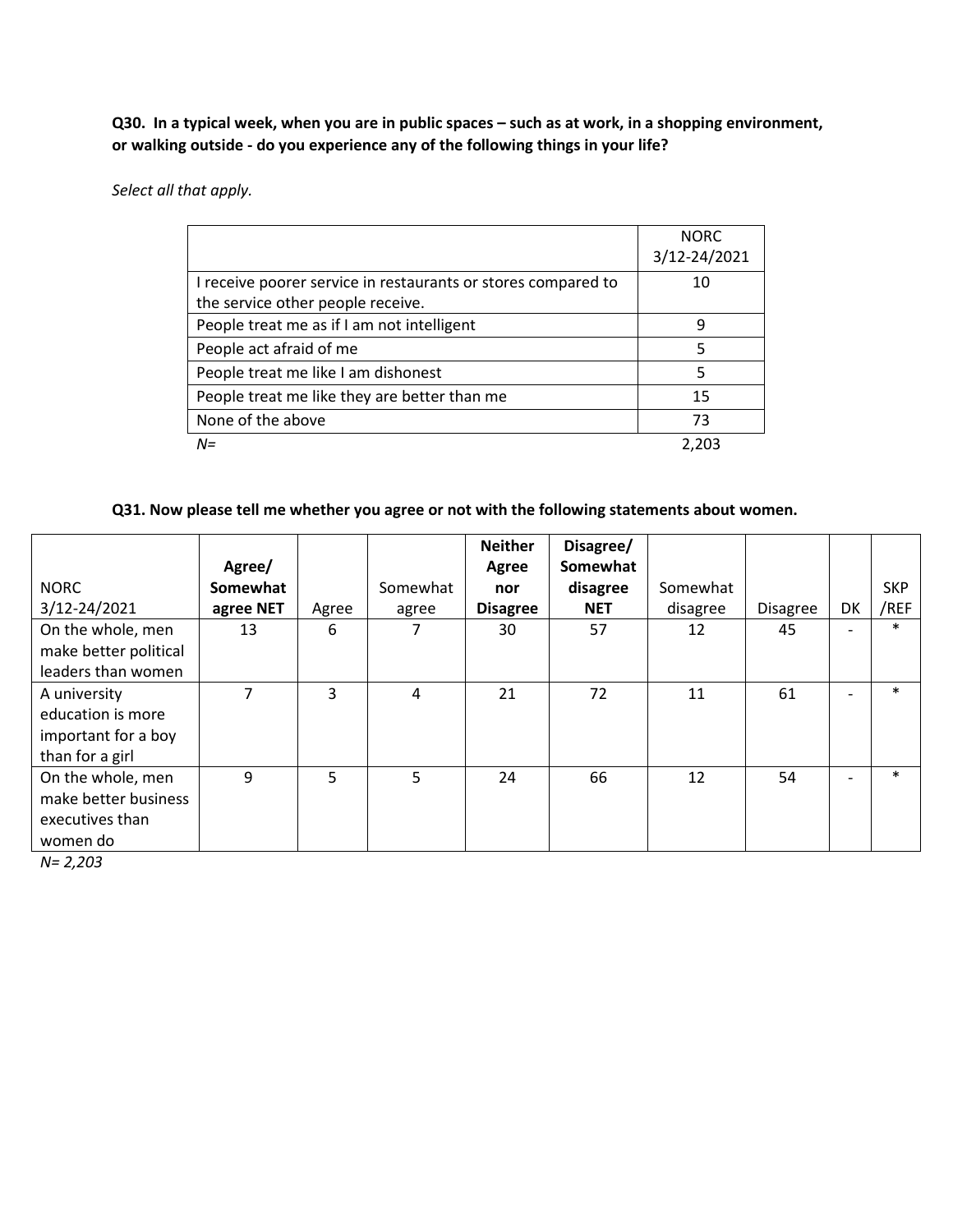**DISPLAY1. Now we will ask you a few questions about your health and your health care access.Q32. Would you say that in general your physical health is:**

|                                | <b>NORC</b><br>3/12-24/2021 |
|--------------------------------|-----------------------------|
| <b>Excellent/Very good NET</b> | 47                          |
| Excellent                      | 11                          |
| Very good                      | 36                          |
| Good                           | 34                          |
| <b>Fair/Poor NET</b>           | 19                          |
| Fair                           | 16                          |
| Poor                           | 3                           |
| <b>DON'T KNOW</b>              |                             |
| SKIPPED/REFUSED                | $\ast$                      |
| N=                             | 2.203                       |

**Q33. Is your physical health in general now better, worse, or about the same as it was before the COVID-19 pandemic and the social containment efforts to manage the spread of the virus (lockdown, curfew, and other social distancing efforts)?** 

|                   | <b>NORC</b>  |
|-------------------|--------------|
|                   | 3/12-24/2021 |
| <b>Better</b>     | 14           |
| Worse             | 24           |
| Same              | 61           |
| <b>DON'T KNOW</b> |              |
| SKIPPED/REFUSED   | $\ast$       |
| N=                | 2,203        |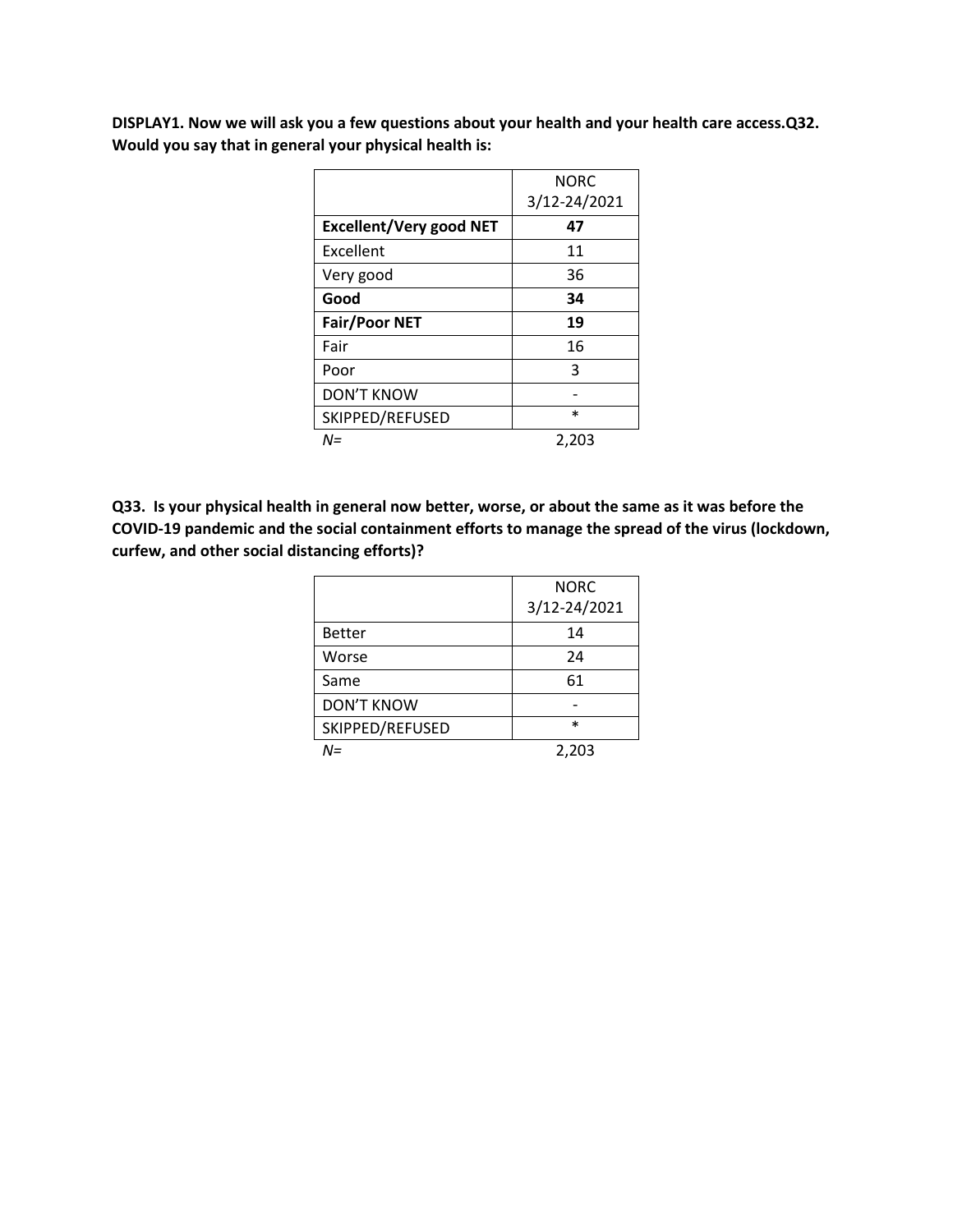**Q34. Over the last 2 weeks, how often have you been bothered by the following problems?**

|                    |             |        |         | More than<br>half the |           |           |                          |            |
|--------------------|-------------|--------|---------|-----------------------|-----------|-----------|--------------------------|------------|
|                    | Not at      |        |         | days/Nearly           | More      |           |                          |            |
| <b>NORC</b>        | all/Several | Not at | Several | every day             | than half | Nearly    |                          | <b>SKP</b> |
| 3/12-24/2021       | days NET    | all    | days    | <b>NET</b>            | the days  | every day | DK                       | /REF       |
| Feeling nervous,   | 81          | 48     | 33      | 19                    | 10        | 9         |                          | $\ast$     |
| anxious or on edge |             |        |         |                       |           |           |                          |            |
| Not being able to  | 83          | 57     | 26      | 16                    | 9         | 8         | $\overline{\phantom{0}}$ | $\ast$     |
| stop or control    |             |        |         |                       |           |           |                          |            |
| worrying           |             |        |         |                       |           |           |                          |            |
| Little interest or | 81          | 54     | 27      | 18                    | 9         | 9         |                          | 1          |
| pleasure in doing  |             |        |         |                       |           |           |                          |            |
| things             |             |        |         |                       |           |           |                          |            |
| Feeling down,      | 83          | 55     | 29      | 16                    | 8         | 8         | $\overline{\phantom{0}}$ | $\ast$     |
| depressed, or      |             |        |         |                       |           |           |                          |            |
| hopeless           |             |        |         |                       |           |           |                          |            |

*N=2,203*

### **Q35. During the past 12 months, did you ever seriously consider attempting suicide?**

|                   | NORC         |
|-------------------|--------------|
|                   | 3/12-24/2021 |
| Yes               |              |
| No                | 93           |
| <b>DON'T KNOW</b> |              |
| SKIPPED/REFUSED   | $\ast$       |
|                   | 2,203        |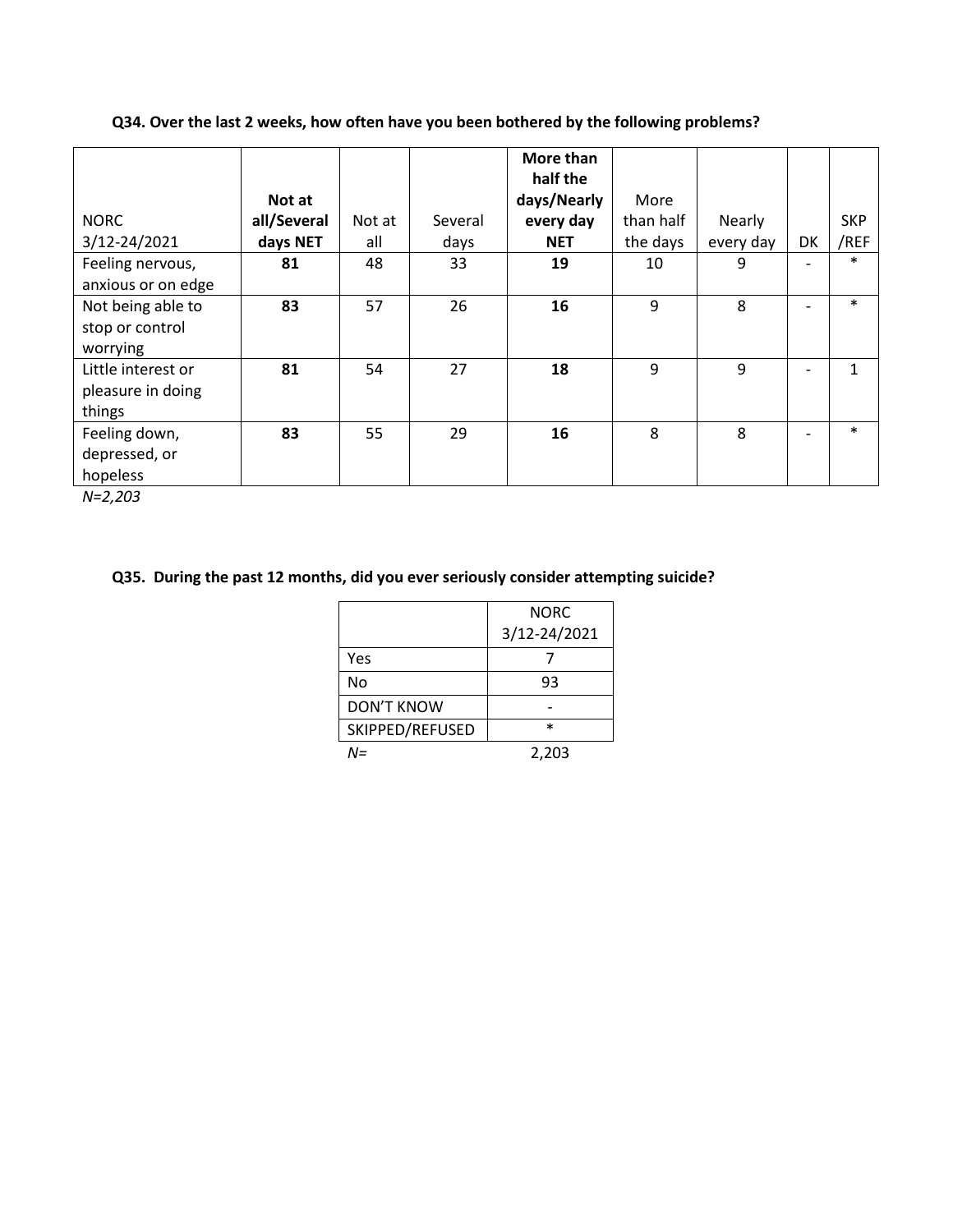**Q36.** *If male* **[During the past 30 days, on how many days did you have 5 or more drinks of alcohol in a row, that is, within a couple hours?]**

|                 | <b>NORC</b>   |
|-----------------|---------------|
|                 | 3/12-24/2021  |
| 0 days          | 71            |
| 1 day           | 6             |
| 2 days          | 8             |
| 3 to 5 days     | 7             |
| 6 to 9 days     | 3             |
| 10 to 19 days   | $\mathcal{P}$ |
| 20 or more days | $\mathcal{P}$ |
| DON'T KNOW      |               |
| SKIPPED/REFUSED | $\ast$        |
| N=              | 2,203         |

*If female* **[During the past 30 days, on how many days did you have 4 or more drinks of alcohol in a row, that is, within a couple hours?]**

**Q37. During the past 30 days, on how many days did you use prescription drugs without a doctor's orders or use illegal drugs (excluding marijuana)?** 

**Illegal drugs can include substances like inhalants or sniffed substances such as glue, gasoline, paint thinner, cleaning fluid, or shoe polish (used to feel good or to get high), heroin, crack or cocaine, methamphetamine, hallucinogens (drugs that cause people to see or experience things that are not real) such as LSD (sometimes called acid), Ecstasy (MDMA), PCP (sometimes called angel dust), peyote, just to feel good or to get high.**

|                 | <b>NORC</b><br>3/12-24/2021 |
|-----------------|-----------------------------|
| 0 days          | 89                          |
| 1 day           | 2                           |
| 2 days          | $\overline{\phantom{a}}$    |
| 3 to 5 days     | 3                           |
| 6 to 9 days     | 1                           |
| 10 to 19 days   | 1                           |
| 20 or more days | $\mathfrak{p}$              |
| DON'T KNOW      |                             |
| SKIPPED/REFUSED | $\ast$                      |
| N=              | 2,203                       |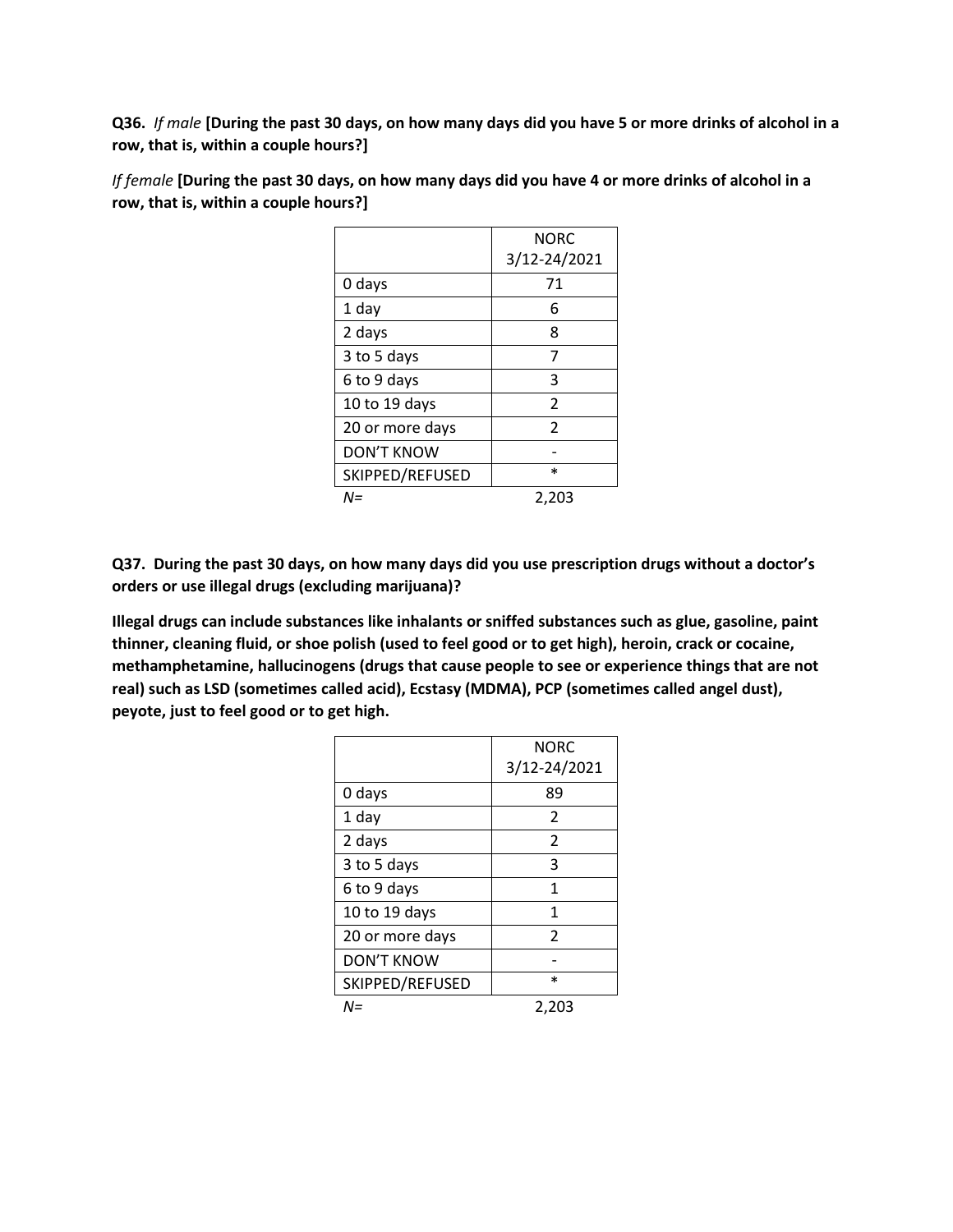**Q38. Overall, would you say your mental health in general is now better, worse, or about the same as it was before the COVID-19 pandemic?** 

|                   | NORC         |
|-------------------|--------------|
|                   | 3/12-24/2021 |
| <b>Better</b>     | 13           |
| Worse             | 26           |
| Same              | 61           |
| <b>DON'T KNOW</b> |              |
| SKIPPED/REFUSED   | $\ast$       |
| $M =$             | 2,203        |

### **Q39. Are you taking any actions to prevent becoming infected with coronavirus (the virus causing COVID-19)?**

|                              | <b>NORC</b>  |
|------------------------------|--------------|
|                              | 3/12-24/2021 |
| Yes                          | 79           |
| No                           | 12           |
| I have already been infected | 8            |
| <b>DON'T KNOW</b>            |              |
| SKIPPED/REFUSED              | 1            |
| N=                           | 2,203        |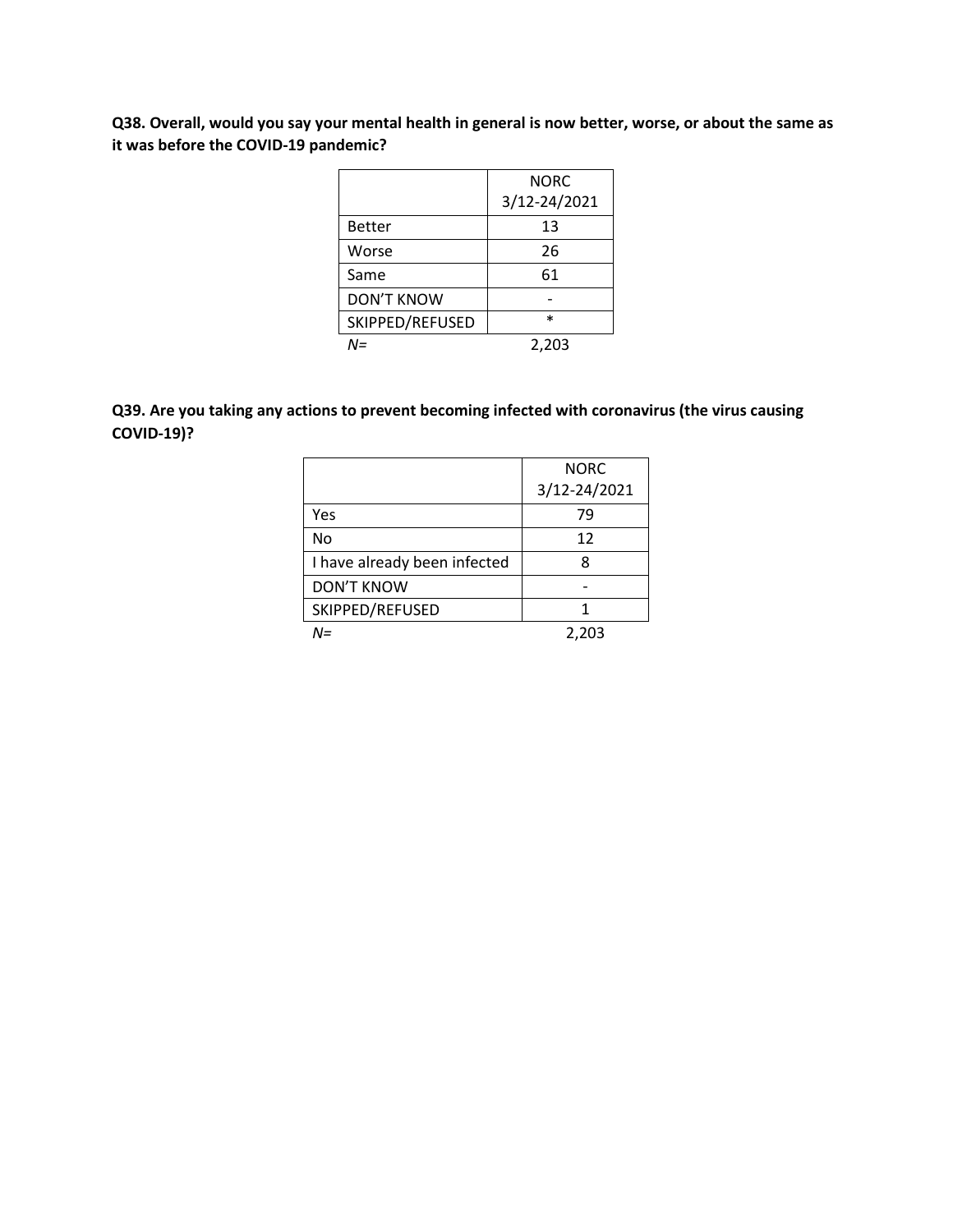### *If Yes or No in Q39.* **Q40. What actions are you taking to prevent becoming infected with coronavirus?**

*Select all that apply.*

|                                                                 | <b>NORC</b><br>3/12-24/2021 |
|-----------------------------------------------------------------|-----------------------------|
| Washing hands with soap and water frequently                    | 86                          |
| Use of hand sanitizer                                           | 79                          |
| Coughing/sneezing into your elbow                               | 60                          |
| Staying home unless absolutely necessary to go out              | 66                          |
| Wearing something that covers your mouth and nose when you go   | 86                          |
| out (a mask or scarf)                                           |                             |
| Avoiding any close contact (6 feet) with people when you go out | 75                          |
| Avoiding crowded places or gatherings with many people          | 74                          |
| Avoiding touching your face                                     | 49                          |
| Avoiding travel                                                 | 60                          |
| Not shaking hands                                               | 70                          |
| Prayer                                                          | 28                          |
| I have gotten the vaccine                                       | 35                          |
| Other                                                           | 4                           |
| $N =$                                                           | 2,075                       |

**Q41. In your community, how many households do you think have been affected by infection from coronavirus (the virus causing COVID-19), with someone in the household becoming sick?**

|                        | <b>NORC</b><br>3/12-24/2021 |
|------------------------|-----------------------------|
| Many, including my own | 14                          |
| Many, but not my own   | 28                          |
| Some                   | 30                          |
| Few                    | 18                          |
| None                   | 10                          |
| <b>DON'T KNOW</b>      |                             |
| SKIPPED/REFUSED        | 1                           |
| $N =$                  | 2.203                       |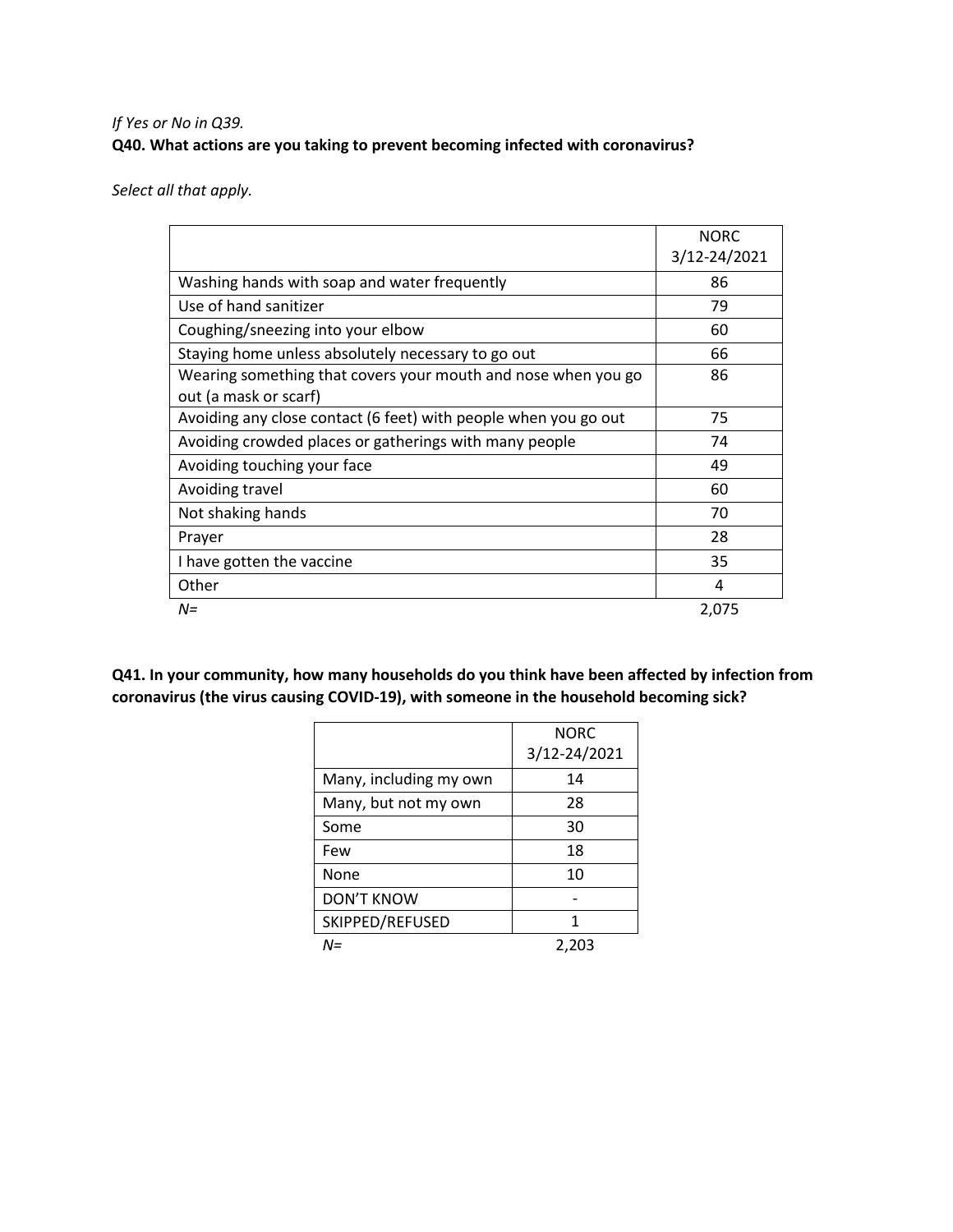**Q42. In your community, have you noticed any of the following since the start of the COVID-19 pandemic and the social containment efforts to control the spread of the virus (e.g., lockdowns, curfews, etc)?** 

*Select all that apply.*

|                                                                                        | <b>NORC</b>  |
|----------------------------------------------------------------------------------------|--------------|
|                                                                                        | 3/12-24/2021 |
| Many people have lost their jobs or their ability to earn wages, and some have lost    | 56           |
| their business.                                                                        |              |
| People are unable to pay rent or their mortgage                                        | 40           |
| People have lost their housing or have become homeless                                 | 26           |
| Families cannot afford to buy groceries/food and do not have enough to eat             | 34           |
| Many schools have closed, and the children are not able to get a good education        | 64           |
| Many parents are stressed by trying to manage home schooling/distance learning         | 62           |
| There is more violence against children (such as spanking or hitting) in the household | 11           |
| There is more violence or other abuse towards women from their husbands or partners    | 15           |
| There is more violence or mistreatment from police                                     | 10           |
| People are drinking more and/or using drugs more                                       | 35           |
| More people are becoming very anxious or depressed                                     | 52           |
| There is more violence among people in the community                                   | 19           |
| None of the above is an issue in my community                                          | 13           |
| $N =$                                                                                  | 2,203        |

**DISPLAY3. The next few questions will ask you about the support you have and how much control you feel in your life.**

| Q43. How often do you get the social and emotional support you need? |  |  |  |  |  |
|----------------------------------------------------------------------|--|--|--|--|--|
|----------------------------------------------------------------------|--|--|--|--|--|

|                             | <b>NORC</b>  |
|-----------------------------|--------------|
|                             | 3/12-24/2021 |
| <b>Always/Usually NET</b>   | 63           |
| Always                      | 26           |
| <b>Usually</b>              | 37           |
| <b>Sometimes/Rarely NET</b> | 37           |
| Sometimes                   | 22           |
| Rarely                      | 15           |
| <b>DON'T KNOW</b>           |              |
| SKIPPED/REFUSED             | 1            |
| $N =$                       | 2,203        |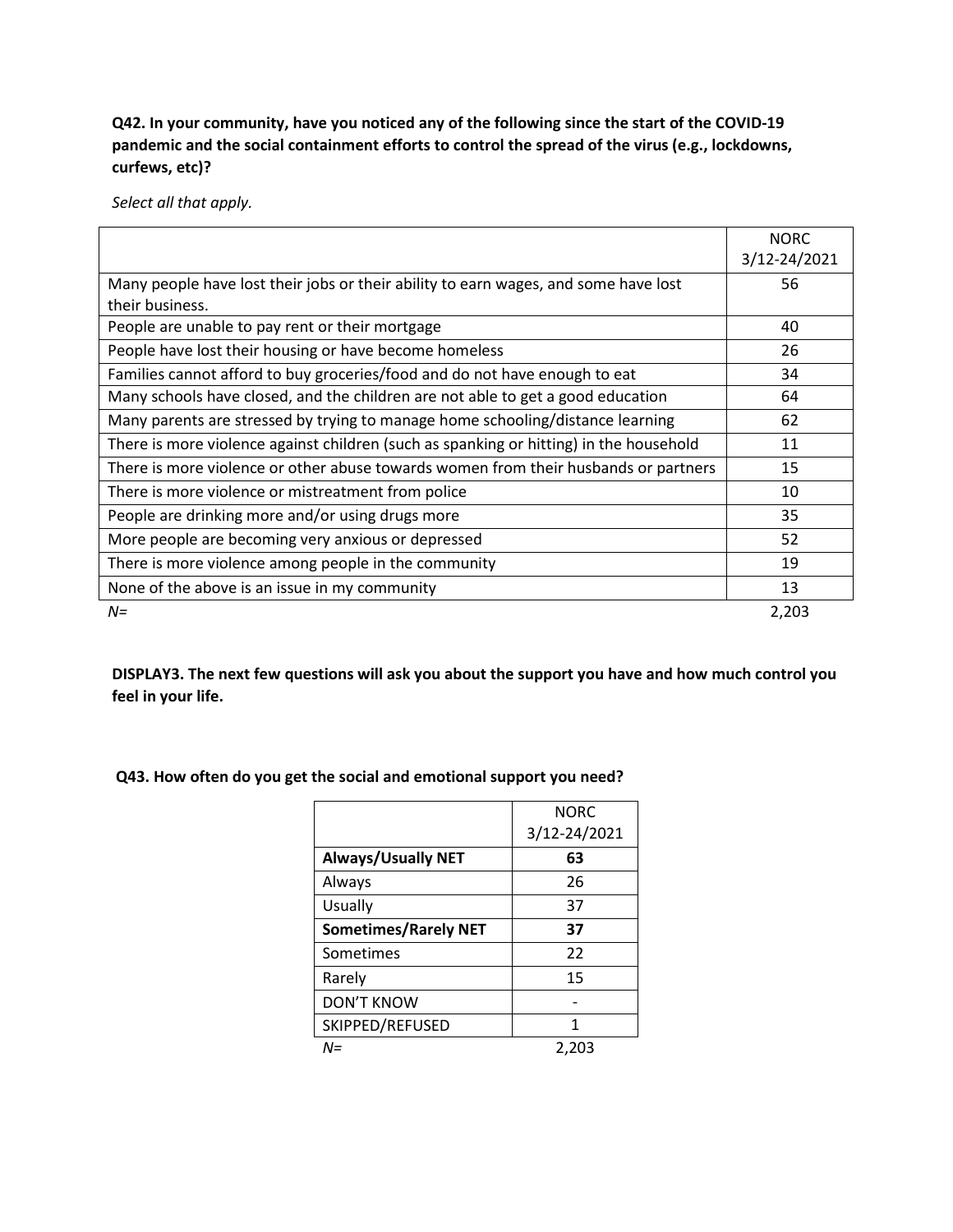**Q44. How much choice and control do you have over your life?**

**Some people feel they have completely free choice and control over their lives, while other people feel that what they do has no real effect on what happens to them.** 

**Please use this scale where 1 means "no choice at all" and 10 means "a great deal of choice" to indicate how much freedom of choice and control you feel you have over the way your life turns out.** 

|                               | <b>NORC</b>    |
|-------------------------------|----------------|
|                               | 3/12-24/2021   |
| 1 – No choice at all          | $\overline{2}$ |
| 2                             | 1              |
| 3                             | 2              |
| 4                             | 3              |
| 5                             | 9              |
| 6                             | 7              |
| 7                             | 13             |
| 8                             | 18             |
| 9                             | 12             |
| $10 - A$ great deal of choice | 32             |
| <b>DON'T KNOW</b>             |                |
| SKIPPED/REFUSED               | 1              |
| $N =$                         | 2,203          |

#### **HL032. Are you now covered by any form of health insurance or health plan?**

|                   | <b>NORC</b>  |
|-------------------|--------------|
|                   | 3/12-24/2021 |
| Yes               | 90           |
| No                |              |
| <b>DON'T KNOW</b> |              |
| SKIPPED/REFUSED   |              |
| N=                | 2,203        |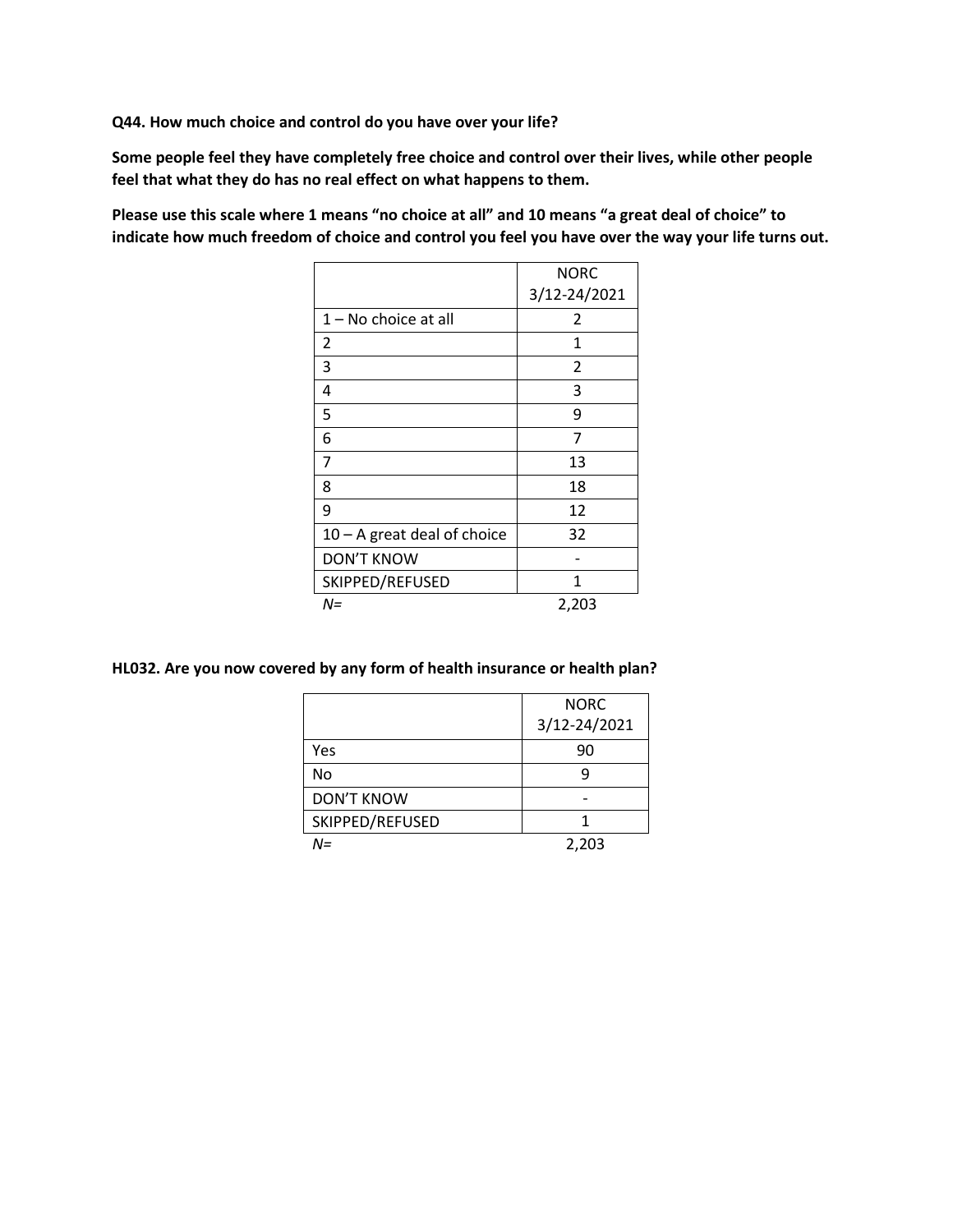**HL033. Which of the following is your main source of health insurance coverage?**

|                                                                  | <b>NORC</b>  |
|------------------------------------------------------------------|--------------|
|                                                                  | 3/12-24/2021 |
| A plan through your employer                                     | 34           |
| A plan through your spouse's employer                            | 11           |
| A plan you purchased yourself directly from an insurance company | 6            |
| State-based Healthcare Exchange                                  | 6            |
| Medicare                                                         | 27           |
| <b>State-based Medicaid</b>                                      | 9            |
| Some other source                                                | 6            |
| <b>DON'T KNOW</b>                                                |              |
| SKIPPED/REFUSED                                                  | 1            |
| $N =$                                                            | 2,056        |

**HL006. Because of a physical, mental, or emotional condition, do you have serious difficulty concentrating, remembering, or making decisions?** 

|                   | <b>NORC</b>  |
|-------------------|--------------|
|                   | 3/12-24/2021 |
| Yes               | 18           |
| No                | 81           |
| <b>DON'T KNOW</b> |              |
| SKIPPED/REFUSED   | -1           |
| N=                | 2,203        |

### **HL007. Do you have serious difficulty walking or climbing stairs?**

|                   | <b>NORC</b>  |
|-------------------|--------------|
|                   | 3/12-24/2021 |
| Yes               | 13           |
| No                | 86           |
| <b>DON'T KNOW</b> |              |
| SKIPPED/REFUSED   |              |
| V=                | 2,203        |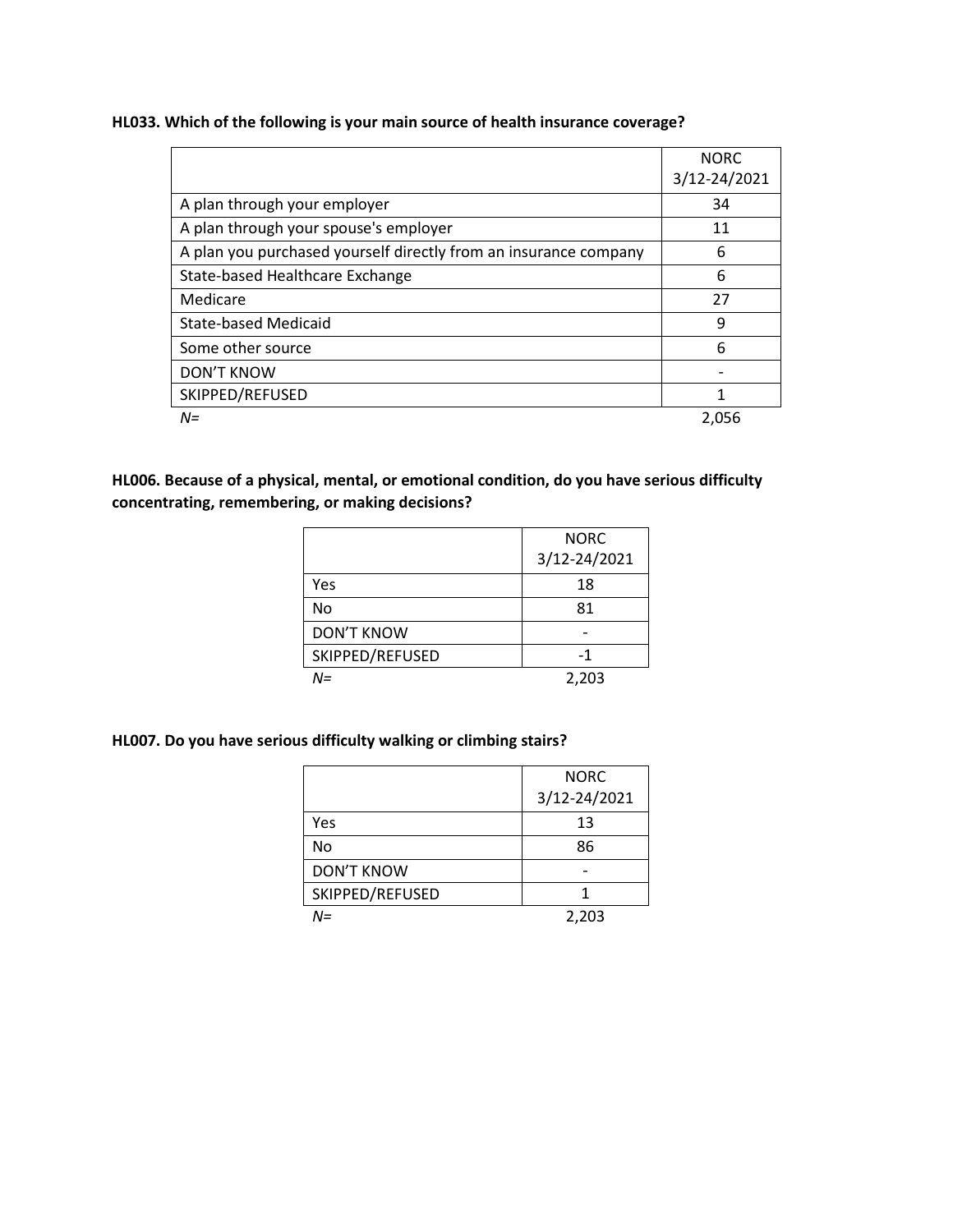**HL008. Do you have difficulty dressing or bathing?**

|                   | <b>NORC</b>  |
|-------------------|--------------|
|                   | 3/12-24/2021 |
| Yes               |              |
| No                | 93           |
| <b>DON'T KNOW</b> |              |
| SKIPPED/REFUSED   |              |
| N=                | 2,203        |

**HL009. Do you receive help or supervision using the telephone, paying bills, taking medications, preparing light meals, doing laundry, or going shopping (because of an impairment or physical or mental health problem)?**

|                   | <b>NORC</b>  |
|-------------------|--------------|
|                   | 3/12-24/2021 |
| Yes               |              |
| No                | 93           |
| <b>DON'T KNOW</b> |              |
| SKIPPED/REFUSED   | $\ast$       |
| N=                | 2,203        |

**HL010. Do you receive help or supervision with personal care (such as bathing, dressing, or getting around the house)?**

|                   | <b>NORC</b>  |
|-------------------|--------------|
|                   | 3/12-24/2021 |
| Yes               |              |
| No                | 94           |
| <b>DON'T KNOW</b> |              |
| SKIPPED/REFUSED   |              |
| N=                | 2,203        |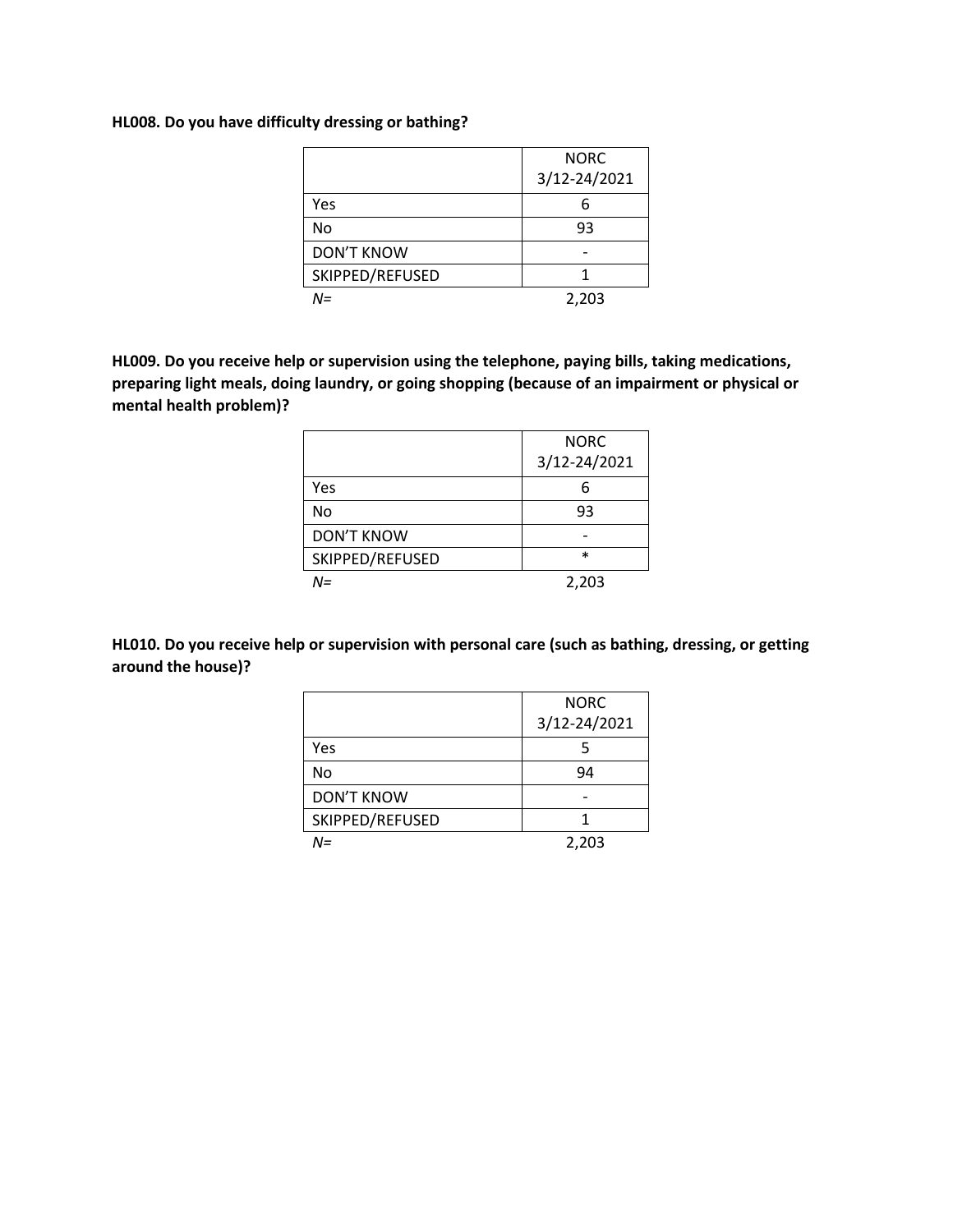**HL011. Do you use any aids such as a walker, grab bars in the bathtub or any other special equipment for personal care or everyday activities (because of an impairment or a physical or mental health problem)?**

|                   | <b>NORC</b>  |
|-------------------|--------------|
|                   | 3/12-24/2021 |
| Yes               | 10           |
| No                | 89           |
| <b>DON'T KNOW</b> |              |
| SKIPPED/REFUSED   |              |
| N=                | 2,203        |

**HL014. Is anyone in the family limited in any way in the ability to work at a job, do housework, or go to school because of an impairment or physical or mental health problem?**

|                   | <b>NORC</b>  |
|-------------------|--------------|
|                   | 3/12-24/2021 |
| Yes               | 17           |
| No                | 82           |
| <b>DON'T KNOW</b> |              |
| SKIPPED/REFUSED   |              |
| N=                | 2,203        |

#### **METRO.**

|                | <b>NORC</b>  |
|----------------|--------------|
|                | 3/12-24/2021 |
| Non-metro area |              |
| Metro area     | ٩q           |
| $N =$          | 2,203        |

#### **REGION.**

|                        | <b>NORC</b>  |
|------------------------|--------------|
|                        | 3/12-24/2021 |
| <b>Bay Region</b>      | 22           |
| <b>Central Valley</b>  | 11           |
| <b>Mountain Valley</b> |              |
| Northern               | 2            |
| Southern               | 58           |
| $N =$                  | 2,203        |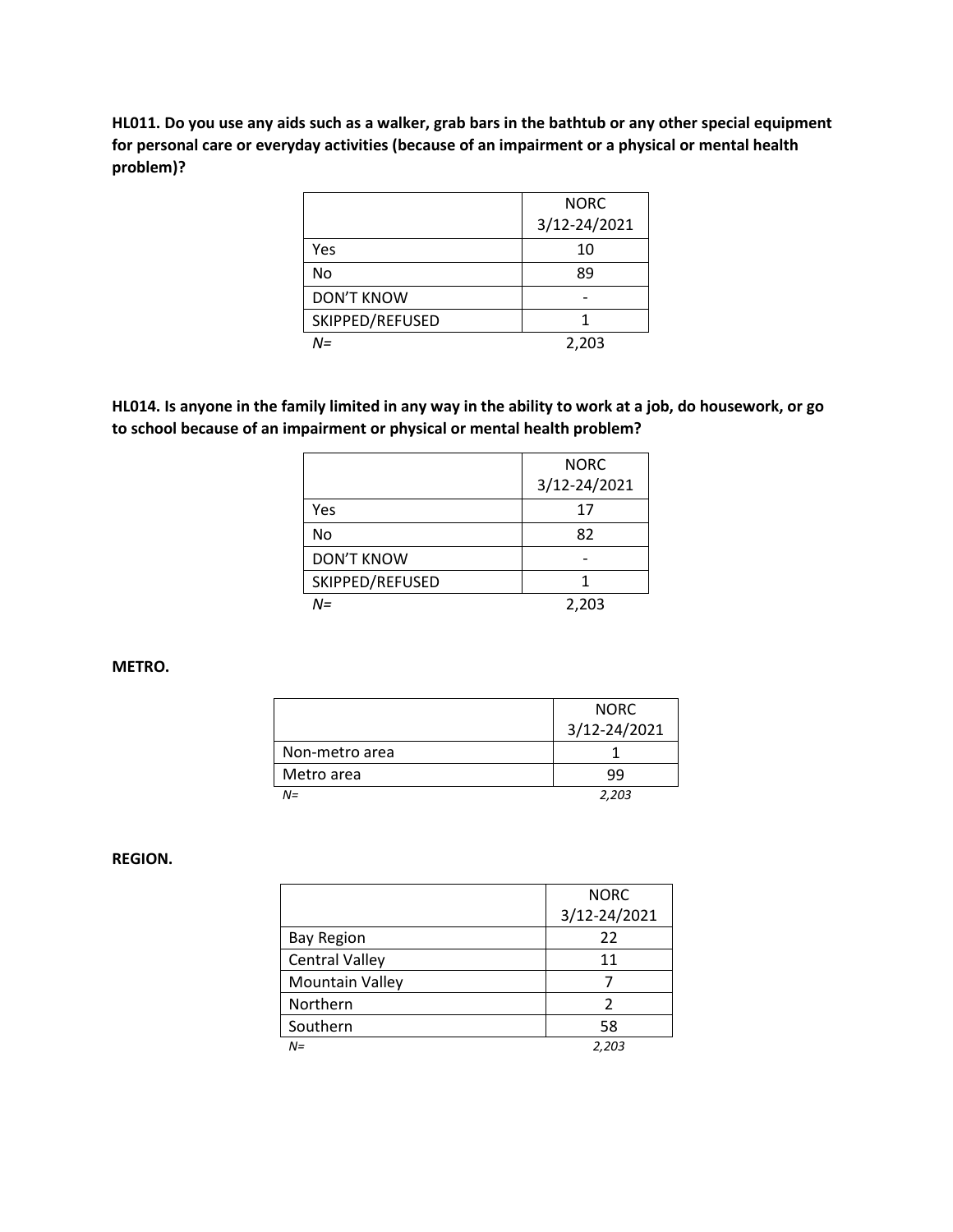#### **Study Methodology**

This survey was conducted by NORC at the University of Chicago with funding from the University of California, San Diego. UC San Diego's Center on Gender Equity and Health Cal-VEX Study: California Study on Violence EXperiences Across the Lifespan study is currently funded by Blue Shield Foundation of California and Kaiser Permanente.

Interviews were conducted between March 12 and March 24, 2021, with 2,203 adults age 18 and older living in the state of California.

The general population survey combined interviews from both probability and nonprobability sample sources. The probability interviews were conducted using AmeriSpeak®, NORC's probability-based panel designed to be representative of the U.S. household population, and nonprobability interviews were provided by Lucid, an opt-in panel.

During the initial recruitment phase of the AmeriSpeak® Panel, randomly selected U.S. households were sampled with a known, non-zero probability of selection from the NORC National Sample Frame and then contacted by U.S. mail, email, telephone, and field interviewers (face-to-face). The panel provides sample coverage of approximately 97 percent of the U.S. household population. Those excluded from the sample include people with P.O. Box only addresses, some addresses not listed in the USPS Delivery Sequence File, and some newly constructed dwellings.

Panel members were randomly drawn from AmeriSpeak California residents using a stratified design with strata for age, race/Hispanic ethnicity, education, and gender, and 1,269 completed the survey. Interviews were conducted online. Interviews were conducted in English and Spanish, depending on respondent preference. The final stage completion rate is 27.8 percent, the weighted household panel response rate is 19.5 percent, and the weighted household panel retention rate is 75.0 percent, for a cumulative response rate of 4.1 percent.

Lucid, an opt-in panel, provided 934 nonprobability interviews of California residents. To help to reduce potential bias in the nonprobability sample, Lucid attempted to balance the nonprobability respondent sample by California region. Interviews were conducted online in English and Spanish, depending on respondent preference. Because non-probability panels do not start with a frame where there is a known probability of selection, standard measures of sampling error and response rates cannot be calculated.

Once the sample has been selected and fielded, and all the study data have been collected and made final, a raking process is used to adjust for any survey nonresponse in the probability sample as well as any noncoverage or under- and oversampling in both probability and nonprobability samples resulting from the study-specific sample design. Raking variables for both the probability and nonprobability samples included age, gender, census division, race/ethnicity, and education. Population control totals for the raking variables were obtained from the 2020 Current Population Survey. The weighted data reflect the California population of adults age 18 and older.

In order to incorporate the nonprobability sample with the probability sample, NORC used TrueNorth®, a calibration approach developed at NORC that features small domain estimation methods to account for potential bias associated with the nonprobability sample. The purpose of TrueNorth calibration is to adjust the weights for the nonprobability sample so as to bring weighted distributions of the